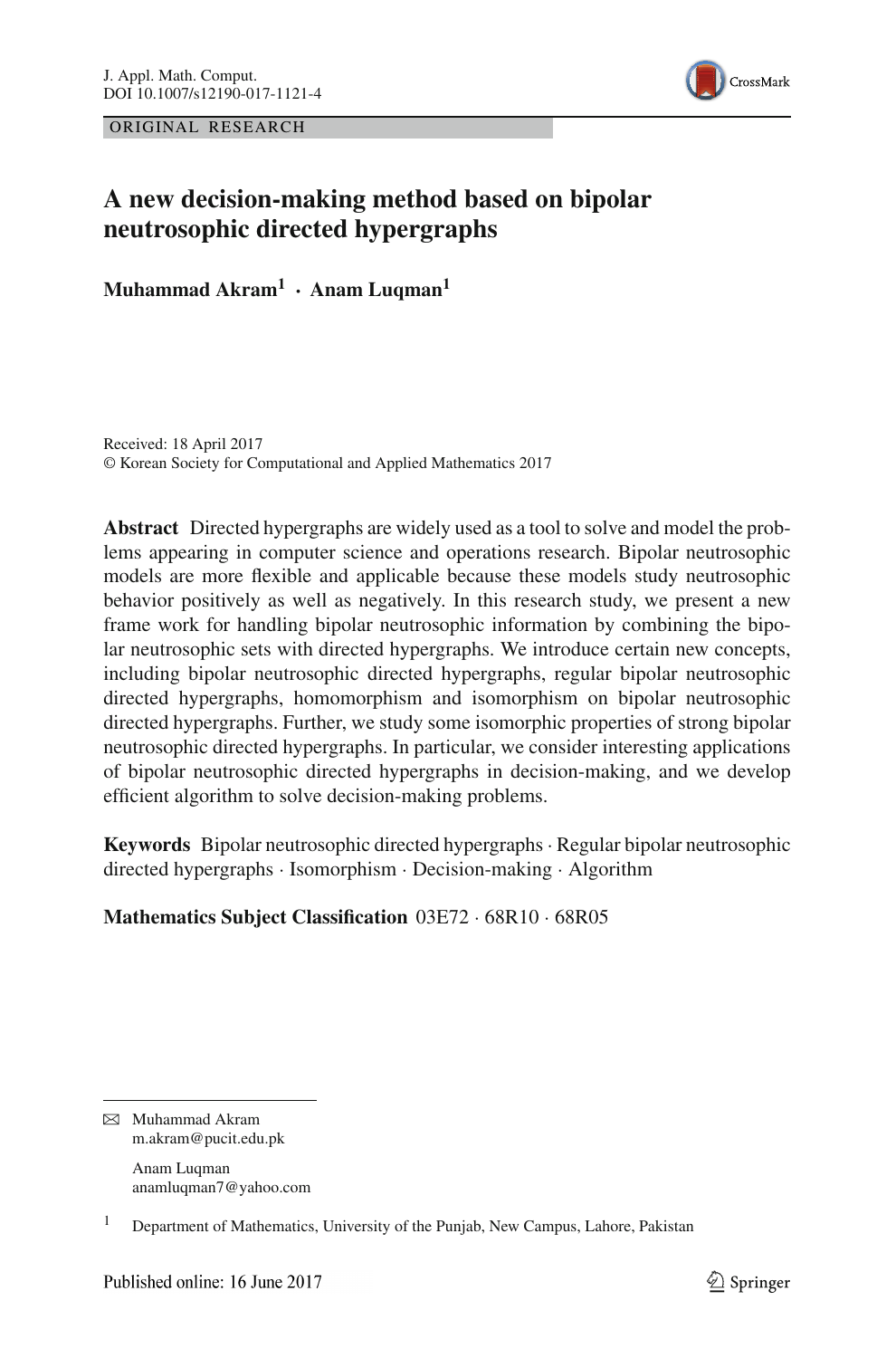## **1 Introduction**

Classical set theory is the most fundamental concept of mathematics, which inherits the collection of distinct individuals or items that share some common property. If an element belongs to some set, membership value 1 is assigned to that element, otherwise 0 will be its membership value. That is, there are only two possible membership values for the elements of a classical set, 0 and 1. This crisp membership function deals suitably for mathematics and binary operations, but it does not describe nicely the real World phenomena which cannot be characterized in completely false or completely true manner. A fuzzy set, defined by Zadeh [\[33](#page-28-0)], permits its elements to possess variable values of membership. The membership value 1 is given to those elements that completely belong to the set and 0 is to those objects that are not in the set. An element that partially belongs to the set will own a membership value between 0 and 1. Intuitionistic fuzzy sets (IFSs), generalization of fuzzy sets, were introduced by Atanassov [\[11\]](#page-27-0) in 1986. In 1994, Zhang [\[32\]](#page-28-1) introduced bipolar fuzzy sets (BFSs) as an extention of fuzzy sets. BFSs study the positive as well as the negative behavior of real World problems. Bipolar valued fuzzy sets were introduced by Lee [\[18\]](#page-28-2). A variety of decision making problems, which are based on two-sided information are solved by using BF models. Neutrosophic sets (NSs), a generalized framework of fuzzy sets and intuitionistic fuzzy sets, were introduced by Smarandache [\[27\]](#page-28-3) in 1998. Mainly, the concept of NS is to distinguish every assertion in three dimensional neutrosophic space, where the individual dimension describes the truth  $(t)$ , the indeterminacy  $(I)$ and the falsehood  $(f)$  of the assertion, respectively, that is under consideration, where *t*, *I*, *f* are independent real subsets of  $] - 0$ ,  $1 + [$  with no any restriction on their sum. Wang et al. [\[29\]](#page-28-4) introduced the single-valued neutrosophic sets (SVNSs) as a subclass of the NSs to apply it more conveniently to engineering problems. Multicriteria decision-making method and single-valued neutrosophic minimum spanning tree and its clustering were studied by Ye [\[30](#page-28-5)[,31](#page-28-6)]. Recently, as an extension of BFSs and SVNSs, Deli et al. [\[15\]](#page-28-7) defined bipolar neutrosophic sets (BNSs).

In 1975, fuzzy graphs were introduced by Rosenfeld [\[24\]](#page-28-8). Bipolar fuzzy graphs were introduced by Akram [\[1](#page-27-1)]. Akram et al. [\[6](#page-27-2)] applied the bipolar fuzzy digraphs in decision support systems. Akram and Shahzadi [\[10](#page-27-3)] introduced single-valued neutrosophic graphs. When there is indeterminacy in relations between vertices, the use of fuzzy graphs [\[24\]](#page-28-8) and its extended forms, including intuitionistic fuzzy graphs [\[22\]](#page-28-9), bipolar fuzzy graphs [\[1\]](#page-27-1) are not appropriate. Broumi et al. [\[13](#page-28-10)] introduced bipolar singlevalued neutrosophic graphs. Akram and Sarwar [\[8\]](#page-27-4) redefined the definition of bipolar neutrosophic graphs and discussed applications of neutrosophic graphs. Hypergraphs, a generalization of graphs, have been widely and deeply studied in Berge [\[12](#page-27-5)]. A hypergraph is an extension of a classical graph in this way that a hyperedge can combine two or more than two vertices. Hypergraphs have many applications in various fields, including biological sciences, computer science and natural sciences. Just as hypergraphs are the generalization of ordinary graphs, directed hypergraphs [\[16\]](#page-28-11) are the extension of ordinary directed graphs. The crisp hypergraphs are insufficient to explain all real World problems. To study the degree of dependence of an object to the other, Kaufamnn [\[17](#page-28-12)] applied the concept of fuzzy sets to hypergraphs. Mordeson and Nair [\[20](#page-28-13)] presented fuzzy graphs and fuzzy hypergraphs. The concept of interval-valued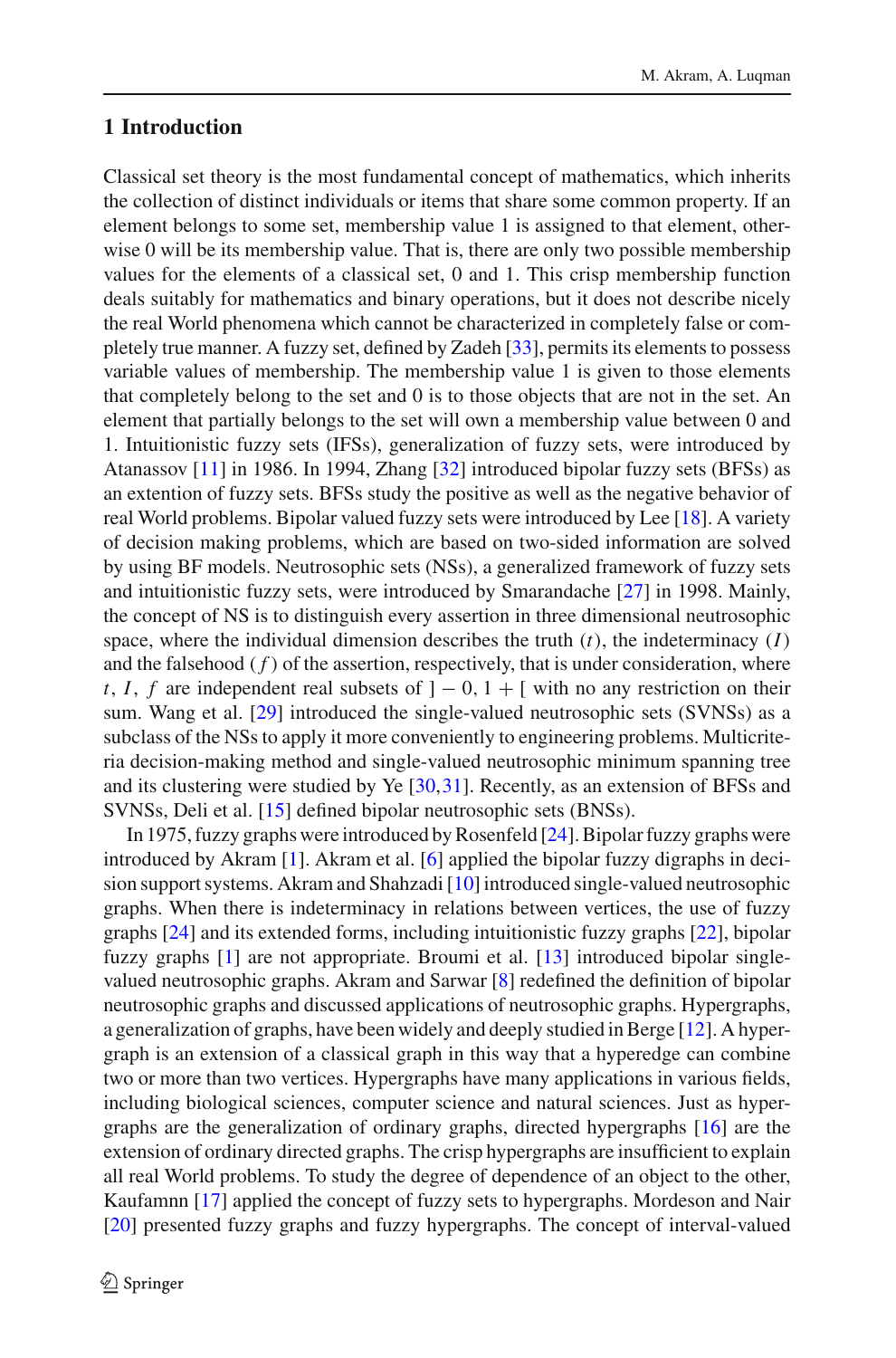fuzzy sets was applied to hypergraphs by Chen [\[14\]](#page-28-14). Generalization and redefinition of fuzzy hypergraphs were discussed by Lee-Kwang and Lee [\[19\]](#page-28-15). Samanta and Pal [\[28\]](#page-28-16) introduced bipolar fuzzy hypergraphs. Later on, certain properties of bipolar fuzzy hypergraphs were discussed by Akram et al. [\[7](#page-27-6)]. Novel applications of *m*-polar fuzzy hypergraphs were studied by Akram and Sarwar [\[9\]](#page-27-7). Isomorphism properties on fuzzy hypergraphs and strong fuzzy hypergraphs were discussed by Radhamani and Radhika [\[25](#page-28-17)], Radhika et al. [\[26](#page-28-18)], respectively. Parvathi and Thilagavathi [\[23\]](#page-28-19) proposed intuitionistic fuzzy directed hypergraphs. Myithili et al. [\[21](#page-28-20)] introduced certain types of intuitionistic fuzzy directed hypergraphs. On the other hand, Akram and Luqman [\[2\]](#page-27-8) discussed certain concepts of bipolar fuzzy directed hypergraphs. Akram and Luqman [\[4](#page-27-9)] studied single-valued neutrosophic directed hypergraphs. They also discussed intuitionistic single-valued neutrosophic hypergraphs [\[5](#page-27-10)]. Akram and Luqman [\[3\]](#page-27-11) introduced bipolar neutrosophic hypergraphs. In this research study, we present a new frame work for handling bipolar neutrosophic information by combining the bipolar neutrosophic sets with directed hypergraphs. We introduce certain new concepts, including bipolar neutrosophic directed hypergraphs, homomorphism and isomorphism on bipolar neutrosophic directed hypergraphs. Further, we study some isomorphic properties of strong bipolar neutrosophic directed hypergraphs. In particular, we consider interesting applications of bipolar neutrosophic directed hypergraphs in decision-making, and we develop efficient algorithm to solve decision-making problems.

The layout of this paper is as follows: In Sect. [2,](#page-2-0) novel concepts of bipolar neutrosophic directed hypergraphs, simple, elementary, support simple and sectionally elementary bipolar neutrosophic directed hypergraphs are introduced. Further, concepts of homomorphism, weak isomorphism, co-weak isomorphism and isomorphism on bipolar neutrosophic directed hypergraphs are discussed. We introduce strong bipolar neutrosophic directed hypergraphs and study their certain properties. Section [3](#page-21-0) deals with the discussion that how the concept of bipolar neutrosophic directed hypergraphs can be used to understand and analyze the real World applications. In the last section, we conclude our results.

#### <span id="page-2-0"></span>**2 Bipolar neutrosophic directed hypergraphs**

**Definition 2.1** [\[15](#page-28-7)] A bipolar neutrosophic set (BNS) *N* in *V* is defined as

$$
N = \{ (e, t_N^+(e), I_N^+(e), f_N^+(e), t_N^-(e), I_N^-(e), f_N^-(e)) | e \in V \},
$$

where  $t_N^+$ ,  $I_N^+$ ,  $f_N^+$ :  $V \to [0, 1]$  and  $t_N^-$ ,  $I_N^-$ ,  $f_N^-$ :  $V \to [-1, 0]$ . The positive membership values  $t_N^+(e)$ ,  $I_N^+(e)$ ,  $f_N^+(e)$  denote the truth, indeterminacy and falsity degrees of a certain element  $e \in V$ , which indicate that the element captivates the property of bipolar neutrosophic set *N*. The negative membership values  $t_N^-(e)$ ,  $I_N^-(e)$ ,  $f_N^-(e)$ denote the truth, indeterminacy and falsity membership of  $e \in V$ , which indicate the satisfaction of an element to some counter property corresponding to a bipolar neutrosophic set *N*.

**Definition 2.2** [\[15](#page-28-7)] Let  $N_1 = \{(e, t_{N_1}^+(e), t_{N_1}^+(e), t_{N_1}^+(e), t_{N_1}^-(e), t_{N_1}^-(e), t_{N_1}^-(e)) | e \in$ V } and  $N_2 = \{(e, t_{N_2}^+(e), t_{N_2}^+(e), t_{N_2}^+(e), t_{N_2}^-(e), t_{N_2}^-(e), t_{N_2}^-(e)) | e \in V \}$  be two bipolar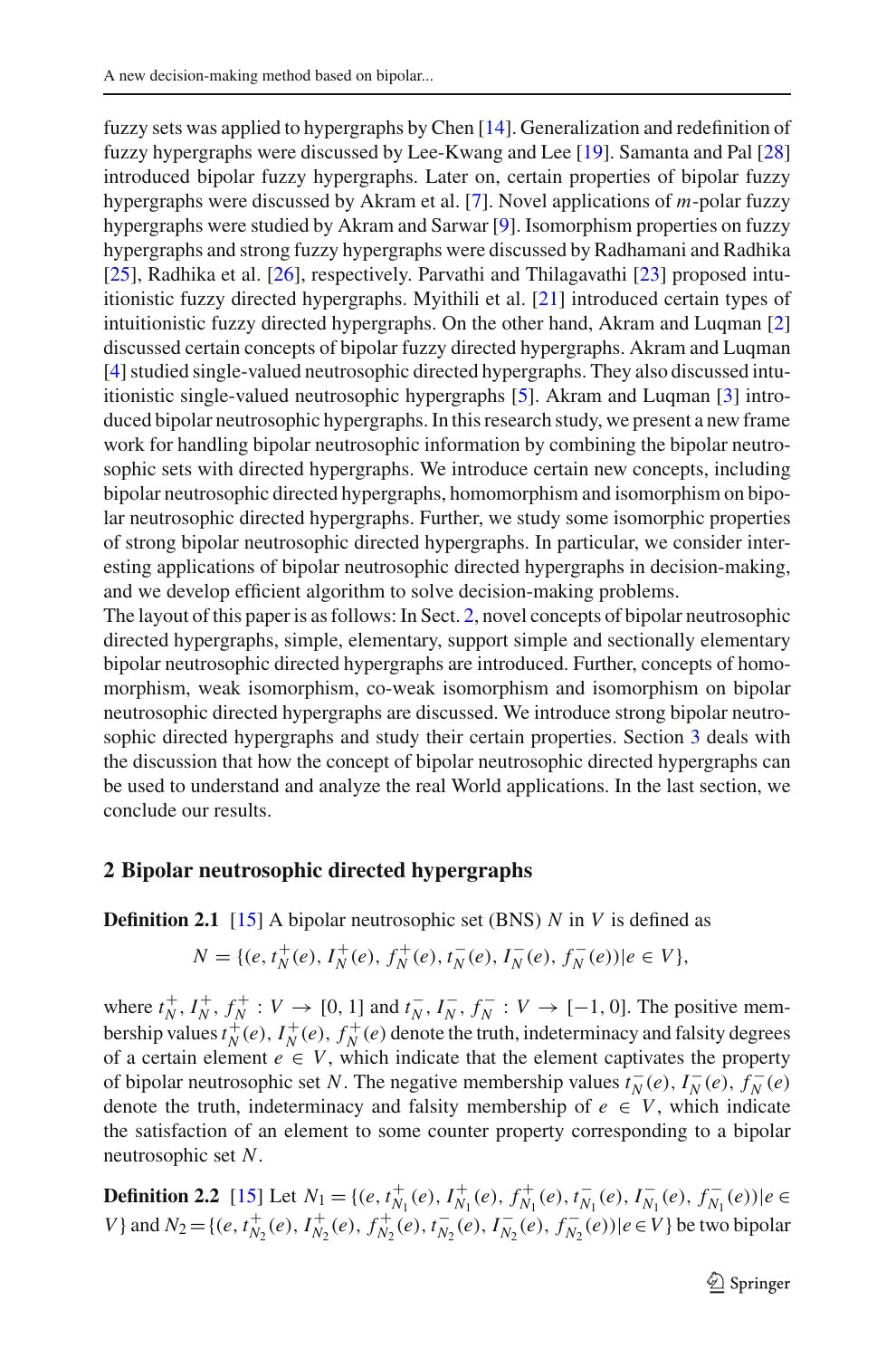neutrosophic sets. Then their union is defined as  $(N_1 \cup N_2)(e) = \{\max\{t_{N_1}^+(e), t_{N_2}^+(e)\}\,$  $I_{N_1}^+(\epsilon)+I_{N_2}^+(\epsilon)$ ,  $\min\{f_{N_1}^+(e), f_{N_2}^+(e)\}$ ,  $\min\{t_{N_1}^-(e), t_{N_2}^-(e)\}$ ,  $\frac{I_{N_1}^-(e)+I_{N_2}^-(e)}{2}$ ,  $\max\{f_{N_1}^-(e),$ *f*  $_{N_2}^-(e)$ }, for all *e* ∈ *V*.

**Definition 2.3** [\[8](#page-27-4)] A bipolar neutrosophic relation on a non-empty set *V* is defined as a bipolar neutrosophic subset of  $V \times V$  of the form  $R = \{(mn), t_R^+(mn), I_R^+(mn),$  $f_R^+(mn)$ ,  $t_R^-(mn)$ ,  $I_R^-(mn)$ ,  $f_R^-(mn)|mn \in V \times V$ , where  $t_R^+, I_R^+, f_R^+, t_R^-, I_R^-, f_R^-$ <br>are defined by the mappings  $t_R^+, I_R^+, f_R^+ : V \times V \rightarrow [0, 1]$  and  $t_R^-, I_R^-, f_R^- : V \times V \rightarrow$  $[-1, 0].$ 

**Definition 2.4** The support of a BNS  $N = \{(e, t_N^+(e), I_N^+(e), f_N^+(e), t_N^-(e), I_N^-(e), I_N^-(e), I_N^-(e))\}$  $f_N^-(e)$ )| $e \in V$ } is defined as  $supp(N) = supp^+(N) \cup supp^-(N)$ , where  $supp^+(N) =$  ${e \in V | t_N^+(e) \neq 0, I_N^+(e) \neq 0, f_N^+(e) \neq 0}$  and  $supp^-(N) = {e \in V | t_N^-(e) \neq 0, I_N^-(e) \neq 0}$  $I_N^-(e) \neq 0$ ,  $f_N^-(e) \neq 0$ ,  $supp^+(N)$  is called the *positive support* and  $supp^-(N)$  is called the *negative support* of *N*.

**Definition 2.5** [\[8](#page-27-4)] A bipolar neutrosophic graph on a non-empty set *V* is an ordered pair  $G = (A, B)$ , where A is a bipolar neutrosophic set on *V* and B is a bipolar neutrosophic relation in *V* such that

$$
t_B^+(vy) \le t_A^+(v) \wedge t_A^+(y), I_B^+(vy) \le I_A^+(v) \wedge I_A^+(y), f_B^+(vy) \le f_A^+(v) \vee f_A^+(y),
$$
  

$$
t_B^-(vy) \ge t_A^-(v) \vee t_A^-(y), I_B^-(vy) \ge I_A^-(v) \vee I_A^-(y), f_B^-(vy) \ge f_A^-(v) \wedge f_A^-(y),
$$

for all  $v, y \in V$ . Note that  $D(vy) = (0, 0, 0, 0, 0, 0) = 0$ , for all  $vv \in V \times V \backslash E$ .

Akram and Luqman [\[3\]](#page-27-11) introduced the concept of bipolar neutrosophic hypergraphs.

**Definition 2.6** [\[3](#page-27-11)] Let *V* be a non-empty set. A *bipolar neutrosophic hypergraph H* on *V* is defined as an ordered pair  $H = (\mu, \rho)$ , where  $\mu = {\mu_1, \mu_2, \mu_3, \ldots, \mu_n}$  is a finite collection of bipolar neutrosophic subsets on *V* and  $\rho$  is a bipolar neutrosophic relation on bipolar neutrosophic subsets  $\mu_i$  such that

1. (i)

$$
t_{\rho}^{+}(E_{k}) = t_{\rho}^{+}(\lbrace x_{1}, x_{2}, x_{3}, \ldots, x_{m} \rbrace) \le \min\{t_{\mu_{i}}^{+}(x_{1}), t_{\mu_{i}}^{+}(x_{2}), \ldots, t_{\mu_{i}}^{+}(x_{m})\},
$$
  
\n
$$
I_{\rho}^{+}(E_{k}) = I_{\rho}^{+}(\lbrace x_{1}, x_{2}, x_{3}, \ldots, x_{m} \rbrace) \le \min\{I_{\mu_{i}}^{+}(x_{1}), I_{\mu_{i}}^{+}(x_{2}), \ldots, I_{\mu_{i}}^{+}(x_{m})\},
$$
  
\n
$$
f_{\rho}^{+}(E_{k}) = f_{\rho}^{+}(\lbrace x_{1}, x_{2}, x_{3}, \ldots, x_{m} \rbrace) \le \max\{f_{\mu_{i}}^{+}(x_{1}), f_{\mu_{i}}^{+}(x_{2}), \ldots, f_{\mu_{i}}^{+}(x_{m})\}.
$$

(ii)

$$
t_{\rho}^-(E_k) = t_{\rho}^-(\{x_1, x_2, x_3, \dots, x_m\}) \ge \max\{t_{\mu_i}^-(x_1), t_{\mu_i}^-(x_2), \dots, t_{\mu_i}^-(x_m)\},
$$
  
\n
$$
I_{\rho}^-(E_k) = I_{\rho}^-(\{x_1, x_2, x_3, \dots, x_m\}) \ge \max\{I_{\mu_i}^-(x_1), I_{\mu_i}^-(x_2), \dots, I_{\mu_i}^-(x_m)\},
$$
  
\n
$$
f_{\rho}^-(E_k) = f_{\rho}^-(\{x_1, x_2, x_3, \dots, x_m\}) \ge \min\{f_{\mu_i}^-(x_1), f_{\mu_i}^-(x_2), \dots, f_{\mu_i}^-(x_m)\},
$$

for all  $x_1, x_2, x_3, \ldots, x_m \in V$ .

 $\circled{2}$  Springer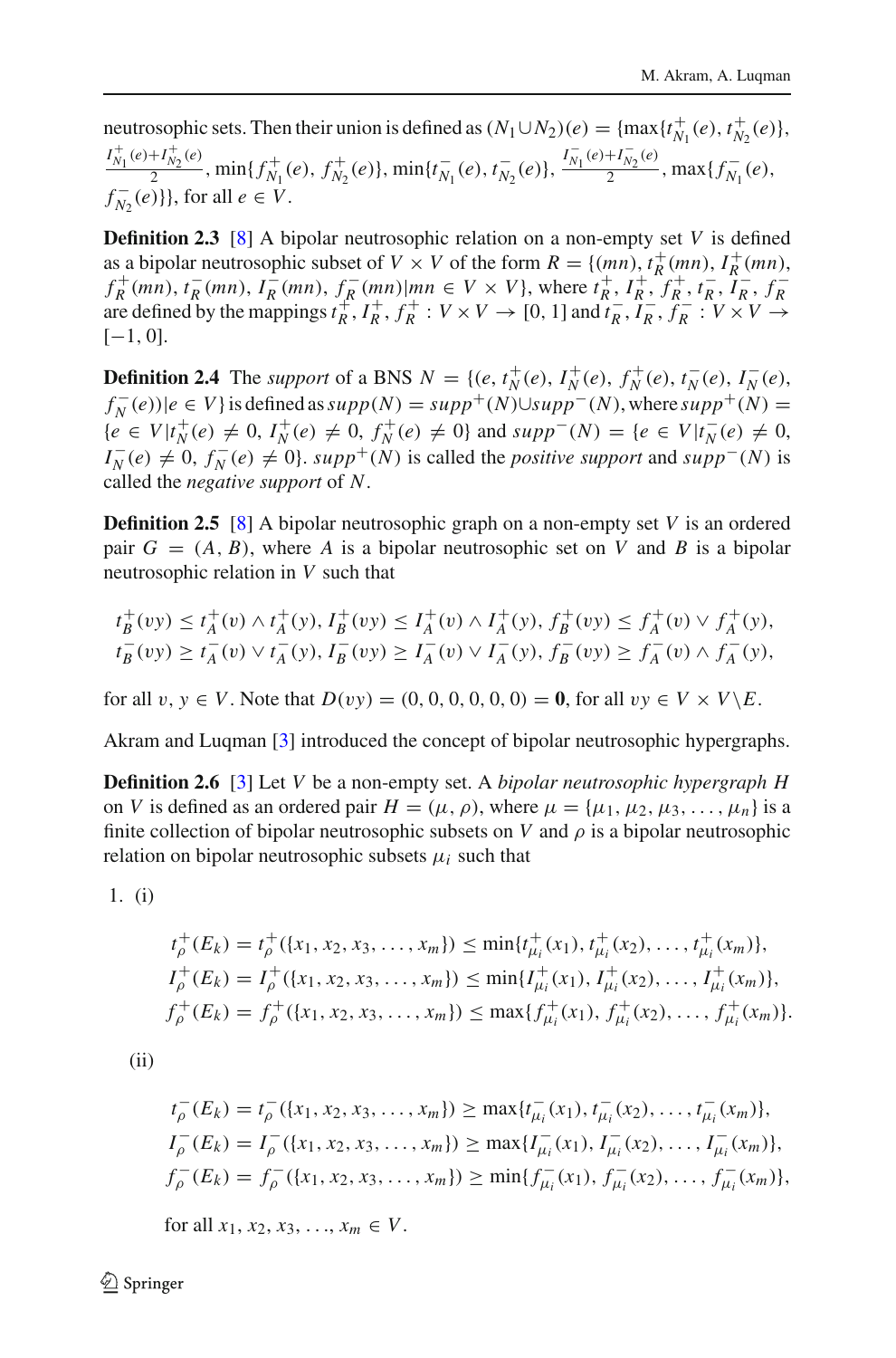2.  $\bigcup_i supp(\mu_i(x)) = V$ , for all  $\mu_i \in \mu$ .

We now present the concept of bipolar neutrosophic directed hypergraphs.

**Definition 2.7** A *bipolar neutrosophic directed hypergraph* (BNDHG) with underlying set *V* is an ordered pair  $G = (\sigma, \varepsilon)$ , where  $\sigma$  is non-empty set of vertices and  $\varepsilon$  is a set of bipolar neutrosophic directed hyperarcs (or hyperedges).

A *bipolar neutrosophic directed hyperarc (or hyperedge)*  $\varepsilon_i \in \varepsilon$  is an ordered pair  $(T(\varepsilon_i), H(\varepsilon_i))$ , such that  $T(\varepsilon_i) \subset V$ ,  $T(\varepsilon_i) \neq \emptyset$ , is called its *tail* and  $H(\varepsilon_i) \neq T(\varepsilon_i)$ is its *head*.

**Definition 2.8** Let  $G = (\sigma, \varepsilon)$  be a BNDHG. The order of *G*, denoted by  $O(G)$ , is defined as  $O(G) = (O^+(G), O^-(G))$ , where  $O^+(G) = \sum_{x \in V} \wedge \sigma_i^+(x)$  and  $O^-(G) = \sum_{x \in V} \vee \sigma_i^-(x).$ 

The *size* of *G*, denoted by *S*(*G*), is defined as *S*(*G*) = (*S*<sup>+</sup>(*G*), *S*<sup>−</sup>(*G*)), where  $S^+(G) = \sum_{E_k \subset V} \varepsilon^+(E_k), S^-(G) = \sum_{E_k \subset V} \varepsilon^-(E_k).$ 

In a bipolar neutrosophic directed hypergraph, the vertices  $u_i$  and  $u_j$  are *adjacent* vertices if they both belong to the same bipolar neutrosophic directed hyperedge. Two bipolar neutrosophic directed hyperedges  $\varepsilon_i$  and  $\varepsilon_j$  are called *adjacent* if they have non-empty intersection, i.e.,  $supp(\varepsilon_i) \cap supp(\varepsilon_j) \neq \emptyset$ ,  $i \neq j$ .

**Definition 2.9** A bipolar neutrosophic directed hypergraph  $G = (\sigma, \varepsilon)$  is *simple* if it contains no repeated directed hyperedges, i.e., if  $\varepsilon_i$ ,  $\varepsilon_k \in \varepsilon$  and  $\varepsilon_j \subseteq \varepsilon_k$ , then  $\varepsilon_j = \varepsilon_k$ .

A bipolar neutrosophic directed hypergraph  $G = (\sigma, \varepsilon)$  is said to be *support simple* if  $\varepsilon_i$ ,  $\varepsilon_k \in \varepsilon$ ,  $supp(\varepsilon_i)$  =  $supp(\varepsilon_k)$  and  $\varepsilon_i \subseteq \varepsilon_k$ , then  $\varepsilon_i = \varepsilon_k$ .

A bipolar neutrosophic directed hypergraph  $G = (\sigma, \varepsilon)$  is *strongly support simple* if  $\varepsilon_i$ ,  $\varepsilon_k \in \varepsilon$  and  $supp(\varepsilon_i) = supp(\varepsilon_k)$ , then  $\varepsilon_i = \varepsilon_k$ .

*Example 2.1* Consider a bipolar neutrosophic directed hypergraph  $G = (\sigma, \varepsilon)$ , where  $\sigma = {\sigma_1, \sigma_2, \sigma_3, \sigma_4}$  be the family of bipolar neutrosophic subsets on  $V =$  ${v_1, v_2, v_3, v_4, v_5, v_6}$  ${v_1, v_2, v_3, v_4, v_5, v_6}$  ${v_1, v_2, v_3, v_4, v_5, v_6}$ , as shown in Fig. 1, such that

$$
\sigma_1 = \{(v_1, 0.1, 0.2, 0.3, -0.1, -0.2, -0.3), (v_2, 0.2, 0.2, 0.3, -0.2, -0.2, -0.2), (v_5, 0.3, 0.2, 0.3, -0.3, -0.2, -0.3)\},
$$
  
\n
$$
\sigma_2 = \{(v_1, 0.1, 0.2, 0.3, -0.1, -0.2, -0.3), (v_3, 0.4, 0.2, 0.3, -0.4, -0.2, -0.3), (v_6, 0.3, 0.2, 0.3, -0.3, -0.2, -0.3)\},
$$
  
\n
$$
\sigma_3 = \{(v_6, 0.1, 0.2, 0.3, -0.1, -0.2, -0.3), (v_4, 0.2, 0.2, 0.3, -0.2, -0.2, -0.3), (v_5, 0.3, 0.2, 0.3, -0.2, -0.3), (v_2, 0.2, 0.2, 0.3, -0.2, -0.2, -0.3), (v_5, 0.3, 0.2, 0.3, -0.3, -0.2, -0.3)\}.
$$

 $\mathcal{D}$  Springer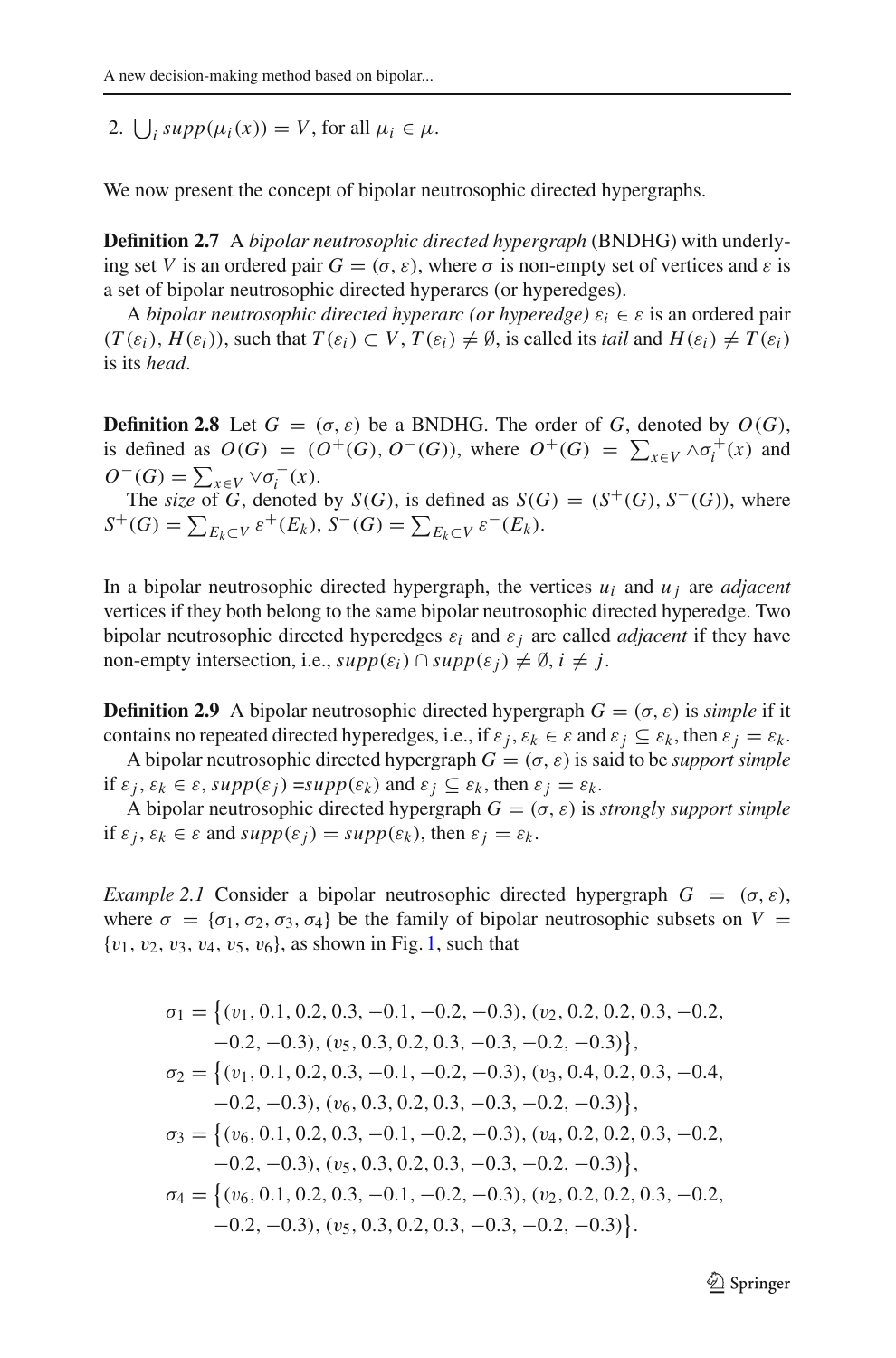

<span id="page-5-0"></span>**Fig. 1** Bipolar neutrosophic directed hypergraph

Bipolar neutrosophic relation  $\varepsilon$  is defined as

$$
\varepsilon(v_1, v_2, v_5) = (0.1, 0.2, 0.3, -0.1, -0.2, -0.3),
$$
  
\n
$$
\varepsilon(v_1, v_3, v_6) = (0.1, 0.2, 0.3, -0.1, -0.2, -0.3),
$$
  
\n
$$
\varepsilon(v_6, v_4, v_5) = (0.1, 0.2, 0.3, -0.1, -0.2, -0.3),
$$
  
\n
$$
\varepsilon(v_6, v_2, v_5) = (0.1, 0.2, 0.3, -0.1, -0.2, -0.3).
$$

Note that, *G* is simple, strongly support simple and support simple, that is, it contains no repeated directed hyperedges and if whenever  $\varepsilon_i$ ,  $\varepsilon_k \in \varepsilon$  and  $supp(\varepsilon_i)$  = *supp*( $\varepsilon_k$ ), then  $\varepsilon_j = \varepsilon_k$ . Further,  $o(G) = (1.1, 1.2, 1.8, -1.1, -1.2, -1.8)$  and  $s(G) = (0.4, 0.6, 1.4, -0.4, -0.6, -1.4).$ 

- **Definition 2.10** (i) The *height* of a bipolar neutrosophic directed hypergraph  $G =$  $(\sigma, \varepsilon)$ , denoted by  $h(G)$ , is defined as  $h(G) = \{\max(\varepsilon_l), \max(\varepsilon_m), \min(\varepsilon_l) | \varepsilon_l,$  $\varepsilon_m$ ,  $\varepsilon_n \in \varepsilon$ , where  $\varepsilon_l = \max t_{\varepsilon_j}^+(x_i)$ ,  $\varepsilon_m = \max I_{\varepsilon_j}^+(x_i)$ ,  $\varepsilon_n = \min f_{\varepsilon_j}^+(x_i)$ .
- (ii) The *depth* of a bipolar neutrosophic directed hypergraph  $G = (\sigma, \varepsilon)$ , denoted by d(G), is defined as  $d(G) = \{\min(\varepsilon_l), \min(\varepsilon_m), \max(\varepsilon_n) | \varepsilon_l, \varepsilon_m, \varepsilon_n \in \varepsilon\}$ , where  $\varepsilon_l = \min t_{\varepsilon_j}^-(x_i), \varepsilon_m = \min I_{\varepsilon_j}^-(x_i), \varepsilon_n = \max f_{\varepsilon_j}^-(x_i).$ The functions  $t_{\varepsilon_j}^+(x_i)$ ,  $I_{\varepsilon_j}^+(x_i)$  and  $f_{\varepsilon_j}^+(x_i)$  denote the positive truth, indeterminacy and falsity membership values of vertex  $x_i$  to the hyperedge  $\varepsilon_j$ , respectively,  $t_{\varepsilon_j}^-(x_i)$ ,  $I_{\varepsilon_j}^-(x_i)$  and  $f_{\varepsilon_j}^-(x_i)$  denote the negative truth, indeterminacy and falsity

membership values of vertex  $x_i$  to the hyperedge  $\varepsilon_j$ , respectively.

**Definition 2.11** Let  $\varepsilon = (\varepsilon^-, \varepsilon^+)$  be a directed hyperedge in a BNDHG. Then the vertex set  $\varepsilon^-$  is called the *in-set* and the vertex set  $\varepsilon^+$  is called the *out-set* of the directed hyperedge  $\varepsilon$ . It is not necessary that the sets  $\varepsilon^{-}$ ,  $\varepsilon^{+}$  will be disjoint. The hyperedge  $\varepsilon$ is called the join of the vertices of  $\varepsilon^-$  and  $\varepsilon^+$ .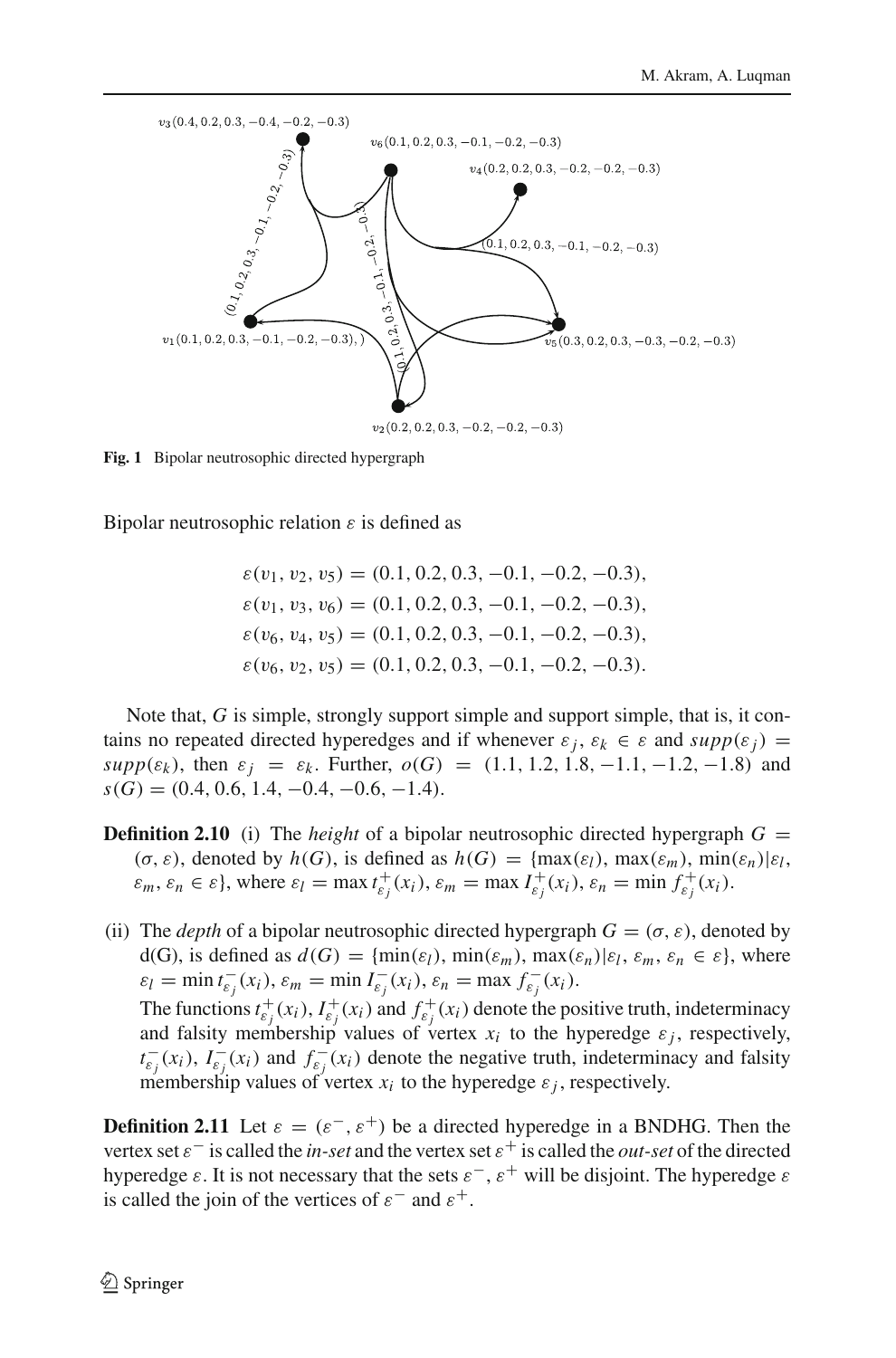**Definition 2.12** The *in-degree*  $D_G^-(v)$  of a vertex v is defined as the sum of membership degrees of all those directed hyperedges such that  $v$  is contained in their out-set, i.e.,

$$
D_G^-(v) = \left(\sum_{v \in H(E_k)} \varepsilon^+(E_k), \sum_{v \in H(E_k)} \varepsilon^-(E_k)\right).
$$

The *out-degree*  $D_G^+(v)$  of a vertex v is defined as the sum of membership degrees of all those directed hyperedges such that  $v$  is contained in their in-set, i.e.,

$$
D_G^+(v) = \left(\sum_{v \in T(E_k)} \varepsilon^+(E_k), \sum_{v \in T(E_k)} \varepsilon^-(E_k)\right).
$$

**Definition 2.13** A bipolar neutrosophic directed hypergraph  $G = (\sigma, \varepsilon)$  is called *k-regular* if in-degrees and out-degrees of all the vertices in *G* are same.

*Example 2.2* Consider a bipolar neutrosophic directed hypergraph  $G = (\sigma, \varepsilon)$  as shown in Fig. [2,](#page-6-0) where  $\sigma = {\sigma_1, \sigma_2, \sigma_3, \sigma_4}$  is the family of bipolar neutrosophic subsets on  $V = \{v_1, v_2, v_3, v_4, v_5, v_6\}$  and

$$
\sigma_1 = \{(v_1, 0.1, 0.1, 0.1, -0.2, -0.2, -0.2), (v_2, 0.1, 0.1, 0.1, -0.2, -0.2, -0.2), (v_5, 0.1, 0.1, 0.1, -0.2, -0.2, -0.2)\},
$$
  
\n
$$
\sigma_2 = \{(v_1, 0.1, 0.1, 0.1, -0.2, -0.2, -0.2), (v_3, 0.1, 0.1, 0.1, -0.2, -0.2, -0.2), (v_6, 0.1, 0.1, 0.1, -0.2, -0.2, -0.2)\},
$$
  
\n
$$
\sigma_3 = \{(v_6, 0.1, 0.1, 0.1, -0.2, -0.2, -0.2), (v_4, 0.1, 0.1, 0.1, -0.2, -0.2, -0.2), (v_3, 0.1, 0.1, 0.1, -0.2, -0.2, -0.2)\},
$$
  
\n
$$
\sigma_4 = \{(v_2, 0.1, 0.1, 0.1, -0.2, -0.2, -0.2), (v_4, 0.1, 0.1, 0.1, -0.2, -0.2, -0.2), (v_5, 0.1, 0.1, 0.1, -0.2, -0.2, -0.2)\}.
$$



<span id="page-6-0"></span>**Fig. 2** Regular BNDHG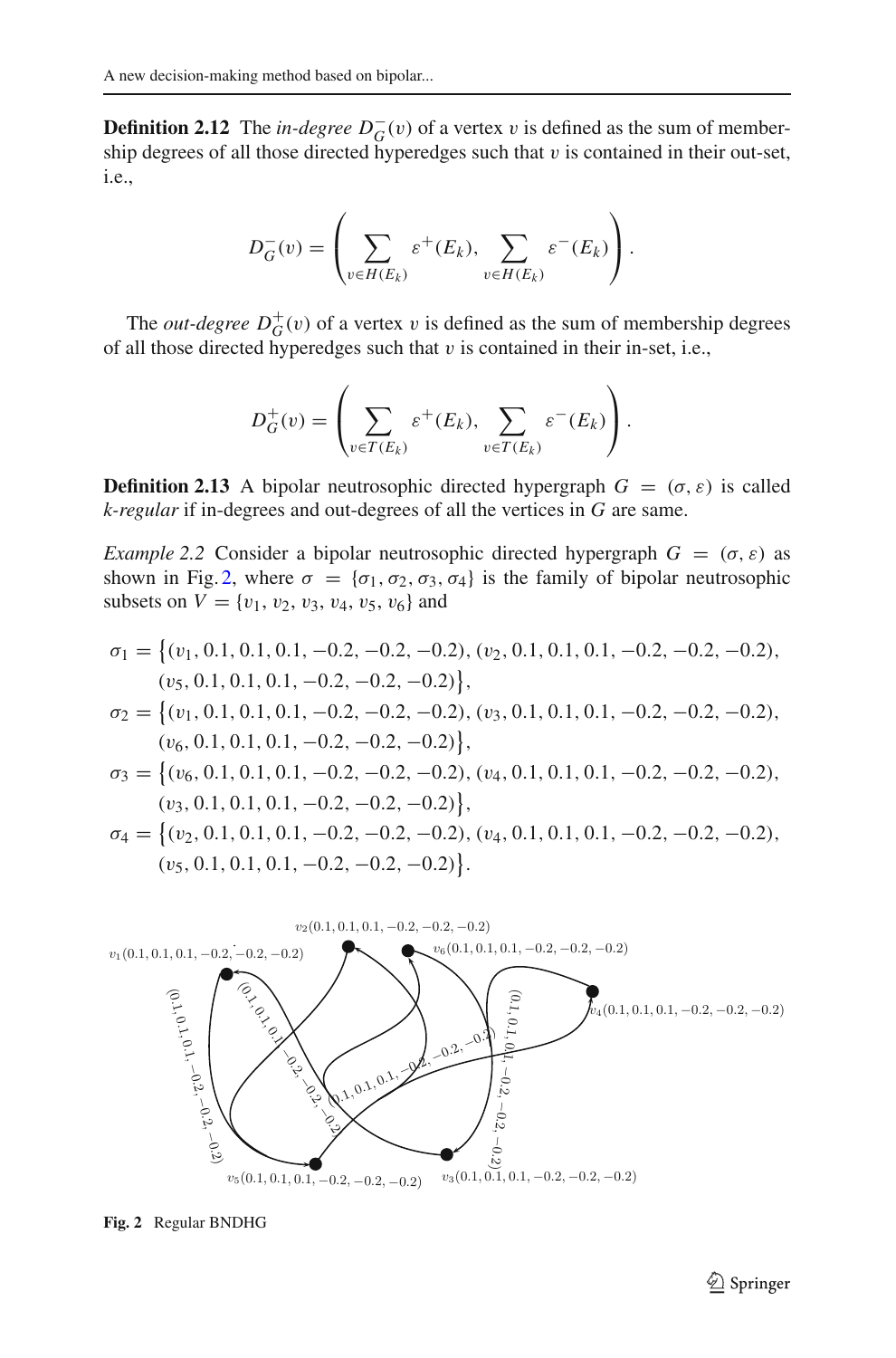The bipolar neutrosophic relation  $\varepsilon$  is defined as

$$
\varepsilon(v_1, v_2, v_5) = (0.1, 0.1, 0.1, -0.2, -0.2, -0.2),
$$
  
\n
$$
\varepsilon(v_1, v_3, v_6) = (0.1, 0.1, 0.1, -0.2, -0.2, -0.2),
$$
  
\n
$$
\varepsilon(v_6, v_4, v_3) = (0.1, 0.1, 0.1, -0.2, -0.2, -0.2),
$$
  
\n
$$
\varepsilon(v_2, v_4, v_5) = (0.1, 0.1, 0.1, -0.2, -0.2, -0.2).
$$

By routine calculations, we see that the bipolar neutrosophic directed hypergraph is regular.

Note that,  $D_G^-(v_1) = (0.1, 0.1, 0.1, -0.2, -0.2, -0.2) = D_G^+(v_1)$  and  $D_G^-(v_2) =$  $(0.1, 0.1, 0.1, -0.2, -0.2, -0.2) = D_G^+(v_2)$ . Similarly,  $D_G^-(v_3) = D_G^+(v_3)$ ,  $D_G^-(v_4)$  $D_G^+(v_4)$ ,  $D_G^-(v_5) = D_G^+(v_5)$  and  $D_G^-(v_6) = D_G^+(v_6)$ . Hence *G* is regular bipolar neutrosophic directed hypergraph.

We now discuss the basic properties of isomorphism on bipolar neutrosophic directed hypergraphs.

**Definition 2.14** Let  $G = (\sigma, \varepsilon)$  and  $G' = (\sigma', \varepsilon')$  be two bipolar neutrosophic directed hypergraphs, where  $\sigma = {\sigma_1, \sigma_2, \sigma_3, ..., \sigma_k}$  and  $\sigma' = {\sigma'_1, \sigma'_2, \sigma'_3, ..., \sigma'_k}$ . A *homomorphism* of BNDHGs  $\chi : G \to G'$  is a mapping  $\chi : V \to V'$  which satisfies

1.

$$
\Lambda t_{\sigma_i}^+(u) \leq \Lambda t_{\sigma_i'}^+(x(u)), \Lambda t_{\sigma_i}^+(u) \leq \Lambda t_{\sigma_i'}^+(x(u)), \forall f_{\sigma_i}^+(u) \geq \forall f_{\sigma_i'}^+(x(u)),
$$
  

$$
\forall t_{\sigma_i}^-(u) \geq \forall t_{\sigma_i'}^-(x(u)), \forall I_{\sigma_i}^-(u) \geq \forall I_{\sigma_i'}^-(x(u)), \Lambda f_{\sigma_i}^-(u) \leq \Lambda f_{\sigma_i'}^-(x(u)),
$$

for all  $u \in V$ .

2.

$$
t_{\varepsilon}^{+}(u_{1}, u_{2}, u_{3}, \ldots, u_{k}) \leq t_{\varepsilon'}^{+}(\chi(u_{1}), \chi(u_{2}), \chi(u_{3}), \ldots, \chi(u_{k})),
$$
  
\n
$$
I_{\varepsilon}^{+}(u_{1}, u_{2}, u_{3}, \ldots, u_{k}) \leq I_{\varepsilon'}^{+}(\chi(u_{1}), \chi(u_{2}), \chi(u_{3}), \ldots, \chi(u_{k})),
$$
  
\n
$$
f_{\varepsilon}^{+}(u_{1}, u_{2}, u_{3}, \ldots, u_{k}) \geq f_{\varepsilon'}^{+}(\chi(u_{1}), \chi(u_{2}), \chi(u_{3}), \ldots, \chi(u_{k})),
$$
  
\n
$$
t_{\varepsilon}^{-}(u_{1}, u_{2}, u_{3}, \ldots, u_{k}) \geq t_{\varepsilon'}^{-}(\chi(u_{1}), \chi(u_{2}), \chi(u_{3}), \ldots, \chi(u_{k})),
$$
  
\n
$$
I_{\varepsilon}^{-}(u_{1}, u_{2}, u_{3}, \ldots, u_{k}) \geq I_{\varepsilon'}^{-}(\chi(u_{1}), \chi(u_{2}), \chi(u_{3}), \ldots, \chi(u_{k})),
$$
  
\n
$$
f_{\varepsilon}^{-}(u_{1}, u_{2}, u_{3}, \ldots, u_{k}) \leq f_{\varepsilon'}^{-}(\chi(u_{1}), \chi(u_{2}), \chi(u_{3}), \ldots, \chi(u_{k})),
$$

for all  $\{u_1, u_2, u_3, \ldots, u_k\} = E_i \subset V$ .

Note that, for a homomorphism  $\chi : G \to G'$ ,  $\chi(\varepsilon) = (T(\chi(\varepsilon)), H(\chi(\varepsilon)))$  is an hyperarc in *G'* if  $\varepsilon = (T(\varepsilon), H(\varepsilon))$  is an hyperarc in *G*.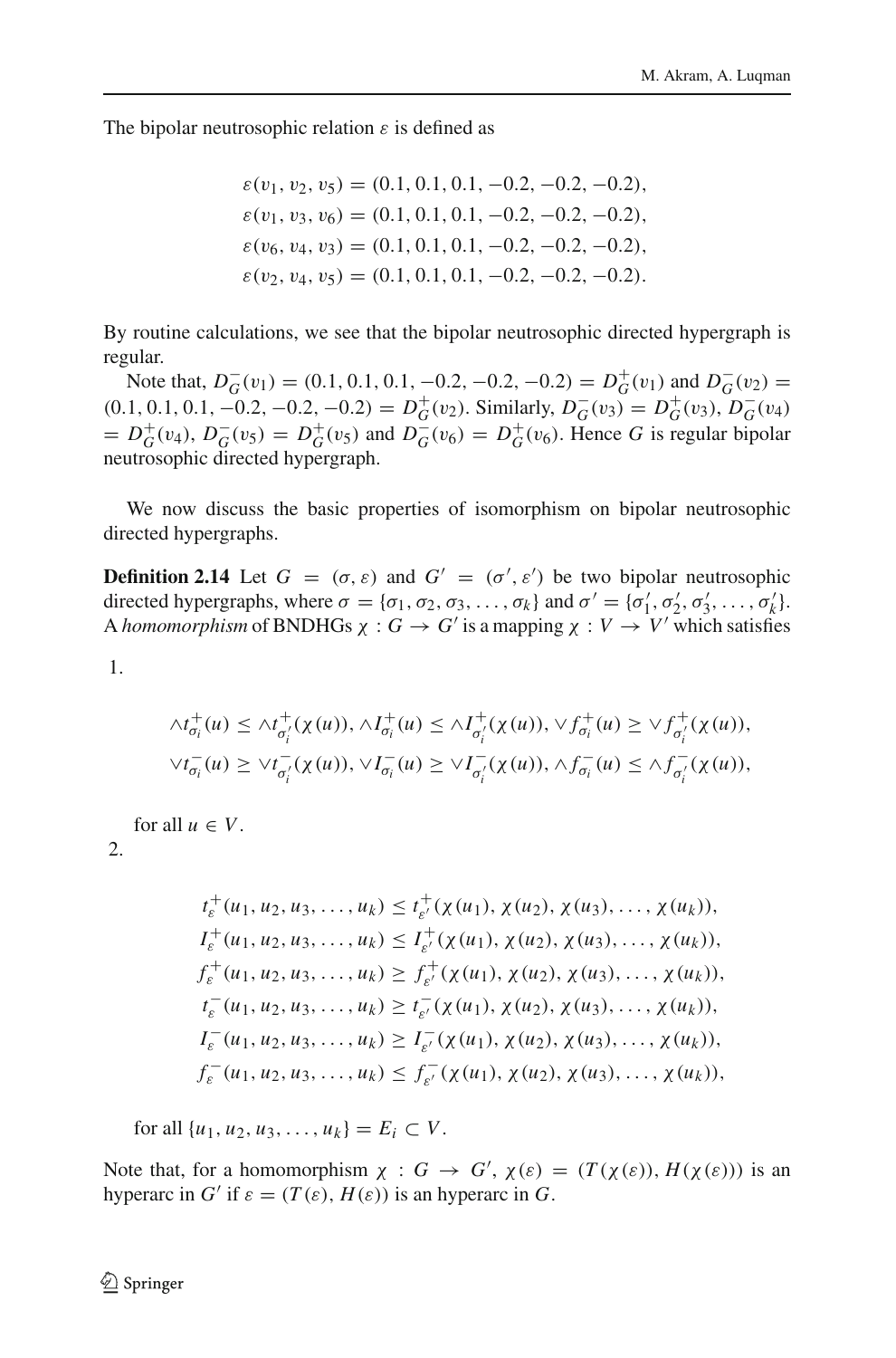**Definition 2.15** A *weak isomorphism*  $\chi : G \to G'$  is a mapping  $\chi : V \to V'$  which is a bijective homomorphism and satisfies

$$
\begin{aligned}\n\wedge t_{\sigma_i}^+(v) &= \wedge t_{\sigma_i'}^+(\chi(v)), \wedge I_{\sigma_i}^+(v) = \wedge I_{\sigma_i'}^+(\chi(v)), \vee f_{\sigma_i}^+(v) = \vee f_{\sigma_i'}^+(\chi(v)), \\
\vee t_{\sigma_i}^-(v) &= \vee t_{\sigma_i'}^-(\chi(v)), \vee I_{\sigma_i}^-(v) = \vee I_{\sigma_i'}^-(\chi(v)), \wedge f_{\sigma_i}^-(v) = \wedge f_{\sigma_i'}^-(\chi(v)),\n\end{aligned}
$$

for all  $v \in V$ .

**Definition 2.16** A *co-weak isomorphism*  $\chi : G \to G'$  is a mapping  $\chi : V \to V'$ which is a bijective homomorphism and satisfies

$$
t_{\varepsilon}^{+}(x_{1}, x_{2}, x_{3}, \ldots, x_{k}) = t_{\varepsilon'}^{+}(\chi(x_{1}), \chi(x_{2}), \chi(x_{3}), \ldots, \chi(x_{k})),
$$
  
\n
$$
I_{\varepsilon}^{+}(x_{1}, x_{2}, x_{3}, \ldots, x_{k}) = I_{\varepsilon'}^{+}(\chi(x_{1}), \chi(x_{2}), \chi(x_{3}), \ldots, \chi(x_{k})),
$$
  
\n
$$
f_{\varepsilon}^{+}(x_{1}, x_{2}, x_{3}, \ldots, x_{k}) = f_{\varepsilon'}^{+}(\chi(x_{1}), \chi(x_{2}), \chi(x_{3}), \ldots, \chi(x_{k})),
$$
  
\n
$$
t_{\varepsilon}^{-}(x_{1}, x_{2}, x_{3}, \ldots, x_{k}) = t_{\varepsilon'}^{-}(\chi(x_{1}), \chi(x_{2}), \chi(x_{3}), \ldots, \chi(x_{k})),
$$
  
\n
$$
I_{\varepsilon}^{-}(x_{1}, x_{2}, x_{3}, \ldots, x_{k}) = I_{\varepsilon'}^{-}(\chi(x_{1}), \chi(x_{2}), \chi(x_{3}), \ldots, \chi(x_{k})),
$$
  
\n
$$
f_{\varepsilon}^{-}(x_{1}, x_{2}, x_{3}, \ldots, x_{k}) = f_{\varepsilon'}^{-}(\chi(x_{1}), \chi(x_{2}), \chi(x_{3}), \ldots, \chi(x_{k})),
$$

for all  $\{x_1, x_2, x_3, \ldots, x_k\} = E_i \subset V$ .

**Definition 2.17** An *isomorphism* of BNDHGs  $\chi : G \to G'$  is a mapping  $\chi : V \to V'$ which is bijective homomorphism and satisfies

1.

$$
\begin{aligned}\n\wedge t_{\sigma_i}^+(u) &= \wedge t_{\sigma_i'}^+( \chi(u)), \wedge I_{\sigma_i}^+(u) = \wedge I_{\sigma_i'}^+( \chi(u)), \vee f_{\sigma_i}^+(u) = \vee f_{\sigma_i'}^+( \chi(u)), \\
\vee t_{\sigma_i}^-(u) &= \vee t_{\sigma_i'}^-( \chi(u)), \vee I_{\sigma_i}^-(u) = \vee I_{\sigma_i'}^-( \chi(u)), \wedge f_{\sigma_i}^-(u) = \wedge f_{\sigma_i'}^-( \chi(u)),\n\end{aligned}
$$

for all  $u \in V$ .

 $2<sup>2</sup>$ 

$$
t_{\varepsilon}^{+}(u_{1}, u_{2}, u_{3}, \ldots, u_{k}) = t_{\varepsilon'}^{+}(\chi(u_{1}), \chi(u_{2}), \chi(u_{3}), \ldots, \chi(u_{k})),
$$
  
\n
$$
I_{\varepsilon}^{+}(u_{1}, u_{2}, u_{3}, \ldots, u_{k}) = I_{\varepsilon'}^{+}(\chi(u_{1}), \chi(u_{2}), \chi(u_{3}), \ldots, \chi(u_{k})),
$$
  
\n
$$
f_{\varepsilon}^{+}(u_{1}, u_{2}, u_{3}, \ldots, u_{k}) = f_{\varepsilon'}^{+}(\chi(u_{1}), \chi(u_{2}), \chi(u_{3}), \ldots, \chi(u_{k})),
$$
  
\n
$$
t_{\varepsilon}^{-}(u_{1}, u_{2}, u_{3}, \ldots, u_{k}) = t_{\varepsilon'}^{-}(\chi(u_{1}), \chi(u_{2}), \chi(u_{3}), \ldots, \chi(u_{k})),
$$
  
\n
$$
I_{\varepsilon}^{-}(u_{1}, u_{2}, u_{3}, \ldots, u_{k}) = I_{\varepsilon'}^{-}(\chi(u_{1}), \chi(u_{2}), \chi(u_{3}), \ldots, \chi(u_{k})),
$$
  
\n
$$
f_{\varepsilon}^{-}(u_{1}, u_{2}, u_{3}, \ldots, u_{k}) = f_{\varepsilon'}^{-}(\chi(u_{1}), \chi(u_{2}), \chi(u_{3}), \ldots, \chi(u_{k})),
$$

for all  $\{u_1, u_2, u_3, \ldots, u_k\} = E_i \subset V$ .

If two bipolar neutrosophic directed hypergraphs  $G$  and  $G'$  are isomorphic, we denote it as  $G ≅ G'$ .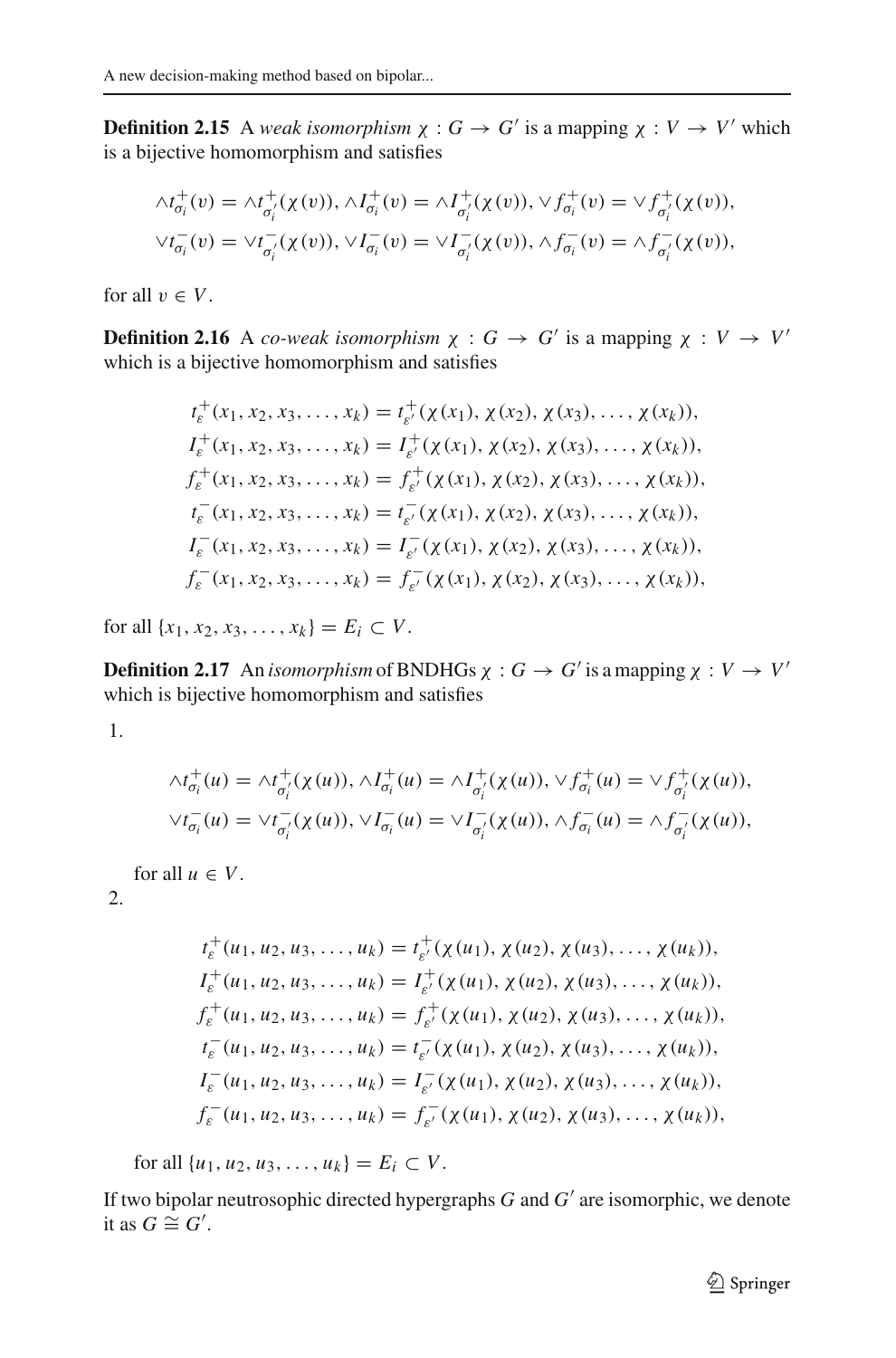*Example 2.3* Let  $\sigma = {\sigma_1, \sigma_2, \sigma_3}$  and  $\sigma' = {\sigma'_1, \sigma'_2, \sigma'_3}$  be the families of bipolar neutrosophic subsets on  $V = \{v_1, v_2, v_3, v_4, v_5, v_6\}$  and  $V' = \{v'_1, v'_2, v'_3, v'_4, v'_5, v'_6\}$ , respectively, as:

$$
\sigma_1 = \{ (v_1, 0.1, 0.2, 0.3, -0.1, -0.2, -0.3), (v_2, 0.2, 0.2, 0.3, -0.2, -0.2, -0.2), (v_5, 0.3, 0.2, 0.3, -0.3, -0.2, -0.3), (v_6, 0.4, 0.2, 0.5, -0.4, -0.2, -0.5) \},\
$$
  
\n
$$
\sigma_2 = \{ (v_1, 0.1, 0.2, 0.3, -0.1, -0.2, -0.3), (v_3, 0.4, 0.2, 0.3, -0.4, -0.2, -0.3), (v_6, 0.3, 0.2, 0.3, -0.3, -0.2, -0.3) \},\
$$
  
\n
$$
\sigma_3 = \{ (v_6, 0.1, 0.2, 0.3, -0.1, -0.2, -0.3), (v_4, 0.2, 0.2, 0.3, -0.2, -0.2, -0.3), (v_5, 0.3, 0.2, 0.3, -0.3, -0.2, -0.3) \},\
$$

and

$$
\sigma'_1 = \{ (v'_4, 0.1, 0.2, 0.3, -0.1, -0.2, -0.3), (v'_3, 0.2, 0.2, 0.3, -0.2, -0.2, -0.3), (v'_6, 0.3, 0.2, 0.3, -0.3, -0.2, -0.3), (v'_5, 0.4, 0.2, 0.5, -0.4, -0.2, -0.5) \},
$$
  
\n
$$
\sigma'_2 = \{ (v'_4, 0.1, 0.2, 0.3, -0.1, -0.2, -0.3), (v'_2, 0.4, 0.2, 0.3, -0.4, -0.2, -0.3), (v'_5, 0.3, 0.2, 0.3, -0.3, -0.2, -0.3) \},
$$
  
\n
$$
\sigma'_3 = \{ (v'_5, 0.1, 0.2, 0.3, -0.1, -0.2, -0.3), (v'_1, 0.2, 0.2, 0.3, -0.2, -0.2, -0.3), (v'_6, 0.3, 0.2, 0.3, -0.3, -0.2, -0.3) \}.
$$

The bipolar neutrosophic relations  $\varepsilon$  and  $\varepsilon'$  are defined as

$$
\varepsilon(v_1, v_2, v_5, v_6) = (0.1, 0.2, 0.5, -0.1, -0.2, -0.5),
$$
  
\n
$$
\varepsilon(v_1, v_3, v_6) = (0.1, 0.2, 0.3, -0.1, -0.2, -0.3),
$$
  
\n
$$
\varepsilon(v_6, v_4, v_5) = (0.1, 0.2, 0.3, -0.1, -0.2, -0.3),
$$
  
\n
$$
\varepsilon'(v'_4, v'_3, v'_6, v'_5) = (0.1, 0.2, 0.5, -0.1, -0.2, -0.5),
$$
  
\n
$$
\varepsilon'(v'_4, v'_2, v'_5) = (0.1, 0.2, 0.3, -0.1, -0.2, -0.3),
$$
  
\n
$$
\varepsilon'(v'_5, v'_1, v'_6) = (0.1, 0.2, 0.3, -0.1, -0.2, -0.3).
$$

Define a mapping  $\chi : V \to V'$  as  $\chi(v_1) = v'_4$ ,  $\chi(v_2) = v'_3$ ,  $\chi(v_3) = v'_2$ ,  $\chi(v_4) = v'_1$ ,  $\chi(v_5) = v'_6$  and  $\chi(v_6) = v'_5$ . Note that,

$$
\sigma_1(v_1) = (0.1, 0.2, 0.3, -0.1, -0.2, -0.3) = \sigma'_1(v'_4) = \sigma'_1(\chi(v_1)),
$$
  
\n
$$
\sigma_1(v_2) = (0.2, 0.2, 0.3, -0.2, -0.2, -0.3) = \sigma'_1(v'_3) = \sigma'_1(\chi(v_2)),
$$
  
\n
$$
\sigma_2(v_3) = (0.4, 0.2, 0.3, -0.4, -0.2, -0.3) = \sigma'_2(v'_2) = \sigma'_2(\chi(v_3)),
$$
  
\n
$$
\sigma_3(v_4) = (0.2, 0.2, 0.3, -0.2, -0.2, -0.3) = \sigma'_3(v'_1) = \sigma'_3(\chi(v_4)),
$$
  
\n
$$
\sigma_3(v_5) = (0.3, 0.2, 0.3, -0.3, -0.2, -0.3) = \sigma'_3(v'_6) = \sigma'_3(\chi(v_5)).
$$

<sup>2</sup> Springer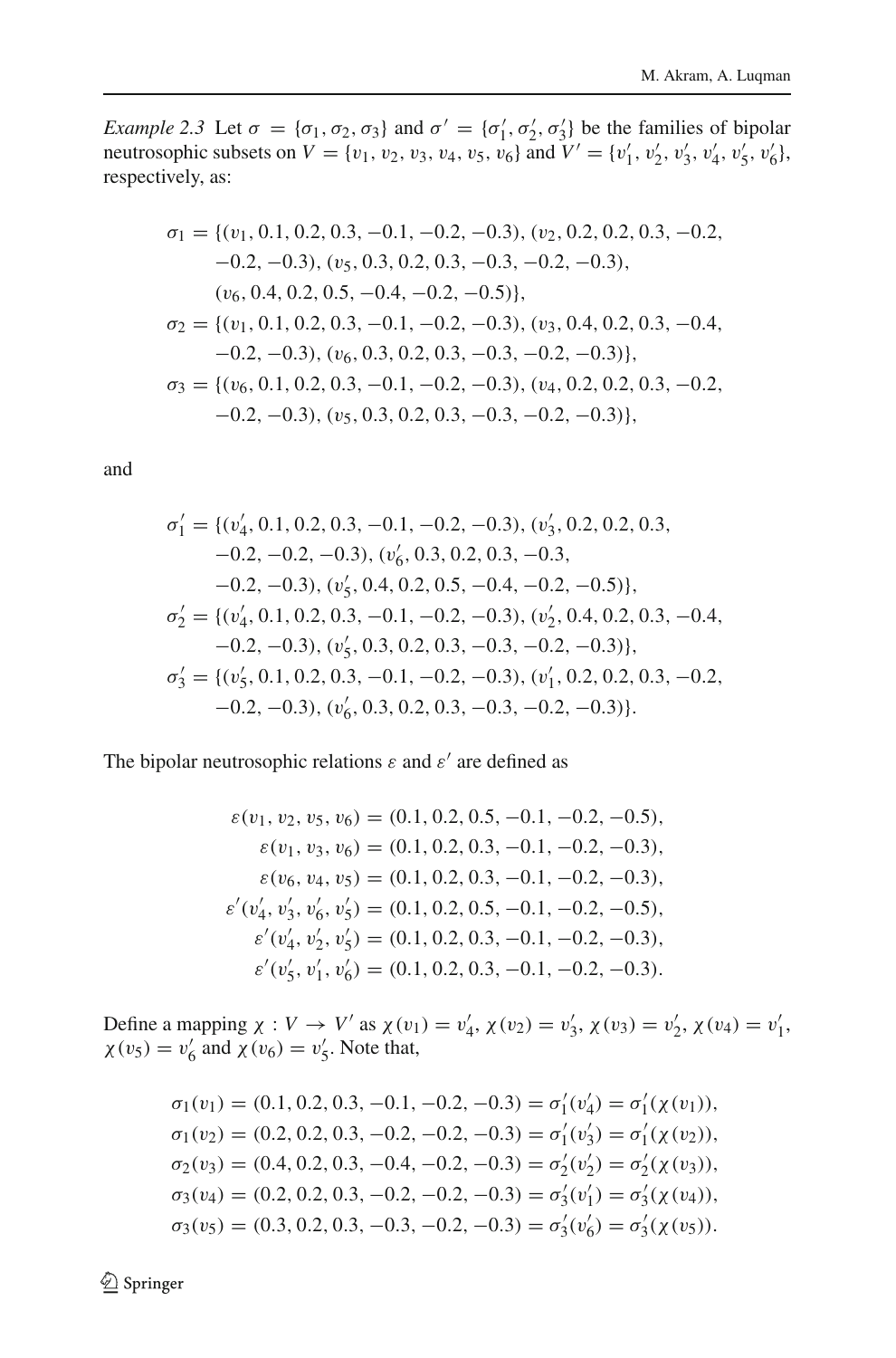

**Fig. 3** *G*

<span id="page-10-0"></span>

<span id="page-10-1"></span>**Fig. 4** *G*

Similarly,  $\sigma(v) = \sigma'(\chi(v))$ , for all  $v \in V$  and  $\varepsilon({v_1, v_2, v_3, ..., v_k}) = \varepsilon'({\chi(v_1), \chi(v_2, v_3, ..., v_k)})$  $\chi(v_2), \chi(v_3), \ldots, \chi(v_k)$ , for all  $v_k \in V$ . Hence *G* and *G'* are isomorphic and the corresponding BNDHGs are shown in Figs. [3](#page-10-0) and [4,](#page-10-1) respectively.

Note that,  $\chi(\varepsilon) = (T(\chi(\varepsilon), H(\chi(\varepsilon)))$  is an hyperarc in G' if  $\varepsilon = (T(\varepsilon), H(\varepsilon))$  is an hyperarc in G.

*Remark 2.1* A weak isomorphism of bipolar neutrosophic directed hypergraphs preserves the membership degrees of vertices but not necessarily the membership degrees of directed hyperedges. A co-weak isomorphism of bipolar neutrosophic directed hypergraphs preserves the membership degrees of directed hyperedges but not necessarily the membership degrees of vertices.

In isomorphism of crisp hypergraphs, isomorphic hypergraphs have same degree as well as the order. The same also holds in bipolar neutrosophic directed hypergraphs.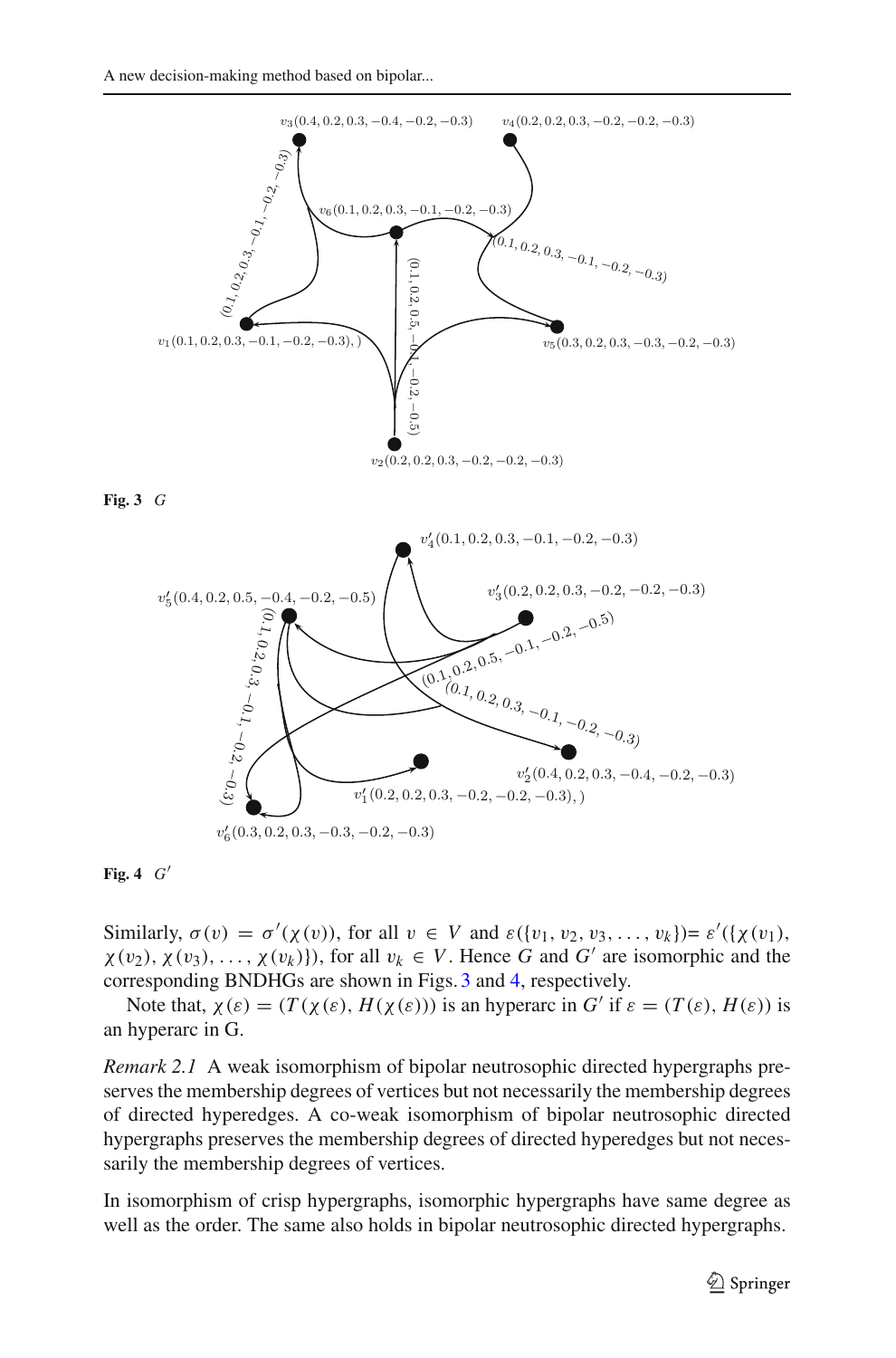**Theorem 2.1** *Let G and G' be two isomorphic BNDHGs. Then they both have the same order and size.*

*Proof* Let  $G = (\sigma, \varepsilon)$  and  $G' = (\sigma', \varepsilon')$  be two bipolar neutrosophic directed hypergraphs, where  $\sigma = {\sigma_1, \sigma_2, \sigma_3, \cdots, \sigma_k}$  and  $\sigma' = {\sigma'_1, \sigma'_2, \sigma'_3, \ldots, \sigma'_k}$  be the family of bipolar neutrosophic sets defined on *V* and *V*', respectively. Let  $\chi : V \to V'$  be an isomorphism between  $G$  and  $G'$  then

 $\wedge \sigma_i^+(z) = \wedge \sigma_i'^+(x(z)), \vee \sigma_i^-(z) = \vee \sigma_i'^-(x(z)),$  for all  $z \in V$  and  $\varepsilon(z_1, z_2, z_3, \ldots, z_k) = \varepsilon'(\chi(z_1), \chi(z_2), \chi(z_3), \ldots, \chi(z_k))$ , for all  $\{z_1, z_2, z_3, \ldots, z_k\}$  $z_k$ } =  $E_i \subset V$ .

$$
\mathcal{O}^+(G) = \sum_{z \in V} \wedge \sigma_i^+(z) = \sum_{z \in V} \wedge \sigma_i'^+(x(z)) = \sum_{z' \in V'} \wedge \sigma_i'^+(z') = \mathcal{O}^+(G'),
$$
  

$$
\mathcal{O}^-(G) = \sum_{z \in V} \vee \sigma_i^-(z) = \sum_{z \in V} \vee \sigma_i'^-(x(z)) = \sum_{z' \in V'} \vee \sigma_i'^+(z') = \mathcal{O}^-(G'),
$$
  

$$
\mathcal{S}^+(G) = \sum_{E_k \subset V} \varepsilon^+(E_k) = \sum_{E_k \subset V} \varepsilon'^+(x(E_k)) = \sum_{E'_k \subset V'} \varepsilon'^+(E'_k) = \mathcal{S}^+(G'),
$$
  

$$
\mathcal{S}^-(G) = \sum_{E_k \subset V} \varepsilon^-(E_k) = \sum_{E_k \subset V} \varepsilon'^-(x(E_k)) = \sum_{E'_k \subset V'} \varepsilon'^-(E'_k) = \mathcal{S}^-(G').
$$

This completes the proof.

**Theorem 2.2** *Isomorphism between bipolar neutrosophic hypergraphs is an equivalence relation.*

*Proof* Let  $G = (V, \sigma, \varepsilon), G' = (V', \sigma', \varepsilon')$  and  $G'' = (V'', \sigma'', \varepsilon'')$  be bipolar neutrosophic directed hypergraphs having underlying sets  $V$ ,  $V'$  and  $V''$ , respectively.

i Reflexive: Consider the identity mapping  $\chi : V \to V$ , such that  $\chi(z) = z$ , for all  $z \in V$ . Then  $\chi$  is bijective homomorphism and satisfies  $\wedge \sigma_i^+(z) = \wedge \sigma_i^{\prime +}( \chi(z)), \vee \sigma_i^-(z) = \vee \sigma_i^{\prime -}( \chi(z)),$  for all  $z \in V$  and

$$
\varepsilon^+(z_1, z_2, z_3, \ldots, z_k) = \varepsilon'^+( \chi(z_1), \chi(z_2), \chi(z_3), \ldots, \chi(z_k)),
$$
  

$$
\varepsilon^-(z_1, z_2, z_3, \ldots, z_k) = \varepsilon'^-( \chi(z_1), \chi(z_2), \chi(z_3), \ldots, \chi(z_k)),
$$

for all  $\{z_1, z_2, z_3, \ldots, z_k\} = E_k \subset V$ . Hence  $\chi$  is an isomorphism of bipolar neutrosophic directed hypergraphs to itself. Thus reflexive relation is satisfied.

ii Symmetric: Let  $\chi : V \to V'$  be an isomorphism between *G* and *G'*, then  $\chi$  is bijective mapping and  $\chi(z) = z'$ , for all  $z \in V$ . From the isomorphism of  $\chi$ , we have  $\wedge \sigma_i^+(z) = \wedge \sigma_i^{'+}(\chi(z)), \vee \sigma_i^-(z) = \vee \sigma_i^{'-}(\chi(z)),$  for all  $z \in V$  and

$$
\varepsilon^+(z_1, z_2, z_3, \ldots, z_k) = \varepsilon'^+(\chi(z_1), \chi(z_2), \chi(z_3), \ldots, \chi(z_k)),
$$
  

$$
\varepsilon^-(z_1, z_2, z_3, \ldots, z_k) = \varepsilon'^-(\chi(z_1), \chi(z_2), \chi(z_3), \ldots, \chi(z_k)),
$$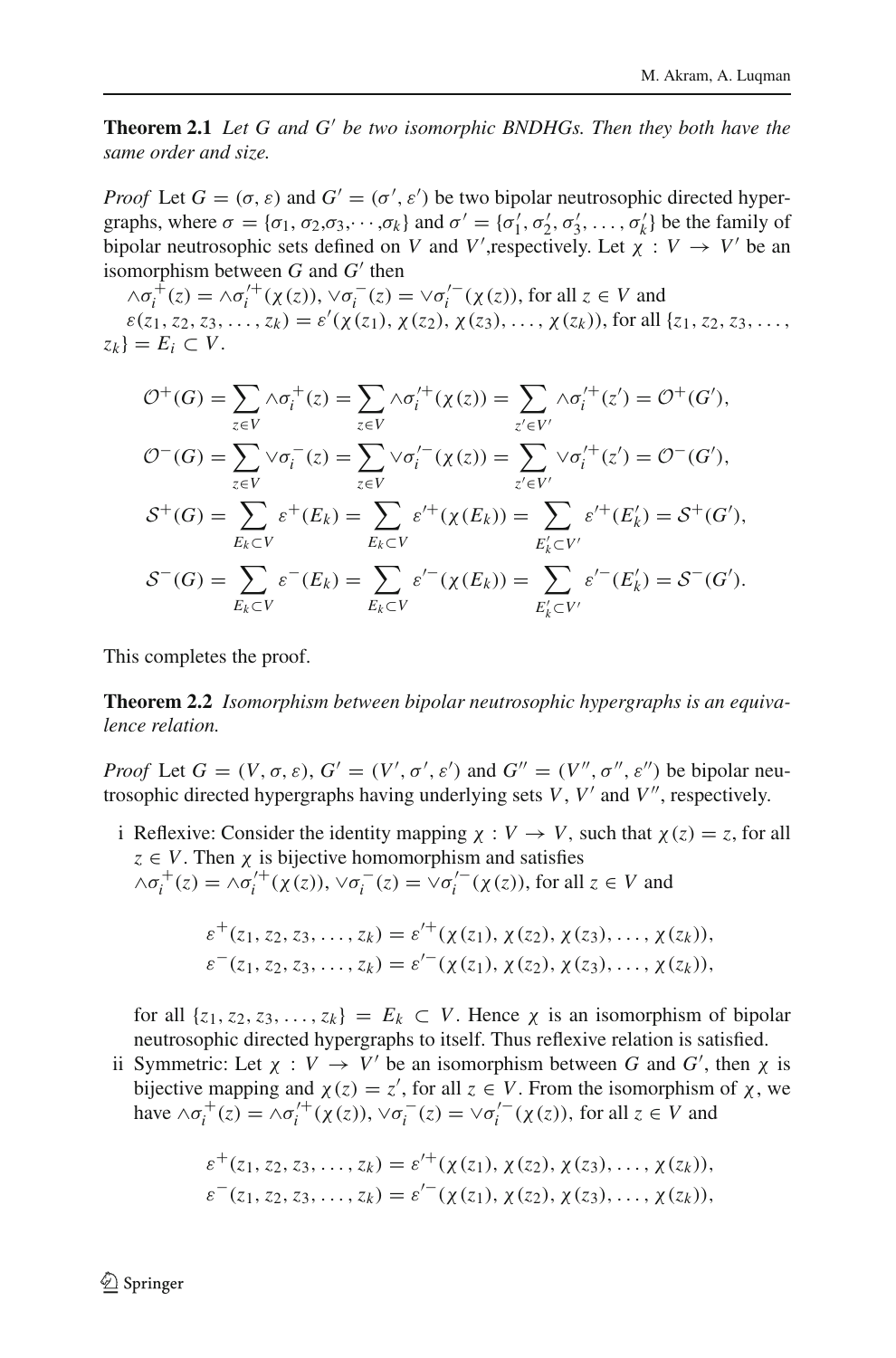for all  $\{z_1, z_2, z_3, \ldots, z_k\} = E_k \subset V$ . Since  $\chi$  is bijective,  $\chi^{-1}: V' \to V$  exists and  $\chi^{-1}(z') = z$ , for all  $z' \in V'$ . Then  $\wedge \sigma_i^+ \chi^{-1}(z') = \wedge \sigma_i'^+(z'), \vee \sigma_i^- \chi^{-1}(z') =$  $\vee \sigma_i^{'}(z'),$  for all  $z' \in V'$  and

$$
\varepsilon^+(\chi^{-1}(z'_1), \chi^{-1}(z'_2), \chi^{-1}(z'_3), \dots, \chi^{-1}(z'_k)) = \varepsilon'^+(z'_1, z'_2, z'_3, \dots, z'_k),
$$
  

$$
\varepsilon^-(\chi^{-1}(z'_1), \chi^{-1}(z'_2), \chi^{-1}(z'_3), \dots, \chi^{-1}(z'_k)) = \varepsilon'^-(z'_1, z'_2, z'_3, \dots, z'_k),
$$

for all  $\{z_1', z_2', z_3', \ldots, z_k'\} = E'_k \subset V'$ . Hence we get a bijective mapping  $\chi^{-1}$ : *V* → *V*, which is isomorphism from *G'* to *G*, i.e.,  $G \cong G' \Rightarrow G' \cong G$ .

iii Transitive: Let  $\chi : V \to V'$  and Let  $\lambda : V' \to V''$  be an isomorphism of bipolar neutrosophic directed hypergraphs *G* to  $G'$  and  $G'$  to  $G''$ , respectively, defined by  $\chi(z) = z'$  and  $\lambda(z') = z''$ . Then  $\lambda \circ \chi : V \to V''$  is a bijective mapping from *G* to *G*<sup>"</sup> such that  $(\lambda \circ \chi)(z) = \lambda(\chi(z))$ , for all  $z \in V$ . Since  $\chi : V \to V'$  is an isomorphism, we have  $\wedge \sigma_i^+(z) = \wedge \sigma_i^{\prime +}(x(z))$ ,  $\vee \sigma_i^-(z) = \vee \sigma_i^{\prime -}(x(z))$ , for all  $z \in V$  and

$$
\varepsilon(z_1,z_2,z_3,\ldots,z_k)=\varepsilon'(\chi(z_1),\chi(z_2),\chi(z_3),\ldots,\chi(z_k)),
$$

for all  $\{z_1, z_2, z_3, \ldots, z_k\} = E_k \subset V$ . Since  $\lambda : V' \to V''$  is an isomorphism, we have  $\wedge \sigma_i^{\prime +}(z') = \wedge \sigma_i^{\prime\prime +}(\lambda(z'))$ ,  $\vee \sigma_i^{\prime -}(z') = \vee \sigma_i^{\prime\prime -}(\lambda(z'))$ , for all  $z' \in V'$  and

$$
\varepsilon'(z'_1, z'_2, z'_3, \ldots, z'_k) = \varepsilon''(\lambda(z'_1), \lambda(z'_2), \lambda(z'_3), \ldots, \lambda(z'_k)),
$$

for all  $\{z_1', z_2', z_3', \ldots, z_k'\} = E'_k \subset V'.$  Thus we have

$$
\wedge \sigma_i^+(z) = \wedge \sigma_i'^+( \chi(z)) = \wedge \sigma_i'^+(z') = \wedge \sigma_i''^+ (\lambda(z')) = \wedge \sigma_i''^+ (\lambda(\chi(z))),
$$

for all  $z \in V$ ,  $z' \in V'$ ,  $z'' \in V''$ ,

$$
\varepsilon(z_1, z_2, z_3, \dots, z_k) = \varepsilon'(\chi(z_1), \chi(z_2), \chi(z_3), \dots, \chi(z_k))
$$
  
\n
$$
= \varepsilon'(z'_1, z'_2, z'_3, \dots, z'_k)
$$
  
\n
$$
= \varepsilon''(\lambda(z'_1), \lambda(z'_2), \lambda(z'_3), \dots, \lambda(z'_k))
$$
  
\n
$$
= \varepsilon''(\lambda(\chi(z_1)), \lambda(\chi(z_2)), \lambda(\chi(z_3)), \dots, \lambda(\chi(z_k))),
$$

for all  $\{z_1, z_2, z_3, \ldots, z_k\} = E_k \subset V$ , for all  $\{z'_1, z'_2, z'_3, \ldots, z'_k\} = E'_k \subset V'$ .

Clearly,  $\lambda \circ \chi$  is an isomorphism from *G* to *G*<sup>"</sup>. Hence isomorphism of bipolar neutrosophic directed hypergraphs is an equivalence relation.

**Theorem 2.3** *A weak isomorphism between bipolar neutrosophic directed hypergraphs is a partial order relation.*

*Proof* Let  $G = (V, \sigma, \varepsilon), G' = (V', \sigma', \varepsilon')$  and  $G'' = (V'', \sigma'', \varepsilon'')$  be bipolar neutrosophic directed hypergraphs having underlying sets  $V$ ,  $V'$  and  $V''$ , respectively.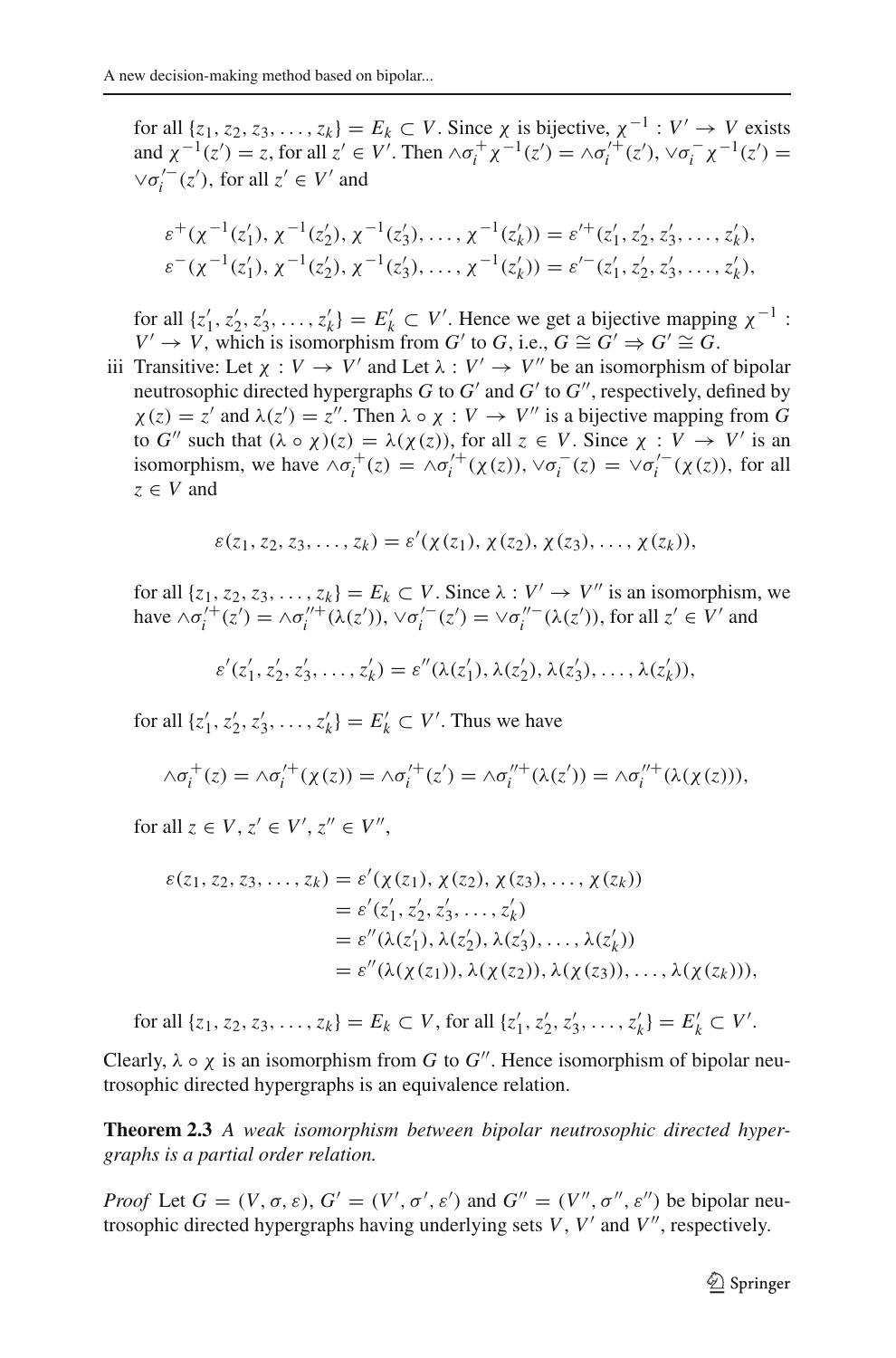i Reflexive: Consider the identity mapping  $\chi : V \to V$ , such that  $\chi(z) = z$ , for all  $z \in V$ . Then  $\chi$  is bijective homomorphism and satisfies

$$
\wedge \sigma_i^+(z) = \wedge \sigma_i'^+( \chi(z)), \vee \sigma_i^-(z) = \vee \sigma_i'^-( \chi(z)), \text{ for all } z \in V \text{ and }
$$

$$
t_{\varepsilon}^{+}(z_{1}, z_{2}, z_{3}, \ldots, z_{k}) \leq t_{\varepsilon'}^{+}(\chi(z_{1}), \chi(z_{2}), \chi(z_{3}), \ldots, \chi(z_{k})),
$$
  
\n
$$
I_{\varepsilon}^{+}(z_{1}, z_{2}, z_{3}, \ldots, z_{k}) \leq I_{\varepsilon'}^{+}(\chi(z_{1}), \chi(z_{2}), \chi(z_{3}), \ldots, \chi(z_{k})),
$$
  
\n
$$
f_{\varepsilon}^{+}(z_{1}, z_{2}, z_{3}, \ldots, z_{k}) \geq f_{\varepsilon'}^{+}(\chi(z_{1}), \chi(z_{2}), \chi(z_{3}), \ldots, \chi(z_{k})),
$$
  
\n
$$
t_{\varepsilon}^{-}(z_{1}, z_{2}, z_{3}, \ldots, z_{k}) \geq t_{\varepsilon'}^{-}(\chi(z_{1}), \chi(z_{2}), \chi(z_{3}), \ldots, \chi(z_{k})),
$$
  
\n
$$
I_{\varepsilon}^{-}(z_{1}, z_{2}, z_{3}, \ldots, z_{k}) \geq I_{\varepsilon'}^{-}(\chi(z_{1}), \chi(z_{2}), \chi(z_{3}), \ldots, \chi(z_{k})),
$$
  
\n
$$
f_{\varepsilon}^{-}(z_{1}, z_{2}, z_{3}, \ldots, z_{k}) \leq f_{\varepsilon'}^{-}(\chi(z_{1}), \chi(z_{2}), \chi(z_{3}), \ldots, \chi(z_{k})).
$$

Hence  $\chi$  is a weak isomorphism of bipolar neutrosophic directed hypergraphs to itself. Thus reflexive relation is satisfied.

ii Anti symmetric: Let  $\chi : V \to V'$  be a weak isomorphism between *G* and *G'* and  $\lambda : V' \to V$  be a weak isomorphism between G' and G. Then  $\chi$  is a bijective mapping  $\chi(z) = z'$ , satisfying

$$
\wedge \sigma_i^+(z) = \wedge \sigma_i'^+( \chi(z)), \vee \sigma_i^-(z) = \vee \sigma_i'^-( \chi(z)), \text{ for all } z \in V \text{ and }
$$

$$
t_{\varepsilon}^{+}(z_{1}, z_{2}, z_{3}, \ldots, z_{k}) \leq t_{\varepsilon'}^{+}(\chi(z_{1}), \chi(z_{2}), \chi(z_{3}), \ldots, \chi(z_{k})),
$$
  
\n
$$
I_{\varepsilon}^{+}(z_{1}, z_{2}, z_{3}, \ldots, z_{k}) \leq I_{\varepsilon'}^{+}(\chi(z_{1}), \chi(z_{2}), \chi(z_{3}), \ldots, \chi(z_{k})),
$$
  
\n
$$
f_{\varepsilon}^{+}(z_{1}, z_{2}, z_{3}, \ldots, z_{k}) \geq f_{\varepsilon'}^{+}(\chi(z_{1}), \chi(z_{2}), \chi(z_{3}), \ldots, \chi(z_{k})),
$$
  
\n
$$
t_{\varepsilon}^{-}(z_{1}, z_{2}, z_{3}, \ldots, z_{k}) \geq t_{\varepsilon'}^{-}(\chi(z_{1}), \chi(z_{2}), \chi(z_{3}), \ldots, \chi(z_{k})),
$$
  
\n
$$
I_{\varepsilon}^{-}(z_{1}, z_{2}, z_{3}, \ldots, z_{k}) \geq I_{\varepsilon'}^{-}(\chi(z_{1}), \chi(z_{2}), \chi(z_{3}), \ldots, \chi(z_{k})),
$$
  
\n
$$
f_{\varepsilon}^{-}(z_{1}, z_{2}, z_{3}, \ldots, z_{k}) \leq f_{\varepsilon'}^{-}(\chi(z_{1}), \chi(z_{2}), \chi(z_{3}), \ldots, \chi(z_{k})),
$$
  
\n(1)

for all  $\{z_1, z_2, z_3, \ldots, z_k\} = E_i \subset V$  and  $\lambda$  is a bijective mapping  $\lambda(z') = z$ , satisfying  $\wedge \sigma_i^+(z') = \wedge \sigma_i^{\prime +}(\lambda(z'))$ ,  $\vee \sigma_i^-(z') = \vee \sigma_i^{\prime -}(\lambda(z'))$ , for all  $z' \in V'$  and

$$
t_{\varepsilon}^{+}(z_{1}', z_{2}', z_{3}', \ldots, z_{k}') \leq t_{\varepsilon'}^{+}(\lambda(z_{1}'), \lambda(z_{2}'), \lambda(z_{3}'), \ldots, \lambda(z_{k}')),
$$
  
\n
$$
I_{\varepsilon}^{+}(z_{1}', z_{2}', z_{3}', \ldots, z_{k}') \leq I_{\varepsilon'}^{+}(\lambda(z_{1}'), \lambda(z_{2}'), \lambda(z_{3}'), \ldots, \lambda(z_{k}')),
$$
  
\n
$$
f_{\varepsilon}^{+}(z_{1}', z_{2}', z_{3}', \ldots, z_{k}') \geq f_{\varepsilon'}^{+}(\lambda(z_{1}'), \lambda(z_{2}'), \lambda(z_{3}'), \ldots, \lambda(z_{k}')),
$$
  
\n
$$
t_{\varepsilon}^{-}(z_{1}', z_{2}', z_{3}', \ldots, z_{k}') \geq t_{\varepsilon'}^{-}(\lambda(z_{1}'), \lambda(z_{2}'), \lambda(z_{3}'), \ldots, \lambda(z_{k}')),
$$
  
\n
$$
I_{\varepsilon}^{-}(z_{1}', z_{2}', z_{3}', \ldots, z_{k}') \geq I_{\varepsilon'}^{-}(\lambda(z_{1}'), \lambda(z_{2}'), \lambda(z_{3}'), \ldots, \lambda(z_{k}')),
$$
  
\n
$$
f_{\varepsilon}^{-}(z_{1}', z_{2}', z_{3}', \ldots, z_{k}') \leq f_{\varepsilon'}^{-}(\lambda(z_{1}'), \lambda(z_{2}'), \lambda(z_{3}'), \ldots, \lambda(z_{k}')),
$$
  
\n(2)

for all  $\{z'_1, z'_2, z'_3, \ldots, z'_k\} = E'_i \subset V'$ . The inequalities (1) and (2) hold true only if  $G$  and  $G'$  contain the same directed hyperedges having same membership degrees. Hence  $G$  and  $G'$  are equivalent.

iii Transitive: Let  $\chi : V \to V'$  and let  $\lambda : V' \to V''$  be weak isomorphism of bipolar neutrosophic directed hypergraphs  $G$  to  $G'$  and  $G'$  to  $G''$ , respectively, defined by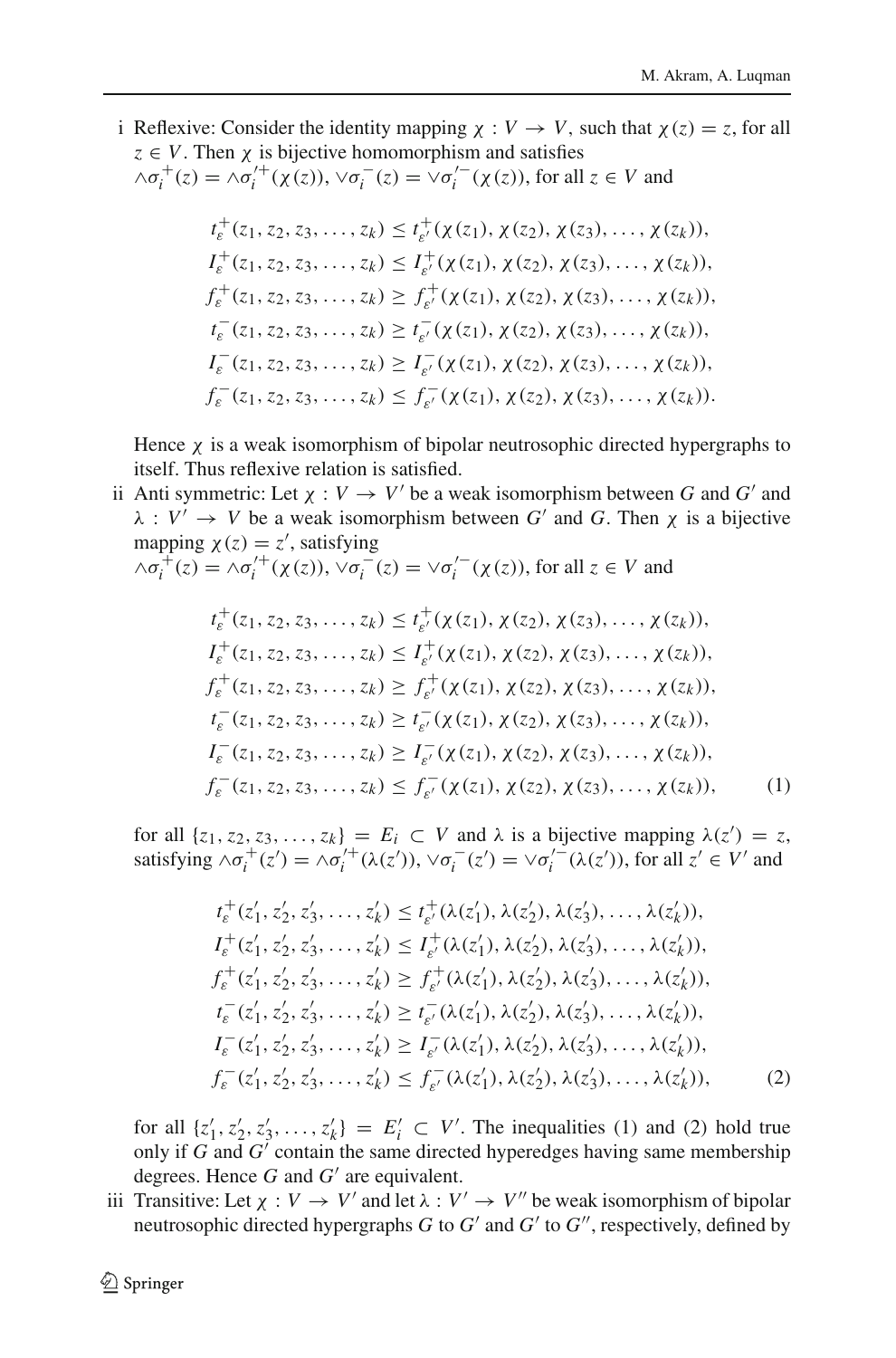$\chi(z) = z'$  and  $\lambda(z') = z''$ . Then  $\lambda \circ \chi : V \to V''$  is a bijective mapping from *G* to *G*'' such that  $(\lambda \circ \chi)(z) = \lambda(\chi(z))$ , for all  $z \in V$ . Since  $\chi : V \to V'$  is a weak isomorphism, we have  $\wedge \sigma_i^+(z) = \wedge \sigma_i'^+(x(z)), \vee \sigma_i^-(z) = \vee \sigma_i'^-(x(z)),$  for all  $z \in V$  and  $t_{\varepsilon}^+(z_1, z_2, z_3, \ldots, z_k) \leq t_{\varepsilon'}^+( \chi(z_1), \chi(z_2), \chi(z_3), \ldots, \chi(z_k)),$  $I_{\varepsilon}^+(z_1, z_2, z_3, \ldots, z_k) \leq I_{\varepsilon'}^+(\chi(z_1), \chi(z_2), \chi(z_3), \ldots, \chi(z_k)),$  $f_{\varepsilon}^{+}(z_1, z_2, z_3, \ldots, z_k) \geq f_{\varepsilon'}^{+}(\chi(z_1), \chi(z_2), \chi(z_3), \ldots, \chi(z_k)),$  $t_{\varepsilon}^-(z_1, z_2, z_3, \ldots, z_k) \ge t_{\varepsilon'}^-(\chi(z_1), \chi(z_2), \chi(z_3), \ldots, \chi(z_k)),$  $I_{\varepsilon}^-(z_1, z_2, z_3, \ldots, z_k) \geq I_{\varepsilon'}^-(\chi(z_1), \chi(z_2), \chi(z_3), \ldots, \chi(z_k)),$  $f_{\varepsilon}^-(z_1, z_2, z_3, \ldots, z_k) \leq f_{\varepsilon'}^-(\chi(z_1), \chi(z_2), \chi(z_3), \ldots, \chi(z_k)),$ 

for all  $\{z_1, z_2, z_3, \ldots, z_k\} = E_k \subset V$ . Similarly  $\lambda$  is a weak isomorphism, we have  $\wedge \sigma_i^{\prime +}(z') = \wedge \sigma_i^{\prime\prime +}(\lambda(z'))$ ,  $\vee \sigma_i^{\prime -}(z') = \vee \sigma_i^{\prime\prime -}(\lambda(z'))$ , for all  $z' \in V'$  and

$$
t_{\varepsilon'}^+(z'_1, z'_2, z'_3, \ldots, z'_k) \leq t_{\varepsilon''}^+(\lambda(z'_1), \lambda(z'_2), \lambda(z'_3), \ldots, \lambda(z'_k)),
$$
  
\n
$$
I_{\varepsilon'}^+(z'_1, z'_2, z'_3, \ldots, z'_k) \leq I_{\varepsilon''}^+(\lambda(z'_1), \lambda(z'_2), \lambda(z'_3), \ldots, \lambda(z'_k)),
$$
  
\n
$$
f_{\varepsilon'}^+(z'_1, z'_2, z'_3, \ldots, z'_k) \geq f_{\varepsilon''}^+(\lambda(z'_1), \lambda(z'_2), \lambda(z'_3), \ldots, \lambda(z'_k)),
$$
  
\n
$$
t_{\varepsilon'}^-(z'_1, z'_2, z'_3, \ldots, z'_k) \geq t_{\varepsilon''}^-(\lambda(z'_1), \lambda(z'_2), \lambda(z'_3), \ldots, \lambda(z'_k)),
$$
  
\n
$$
I_{\varepsilon'}^-(z'_1, z'_2, z'_3, \ldots, z'_k) \geq I_{\varepsilon''}^-(\lambda(z'_1), \lambda(z'_2), \lambda(z'_3), \ldots, \lambda(z'_k)),
$$
  
\n
$$
f_{\varepsilon'}^-(z'_1, z'_2, z'_3, \ldots, z'_k) \leq f_{\varepsilon''}^-(\lambda(z'_1), \lambda(z'_2), \lambda(z'_3), \ldots, \lambda(z'_k)),
$$

for all  $\{z'_1, z'_2, z'_3, \ldots, z'_k\} = E'_k \subset V'$ . From the above conditions, we have  $\wedge \sigma_i^+(z) = \wedge \sigma_i'^+(x(z)) = \wedge \sigma_i'^+(z') = \wedge \sigma_i''^+(x(z')) = \wedge \sigma_i''^+(x(x(z))),$  $\forall \sigma_i^{-1}(z) = \forall \sigma_i^{-1}(\chi(z)) = \forall \sigma_i^{-1}(z') = \forall \sigma_i^{-1}(z') = \forall \sigma_i^{-1}(\lambda(\chi(z))),$  for all  $z \in V$  and

$$
t_{\varepsilon}^{+}(z_{1}, z_{2}, z_{3}, \ldots, z_{k}) \leq t_{\varepsilon}^{+}(\chi(z_{1}), \chi(z_{2}), \chi(z_{3}), \ldots, \chi(z_{k}))
$$
  
\n
$$
= t_{\varepsilon'}^{+}(z'_{1}, z'_{2}, z'_{3}, \ldots, z'_{k})
$$
  
\n
$$
\leq t_{\varepsilon''}^{+}(\lambda(z'_{1}), \lambda(z'_{2}), \lambda(z'_{3}), \ldots, \lambda(z'_{k}))
$$
  
\n
$$
= t_{\varepsilon''}^{+}(\lambda(\chi(z_{1})), \lambda(\chi(z_{2})), \lambda(\chi(z_{3})), \ldots, \lambda(\chi(z_{k}))),
$$
  
\n
$$
I_{\varepsilon}^{+}(z_{1}, z_{2}, z_{3}, \ldots, z_{k}) \leq I_{\varepsilon'}^{+}(\chi(z_{1}), \chi(z_{2}), \chi(z_{3}), \ldots, \chi(z_{k}))
$$
  
\n
$$
= I_{\varepsilon'}^{+}(\chi'(z'_{1}), \lambda(z'_{2}), \lambda(z'_{3}), \ldots, \lambda(z'_{k}))
$$
  
\n
$$
= I_{\varepsilon''}^{+}(\lambda(\chi(z_{1})), \lambda(\chi(z_{2})), \lambda(\chi(z_{3})), \ldots, \lambda(\chi(z_{k}))),
$$
  
\n
$$
f_{\varepsilon}^{+}(z_{1}, z_{2}, z_{3}, \ldots, z_{k}) \geq f_{\varepsilon'}^{+}(\chi(z_{1}), \chi(z_{2}), \chi(z_{3}), \ldots, \chi(z_{k}))
$$
  
\n
$$
= f_{\varepsilon'}^{+}(z'_{1}, z'_{2}, z'_{3}, \ldots, z'_{k})
$$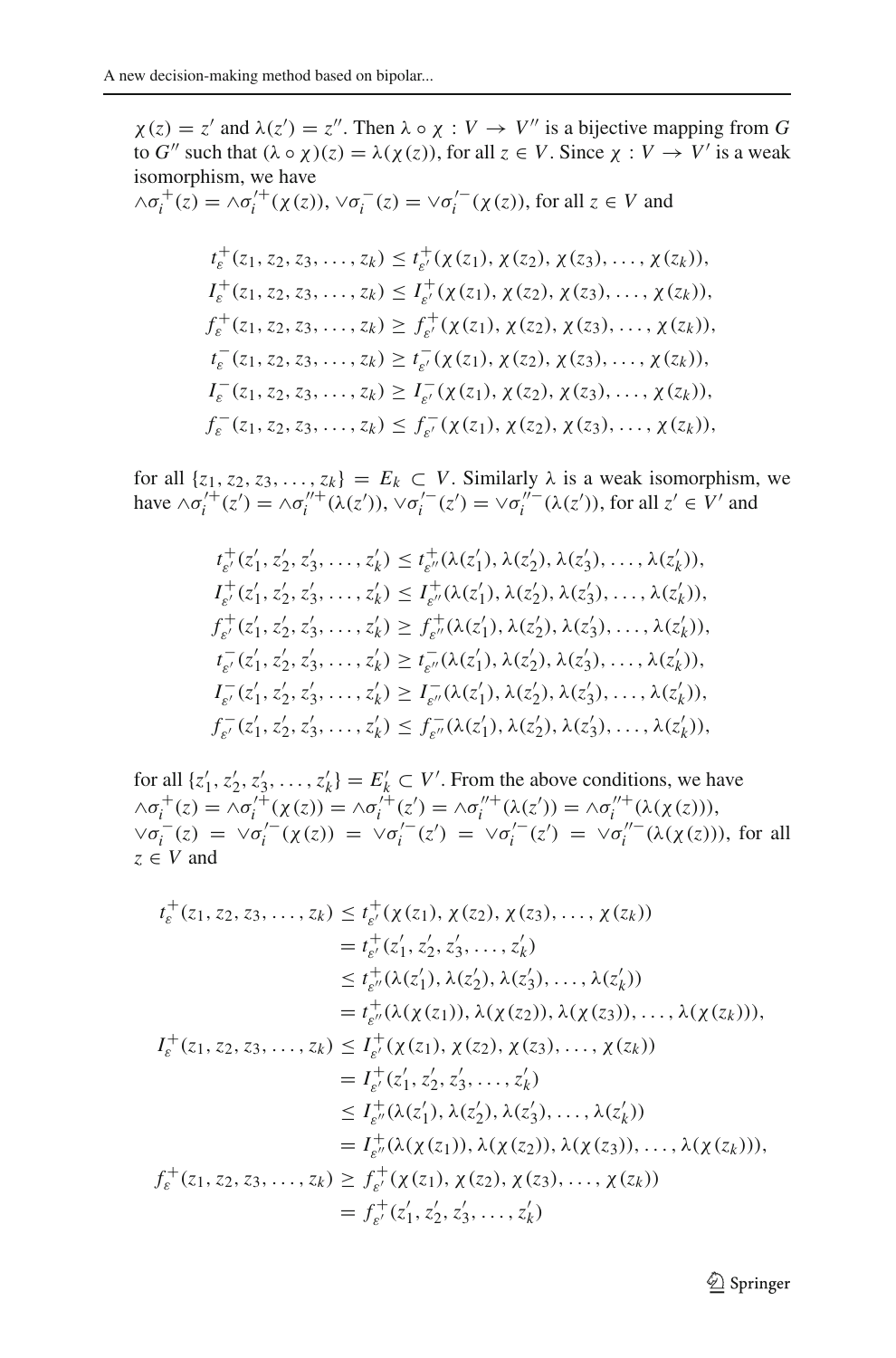$$
\geq f_{\varepsilon''}^+(\lambda(z_1'), \lambda(z_2'), \lambda(z_3'), \ldots, \lambda(z_k'))
$$
  
=  $f_{\varepsilon''}^+(\lambda(\chi(z_1)), \lambda(\chi(z_2)), \lambda(\chi(z_3)), \ldots, \lambda(\chi(z_k))).$ 

Similarly, we have

$$
t_{\varepsilon}^{-}(z_{1}, z_{2}, z_{3},..., z_{k}) \geq t_{\varepsilon'}^{-}( \chi(z_{1}), \chi(z_{2}), \chi(z_{3}),..., \chi(z_{k}))
$$
  
\n
$$
= t_{\varepsilon'}^{-}(z'_{1}, z'_{2}, z'_{3},..., z'_{k})
$$
  
\n
$$
\geq t_{\varepsilon''}^{-}(\lambda(z'_{1}), \lambda(z'_{2}), \lambda(z'_{3}),..., \lambda(z'_{k}))
$$
  
\n
$$
= t_{\varepsilon''}^{-}(\lambda(\chi(z_{1})), \lambda(\chi(z_{2})), \lambda(\chi(z_{3})),..., \lambda(\chi(z_{k}))),
$$
  
\n
$$
I_{\varepsilon}^{-}(z_{1}, z_{2}, z_{3},..., z_{k}) \geq I_{\varepsilon'}^{-}(\chi(z_{1}), \chi(z_{2}), \chi(z_{3}),..., \chi(z_{k}))
$$
  
\n
$$
= I_{\varepsilon'}^{-}(z'_{1}, z'_{2}, z'_{3},..., z'_{k})
$$
  
\n
$$
\geq I_{\varepsilon''}^{-}(\lambda(z'_{1}), \lambda(z'_{2}), \lambda(z'_{3}),..., \lambda(z'_{k}))
$$
  
\n
$$
= I_{\varepsilon''}^{-}(\lambda(\chi(z_{1})), \lambda(\chi(z_{2})), \lambda(\chi(z_{3})),..., \lambda(\chi(z_{k}))),
$$
  
\n
$$
f_{\varepsilon}^{-}(z_{1}, z_{2}, z_{3},..., z_{k}) \leq f_{\varepsilon'}^{-}(\chi(z_{1}), \chi(z_{2}), \chi(z_{3}),..., \chi(z_{k}))
$$
  
\n
$$
= f_{\varepsilon''}^{-}(\lambda(z'_{1}), \lambda(z'_{2}), \lambda(z'_{3}),..., \lambda(z'_{k}))
$$
  
\n
$$
= f_{\varepsilon''}^{-}(\lambda(\chi(z_{1})), \lambda(\chi(z_{2})), \lambda(\chi(z_{3})),..., \lambda(\chi(z_{k}))).
$$

for all  $\{z_1, z_2, z_3, \ldots, z_k\} = E_k \subset V$ , for all  $\{z'_1, z'_2, z'_3, \ldots, z'_k\} = E'_k \subset V'$ .

Clearly,  $\lambda \circ \chi$  is a weak isomorphism from *G* to *G*<sup>"</sup>. Hence weak isomorphism of bipolar neutrosophic directed hypergraphs is a partial order relation.

*Remark 2.2* If  $G$  and  $G'$  are isomorphic bipolar neutrosophic directed hypergraphs, then their vertices preserve degrees but the converse is not true, that is, if degrees are preserved then BNDHGs may or may not be isomorphic.

To check whether the two BNDHGs are isomorphic or not, it is mandatary that they have same number of vertices having same degrees and same number of directed hyperedges.

*Remark 2.3* • If two bipolar neutrosophic directed hypergraphs are weak isomorphic then they have same orders but converse may or may not be true.

- If two bipolar neutrosophic directed hypergraphs are co-weak isomorphic then they are of same size but the same size of BNDHGs does not imply to the co-weak isomorphism.
- Any two isomorphic BNDHGs have same order and size but the converse may or may not be true.

**Definition 2.18** A *bipolar neutrosophic directed hyperpath* of length *k* in a bipolar neutrosophic directed hypergraph is defined as a sequence  $x_1$ ,  $E_1$ ,  $x_2$ ,  $E_2$ , ...,  $E_k$ ,  $x_{k+1}$ of distinct vertices and directed hyperedges such that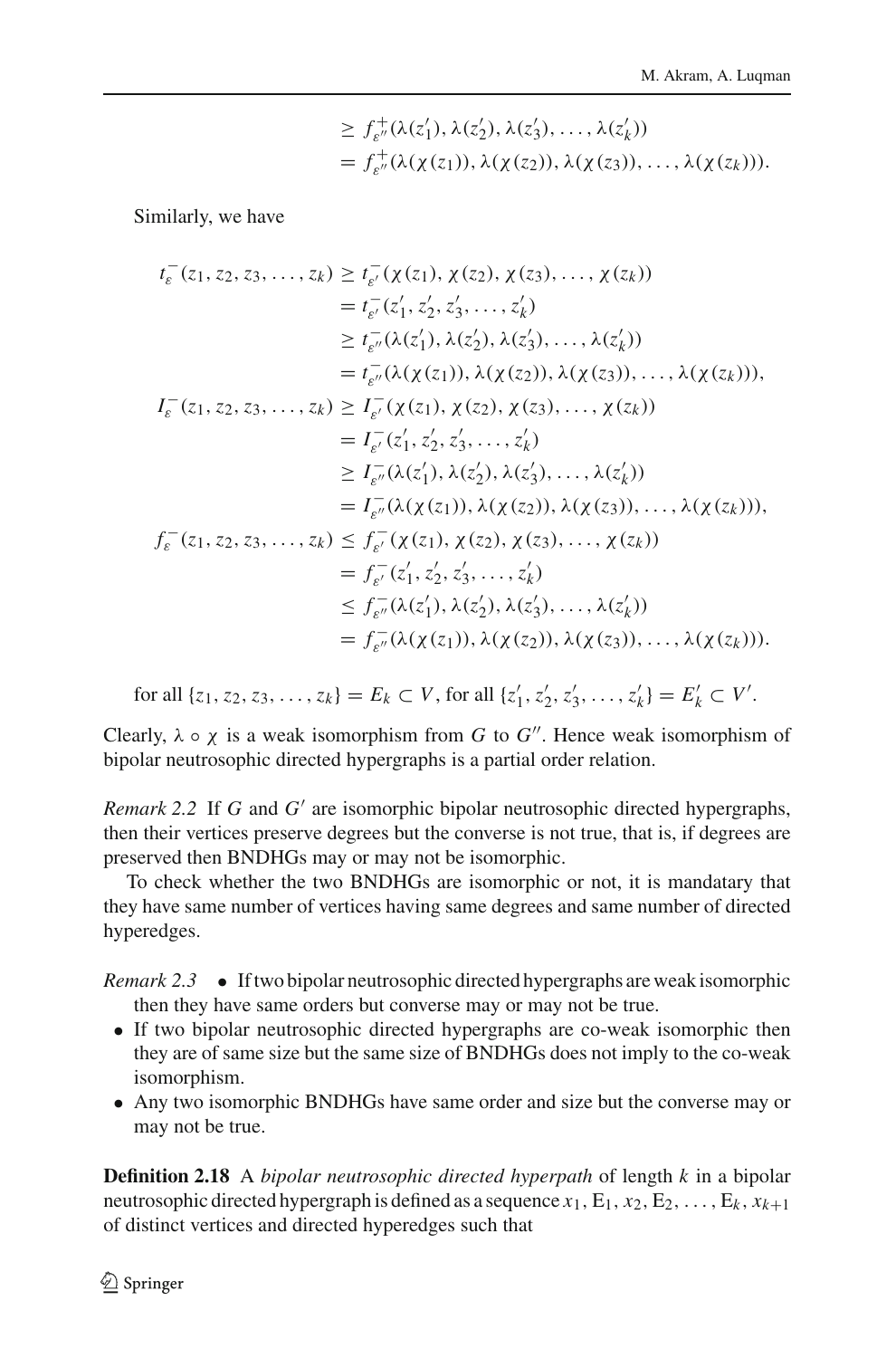1.  $\varepsilon(E_i) > 0, i = 1, 2, 3, \ldots, k$ , 2.  $x_i, x_{i+1} \in E_i$ .

The consecutive pairs  $(x_i, x_{i+1})$  are called the directed arcs of the directed hyperpath.

**Definition 2.19** Let *s* and *t* be any two arbitrary vertices in a bipolar neutrosophic directed hypergraph and they are connected through a directed hyperpath of length *k* then the *strength* of that directed hyperpath is  $\eta_k(s, t) = (\eta_k^+(s, t), \eta_k^-(s, t))$ , where the *positive strength* is defined as

$$
\eta_k^+(s,t) = \left\{ t_\varepsilon^+(E_1) \wedge t_\varepsilon^+(E_2) \wedge t_\varepsilon^+(E_3) \wedge \cdots \wedge t_\varepsilon^+(E_k), \, t_\varepsilon^+(E_1) \wedge t_\varepsilon^+(E_2) \wedge t_\varepsilon^+(E_3) \right\}
$$

$$
\wedge \cdots \wedge t_\varepsilon^+(E_k), \, f_\varepsilon^+(E_1) \vee f_\varepsilon^+(E_2) \vee t_\varepsilon^+(E_3) \vee \cdots \vee t_\varepsilon^+(E_k) \right\}
$$

and the *negative strength* is defined as

$$
\eta_k^-(s,t) = \{t_{\varepsilon}^-(E_1) \vee t_{\varepsilon}^-(E_2) \vee t_{\varepsilon}^-(E_3) \vee \cdots \vee t_{\varepsilon}^-(E_k), \ I_{\varepsilon}^-(E_1) \vee I_{\varepsilon}^-(E_2) \vee I_{\varepsilon}^-(E_3) \vee \cdots \vee I_{\varepsilon}^-(E_k), \ I_{\varepsilon}^-(E_1) \wedge f_{\varepsilon}^-(E_2) \wedge t_{\varepsilon}^-(E_3) \wedge \cdots \wedge t_{\varepsilon}^-(E_k)\}, x \in E_1, y \in E_k,
$$

where  $E_1, E_2, E_3, \ldots, E_k$  are directed hyperedges.

The *strength of connectedness* between *x* and *y* is defined as

$$
\eta^{\infty}(s, t) = \{\sup t(\eta_k^+(s, t)), \sup I(\eta_k^+(s, t)), \inf f(\eta_k^+(s, t)), \inf t(\eta_k^-(s, t)), \inf I(\eta_k^-(s, t)), \sup f(\eta_k^-(s, t))|k = 1, 2, 3, ... \}.
$$

**Definition 2.20** A *strong* arc in a bipolar neutrosophic directed hypergraph is defined as  $\eta(s, t) \geq \eta^{\infty}(s, t)$ .

**Definition 2.21** A bipolar neutrosophic directed hypergraph is said to be connected if  $\eta^{\infty}(s, t) > 0$ , for all  $s, t \in V$ , that is, there exists a bipolar neutrosophic directed hyperpath between each pair of vertices.

**Definition 2.22** A *strong* or *effective* bipolar neutrosophic directed hypergraph is defined as

$$
t_{\varepsilon}^{+}(E_{k}) = t_{\varepsilon}^{+}(\{x_{1}, x_{2}, x_{3}, \ldots, x_{m}\}) = \min\{t_{\sigma_{i}}^{+}(x_{1}), t_{\sigma_{i}}^{+}(x_{2}), \ldots, t_{\sigma_{i}}^{+}(x_{m})\},
$$
  
\n
$$
I_{\varepsilon}^{+}(E_{k}) = I_{\varepsilon}^{+}(\{x_{1}, x_{2}, x_{3}, \ldots, x_{m}\}) = \min\{I_{\sigma_{i}}^{+}(x_{1}), I_{\sigma_{i}}^{+}(x_{2}), \ldots, I_{\sigma_{i}}^{+}(x_{m})\},
$$
  
\n
$$
f_{\varepsilon}^{+}(E_{k}) = f_{\varepsilon}^{+}(\{x_{1}, x_{2}, x_{3}, \ldots, x_{m}\}) = \max\{f_{\sigma_{i}}^{+}(x_{1}), f_{\sigma_{i}}^{+}(x_{2}), \ldots, f_{\sigma_{i}}^{+}(x_{m})\},
$$
  
\n
$$
t_{\varepsilon}^{-}(E_{k}) = t_{\varepsilon}^{-}(\{x_{1}, x_{2}, x_{3}, \ldots, x_{m}\}) = \max\{t_{\sigma_{i}}^{-}(x_{1}), t_{\sigma_{i}}^{-}(x_{2}), \ldots, t_{\sigma_{i}}^{-}(x_{m})\},
$$
  
\n
$$
I_{\varepsilon}^{-}(E_{k}) = I_{\varepsilon}^{-}(\{x_{1}, x_{2}, x_{3}, \ldots, x_{m}\}) = \max\{I_{\sigma_{i}}^{-}(x_{1}), I_{\sigma_{i}}^{-}(x_{2}), \ldots, I_{\sigma_{i}}^{-}(x_{m})\},
$$
  
\n
$$
f_{\varepsilon}^{-}(E_{k}) = f_{\varepsilon}^{-}(\{x_{1}, x_{2}, x_{3}, \ldots, x_{m}\}) = \min\{f_{\sigma_{i}}^{-}(x_{1}), f_{\sigma_{i}}^{-}(x_{2}), \ldots, f_{\sigma_{i}}^{-}(x_{m})\},
$$

for all  $\{x_1, x_2, x_3, \ldots, x_m\} = E_k \subset V$ .

<sup>2</sup> Springer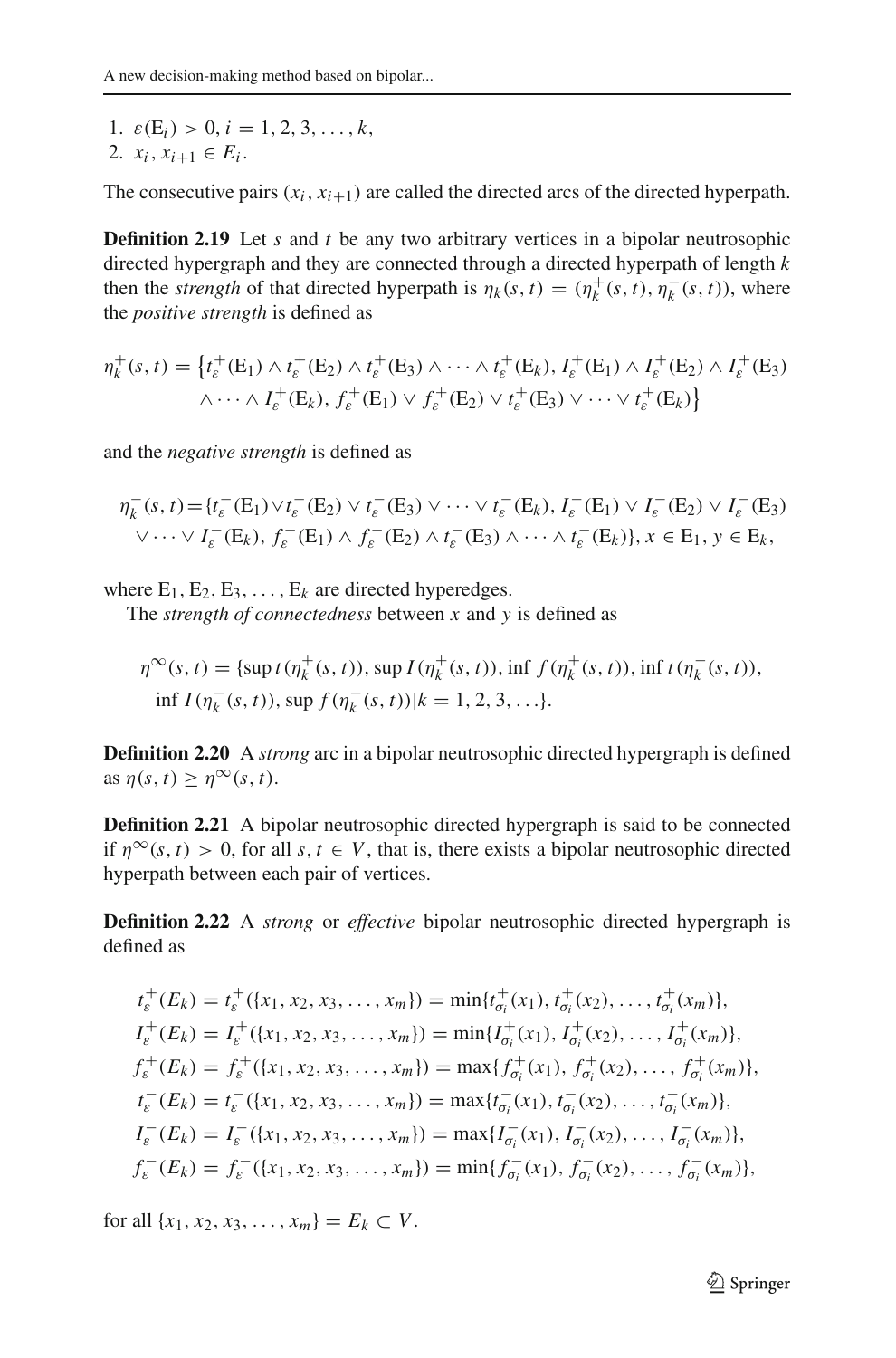

<span id="page-17-0"></span>**Fig. 5** Strong bipolar neutrosophic directed hypergraph

*Example 2.4* Consider a bipolar neutrosophic directed hypergraph  $G = (\sigma, \varepsilon)$ , as shown in Fig. [5.](#page-17-0)

Note that,

$$
t_{\varepsilon}^{+}(E_{1}) = t_{\varepsilon}^{+}(\{v_{1}, v_{2}, v_{6}\}) = \min\{t_{\sigma_{i}}^{+}(v_{1}), t_{\sigma_{i}}^{+}(v_{2}), t_{\sigma_{i}}^{+}(x_{6})\},
$$
  
\n
$$
I_{\varepsilon}^{+}(E_{1}) = I_{\varepsilon}^{+}(\{v_{1}, v_{2}, v_{6}\}) = \min\{I_{\sigma_{i}}^{+}(v_{1}), I_{\sigma_{i}}^{+}(v_{2}), I_{\sigma_{i}}^{+}(x_{6})\},
$$
  
\n
$$
f_{\varepsilon}^{+}(E_{1}) = f_{\varepsilon}^{+}(\{v_{1}, v_{2}, v_{6}\}) = \max\{f_{\sigma_{i}}^{+}(v_{1}), f_{\sigma_{i}}^{+}(v_{2}), f_{\sigma_{i}}^{+}(x_{6})\},
$$
  
\n
$$
t_{\varepsilon}^{-}(E_{1}) = t_{\varepsilon}^{-}(\{v_{1}, v_{2}, v_{6}\}) = \max\{t_{\sigma_{i}}^{-}(v_{1}), t_{\sigma_{i}}^{-}(v_{2}), t_{\sigma_{i}}^{-}(x_{6})\},
$$
  
\n
$$
I_{\varepsilon}^{-}(E_{1}) = I_{\varepsilon}^{-}(\{v_{1}, v_{2}, v_{6}\}) = \max\{I_{\sigma_{i}}^{-}(v_{1}), I_{\sigma_{i}}^{-}(v_{2}), I_{\sigma_{i}}^{-}(x_{6})\},
$$
  
\n
$$
f_{\varepsilon}^{-}(E_{1}) = f_{\varepsilon}^{-}(\{v_{1}, v_{2}, v_{6}\}) = \min\{f_{\sigma_{i}}^{-}(v_{1}), f_{\sigma_{i}}^{-}(v_{2}), f_{\sigma_{i}}^{-}(x_{6})\}.
$$

Similarly, for all  $\{x_1, x_2, x_3, \ldots, x_k\} = E_k \subset V$ , we have

$$
t_{\varepsilon}^{+}(E_{k}) = t_{\varepsilon}^{+}(\{v_{1}, v_{2}, \ldots, v_{k}\}) = \min\{t_{\sigma_{i}}^{+}(v_{1}), t_{\sigma_{i}}^{+}(v_{2}), \ldots, t_{\sigma_{i}}^{+}(x_{k})\},
$$
  
\n
$$
I_{\varepsilon}^{+}(E_{k}) = I_{\varepsilon}^{+}(\{v_{1}, v_{2}, \ldots, v_{k}\}) = \min\{I_{\sigma_{i}}^{+}(v_{1}), I_{\sigma_{i}}^{+}(v_{2}), \ldots, t_{\sigma_{i}}^{+}(x_{k})\},
$$
  
\n
$$
f_{\varepsilon}^{+}(E_{k}) = f_{\varepsilon}^{+}(\{v_{1}, v_{2}, \ldots, v_{k}\}) = \max\{f_{\sigma_{i}}^{+}(v_{1}), f_{\sigma_{i}}^{+}(v_{2}), \ldots, t_{\sigma_{i}}^{+}(x_{k})\},
$$
  
\n
$$
t_{\varepsilon}^{-}(E_{k}) = t_{\varepsilon}^{-}(\{v_{1}, v_{2}, \ldots, v_{k}\}) = \max\{t_{\sigma_{i}}^{-}(v_{1}), t_{\sigma_{i}}^{-}(v_{2}), \ldots, t_{\sigma_{i}}^{+}(x_{k})\},
$$
  
\n
$$
I_{\varepsilon}^{-}(E_{k}) = I_{\varepsilon}^{-}(\{v_{1}, v_{2}, \ldots, v_{k}\}) = \max\{I_{\sigma_{i}}^{-}(v_{1}), I_{\sigma_{i}}^{-}(v_{2}), \ldots, t_{\sigma_{i}}^{+}(x_{k})\},
$$
  
\n
$$
f_{\varepsilon}^{-}(E_{k}) = f_{\varepsilon}^{-}(\{v_{1}, v_{2}, \ldots, v_{k}\}) = \min\{f_{\sigma_{i}}^{-}(v_{1}), f_{\sigma_{i}}^{-}(v_{2}), \ldots, t_{\sigma_{i}}^{+}(x_{k})\}.
$$

Hence, *G* is strong.

**Theorem 2.4** *Let G and G be isomorphic bipolar neutrosophic directed hypergraphs, then G is connected if and only if*  $G'$  *is connected.* 

*Proof* Let  $G = (V, \sigma, \varepsilon)$  and  $G' = (V', \sigma', \varepsilon')$  be two bipolar neutrosophic directed hypergraphs, where  $\varepsilon = {\varepsilon_1, \varepsilon_2, \varepsilon_3, \ldots, \varepsilon_k}$  and  $\varepsilon' = {\varepsilon'_1, \varepsilon'_2, \varepsilon'_3, \ldots, \varepsilon'_k}$  are directed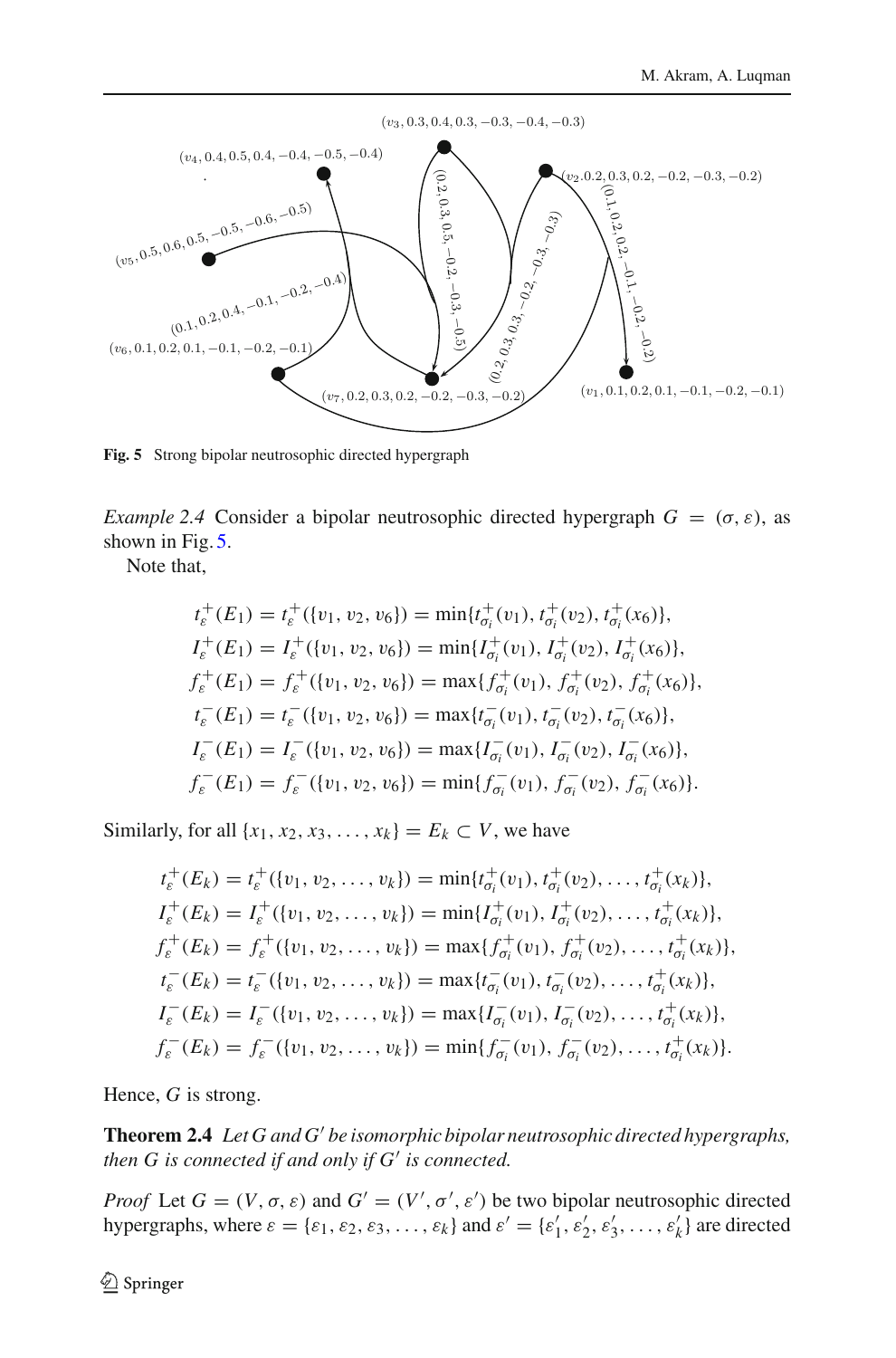hyperedges of *G* and *G'*. Let  $\chi$  :  $G \to G'$  be an isomorphism between *G* and *G'*. Suppose that *G* is connected such that

$$
0 < \eta^{\infty}(s, t) = \{ \sup t(\eta_k^+(s, t)), \sup I(\eta_k^+(s, t)), \inf f(\eta_k^+(s, t)), \inf t(\eta_k^-(s, t)), \\ \text{if } I(\eta_k^-(s, t)), \sup f(\eta_k^-(s, t)) | k = 1, 2, 3, \ldots \}
$$
\n
$$
= \{ \sup \wedge_{i=1}^k t_e^+(E_i), \sup \wedge_{i=1}^k I_e^+(E_i), \inf \vee_{i=1}^k f_e^+(E_i), \\ \text{if } \vee_{i=1}^k t_e^-(E_i), \inf \vee_{i=1}^k I_e^-(E_i), \sup \wedge_{i=1}^k f_e^-(E_i) | k = 1, 2, 3, \ldots \}
$$
\n
$$
= \{ \sup \wedge_{i=1}^k t_e^+(x(E_i)), \sup \wedge_{i=1}^k I_e^+(x(E_i)), \inf \vee_{i=1}^k f_e^+(x(E_i)), \\ \text{if } \vee_{i=1}^k t_e^-(x(E_i)), \inf \vee_{i=1}^k I_e^-(x(E_i)),
$$
\n
$$
\sup \wedge_{i=1}^k f_e^-(x(E_i)) | k = 1, 2, 3, \ldots \}
$$
\n
$$
= \{ \sup t(\eta_k'^+(x(s), x(t))) , \sup t(\eta_k'^+(x(s), x(t))), \\ \text{if } f(\eta_k'^+(x(s), x(t))), \inf t(\eta_k'^-(x(s), x(t))), \\ \text{if } I(\eta_k'^-(x(s), x(t))), \sup f(\eta_k'^-(x(s), x(t))) | k = 1, 2, 3, \ldots \}
$$
\n
$$
= \eta'^{\infty}(x(s), x(t)) > 0
$$

Hence  $G'$  is connected. The converse part can be proved by following the same procedure.

**Theorem 2.5** *Let*  $G = (V, \sigma, \varepsilon)$  *and*  $G' = (V', \sigma', \varepsilon')$  *be two isomorphic bipolar neutrosophic directed hypergraphs. The arcs in G are strong if and only if their image arcs in G are strong.*

*Proof* Let  $(s, t)$  be a strong arc in *G* such that  $\eta(s, t) \geq \eta^{\infty}(s, t)$ . Since *G* and *G'* are isomorphic, then there is a bijective mapping  $\chi : G \to G'$  such that

$$
\eta^{\infty}(s,t) \leq \eta(s,t) = \eta'(\chi(s),\chi(t)) \Rightarrow \eta'(\chi(s),\chi(t)) \geq \eta^{\infty}(s,t) = \eta'^{\infty}(\chi(s),\chi(t)),
$$

which implies that  $(\chi(s), \chi(t))$  is a strong arc in  $G'$ .

Converse part is trivial.

**Theorem 2.6** *Let G be a strong connected bipolar neutrosophic directed hypergraph, then every arc of G is a strong arc.*

*Proof* Let *G* be a strong strong bipolar neutrosophic directed hypergraph such that

$$
t_{\varepsilon}^{+}(E_{k}) = t_{\varepsilon}^{+}(\{x_{1}, x_{2}, x_{3}, \ldots, x_{m}\}) = \min\{t_{\sigma_{i}}^{+}(x_{1}), t_{\sigma_{i}}^{+}(x_{2}), \ldots, t_{\sigma_{i}}^{+}(x_{m})\},
$$
  
\n
$$
I_{\varepsilon}^{+}(E_{k}) = I_{\varepsilon}^{+}(\{x_{1}, x_{2}, x_{3}, \ldots, x_{m}\}) = \min\{I_{\sigma_{i}}^{+}(x_{1}), I_{\sigma_{i}}^{+}(x_{2}), \ldots, I_{\sigma_{i}}^{+}(x_{m})\},
$$
  
\n
$$
f_{\varepsilon}^{+}(E_{k}) = f_{\varepsilon}^{+}(\{x_{1}, x_{2}, x_{3}, \ldots, x_{m}\}) = \max\{f_{\sigma_{i}}^{+}(x_{1}), f_{\sigma_{i}}^{+}(x_{2}), \ldots, f_{\sigma_{i}}^{+}(x_{m})\},
$$
  
\n
$$
t_{\varepsilon}^{-}(E_{k}) = t_{\varepsilon}^{-}(\{x_{1}, x_{2}, x_{3}, \ldots, x_{m}\}) = \max\{t_{\sigma_{i}}^{-}(x_{1}), t_{\sigma_{i}}^{-}(x_{2}), \ldots, t_{\sigma_{i}}^{-}(x_{m})\},
$$
  
\n
$$
I_{\varepsilon}^{-}(E_{k}) = I_{\varepsilon}^{-}(\{x_{1}, x_{2}, x_{3}, \ldots, x_{m}\}) = \max\{I_{\sigma_{i}}^{-}(x_{1}), I_{\sigma_{i}}^{-}(x_{2}), \ldots, I_{\sigma_{i}}^{-}(x_{m})\},
$$
  
\n
$$
f_{\varepsilon}^{-}(E_{k}) = f_{\varepsilon}^{-}(\{x_{1}, x_{2}, x_{3}, \ldots, x_{m}\}) = \min\{f_{\sigma_{i}}^{-}(x_{1}), f_{\sigma_{i}}^{-}(x_{2}), \ldots, f_{\sigma_{i}}^{-}(x_{m})\},
$$

for all  $\{x_1, x_2, x_3, \ldots, x_m\} = E_k \subset V$  in  $\varepsilon$ .

<sup>2</sup> Springer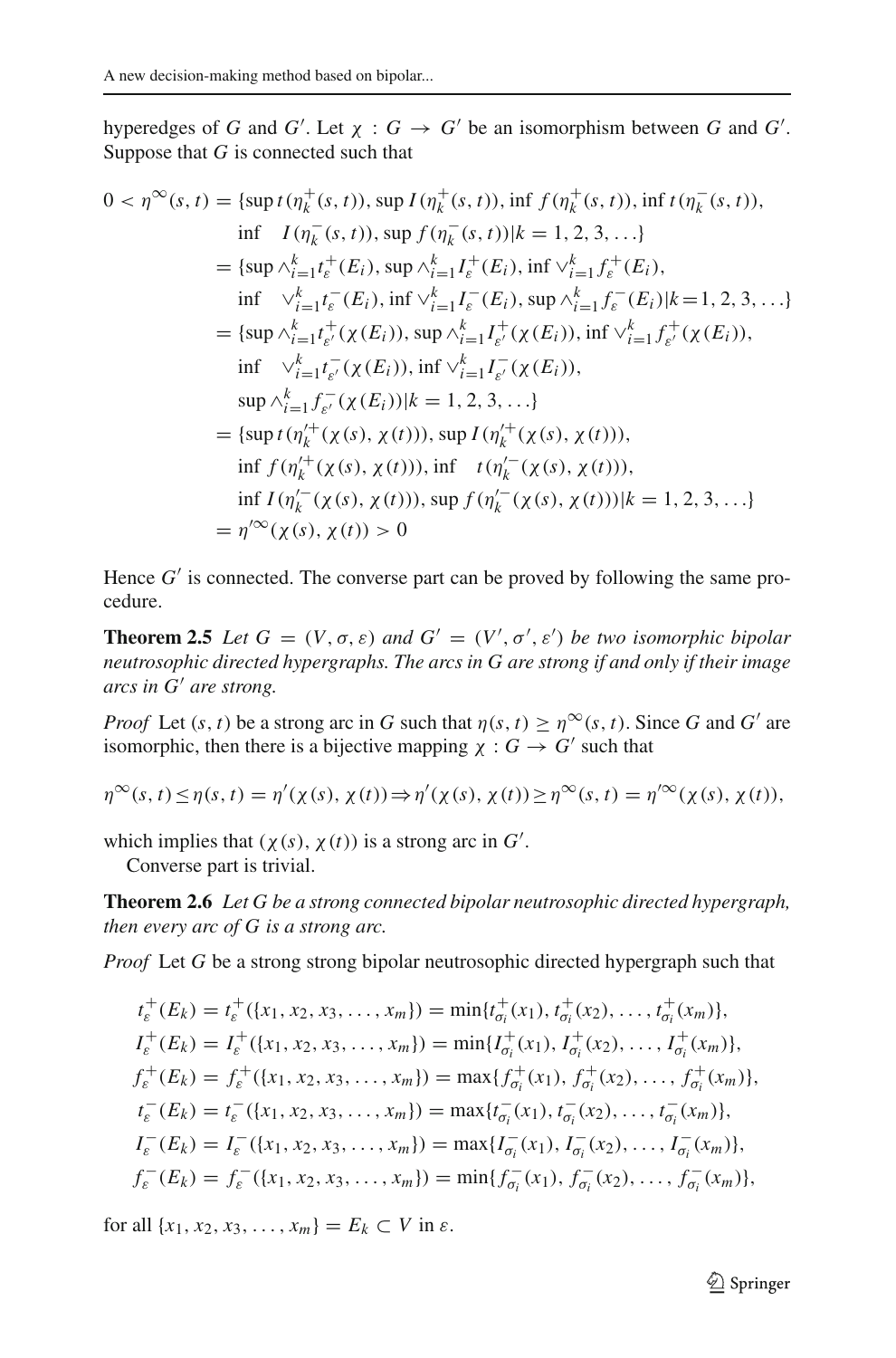There are following two cases:

- 1. If *s* and *t* are connected through only one directed hyperarc  $(s, t)$ , then  $\eta(s, t)$  =  $\eta^{\infty}(s, t)$ .
- 2. If *s* and *t* are connected by two or more than two hyperpaths, then consider an arbitrary directed hyperpath  $s = x_1, E_1, x_2, E_2, \ldots, E_k, x_{k+1} = t$ . The strength of the path is

<span id="page-19-0"></span>
$$
\eta(s,t) = \{\Lambda_{i=1}^{k} t_{\bar{t}}^{+}(E_{i}), \Lambda_{i=1}^{k} t_{\bar{t}}^{+}(E_{i}), \forall_{i=1}^{k} t_{\bar{t}}^{+}(E_{i}), \forall_{i=1}^{k} t_{\bar{t}}^{-}(E_{i}), \forall_{i=1}^{k} t_{\bar{t}}^{-}(E_{i}), \Lambda_{i=1}^{k} t_{\bar{t}}^{-}(E_{i})\}
$$
\n
$$
= \{\Lambda_{i=1}^{k} (\Lambda_{j=1}^{m} t_{\sigma_{i}}^{+}(x_{j})), \Lambda_{i=1}^{k} (\Lambda_{j=1}^{m} t_{\sigma_{i}}^{+}(x_{j})), \forall_{i=1}^{k} (\Lambda_{j=1}^{m} t_{\sigma_{i}}^{+}(x_{j})), \forall_{i=1}^{k} (\Lambda_{j=1}^{m} t_{\sigma_{i}}^{+}(x_{j})), \forall_{i=1}^{k} (\Lambda_{j=1}^{m} t_{\sigma_{i}}^{+}(x_{j})), \Lambda_{i=1}^{k} (\Lambda_{j=1}^{m} t_{\sigma_{i}}^{+}(x_{j})), \forall_{i=1}^{k} (\Lambda_{j=1}^{m} t_{\sigma_{i}}^{+}(x_{j})), \forall_{i=1}^{k} (\Lambda_{j=1}^{m} t_{\sigma_{i}}^{+}(x_{j})), \forall_{i=1}^{k} (\Lambda_{j=1}^{m} t_{\sigma_{i}}^{+}(x_{j})), \forall_{i=1}^{k} (\Lambda_{j=1}^{m} t_{\sigma_{i}}^{+}(x_{j})), \forall_{i=1}^{k} (\Lambda_{j=1}^{m} t_{\sigma_{i}}^{+}(x_{j})), \forall_{i=1}^{k} (\Lambda_{j=1}^{m} t_{\sigma_{i}}^{+}(x_{j})), \forall_{i=1}^{k} (\Lambda_{j=1}^{m} t_{\sigma_{i}}^{+}(x_{j})), \forall_{i=1}^{k} (\Lambda_{j=1}^{m} t_{\sigma_{i}}^{+}(x_{j})), \forall_{i=1}^{k} (\Lambda_{j=1}^{m} t_{\sigma_{i}}^{+}(x_{j})), \forall_{i=1}^{k} (\Lambda_{j=1}^{m} t_{\sigma_{i}}^{+}(x_{j})), \forall_{i=1}^{k} (\Lambda_{j=1}^{m} t_{\sigma_{i}}^{+}(x_{j})), \forall_{i
$$

Hence every hyperarc in *G* is strong.

**Theorem 2.7** *Let*  $G = (\sigma, \varepsilon)$  *and*  $G' = (\sigma', \varepsilon')$  *be isomorphic bipolar neutrosophic directed hypergraphs, then G is strong if and only if G is strong.*

*Proof* Let  $\chi : G \to G'$  be the isomorphism between *G* and *G'*, such that

$$
\begin{aligned}\n\wedge t_{\sigma_i}^+(w) &= \wedge t_{\sigma_i'}^+( \chi(w)), \wedge I_{\sigma_i}^+(w) = \wedge I_{\sigma_i'}^+( \chi(w)), \vee f_{\sigma_i}^+(w) = \vee f_{\sigma_i'}^+( \chi(w)), \\
\vee t_{\sigma_i}^-(w) &= \vee t_{\sigma_i'}^-( \chi(w)), \vee I_{\sigma_i}^-(w) = \vee I_{\sigma_i'}^-( \chi(w)), \wedge f_{\sigma_i}^-(w) = \wedge f_{\sigma_i'}^-( \chi(w)),\n\end{aligned}
$$

for all  $w \in V$ .

$$
t_{\varepsilon}^{+}(E_{i}) = t_{\varepsilon}^{+}(w_{1}, w_{2}, w_{3}, \ldots, w_{k}) = t_{\varepsilon'}^{+}(\chi(w_{1}), \chi(w_{2}), \chi(w_{3}), \ldots, \chi(w_{k})),
$$
  
\n
$$
I_{\varepsilon}^{+}(E_{i}) = I_{\varepsilon}^{+}(w_{1}, w_{2}, w_{3}, \ldots, w_{k}) = I_{\varepsilon'}^{+}(\chi(w_{1}), \chi(w_{2}), \chi(w_{3}), \ldots, \chi(w_{k})),
$$
  
\n
$$
f_{\varepsilon}^{+}(E_{i}) = f_{\varepsilon}^{+}(w_{1}, w_{2}, w_{3}, \ldots, w_{k}) = f_{\varepsilon'}^{+}(\chi(w_{1}), \chi(w_{2}), \chi(w_{3}), \ldots, \chi(w_{k})),
$$
  
\n
$$
t_{\varepsilon}^{-}(E_{i}) = t_{\varepsilon}^{-}(w_{1}, w_{2}, w_{3}, \ldots, w_{k}) = t_{\varepsilon'}^{-}(\chi(w_{1}), \chi(w_{2}), \chi(w_{3}), \ldots, \chi(w_{k})),
$$
  
\n
$$
I_{\varepsilon}^{-}(E_{i}) = I_{\varepsilon}^{-}(w_{1}, w_{2}, w_{3}, \ldots, w_{k}) = I_{\varepsilon'}^{-}(\chi(w_{1}), \chi(w_{2}), \chi(w_{3}), \ldots, \chi(w_{k})),
$$
  
\n
$$
f_{\varepsilon}^{-}(E_{i}) = f_{\varepsilon}^{-}(w_{1}, w_{2}, w_{3}, \ldots, w_{k}) = f_{\varepsilon'}^{-}(\chi(w_{1}), \chi(w_{2}), \chi(w_{3}), \ldots, \chi(w_{k})),
$$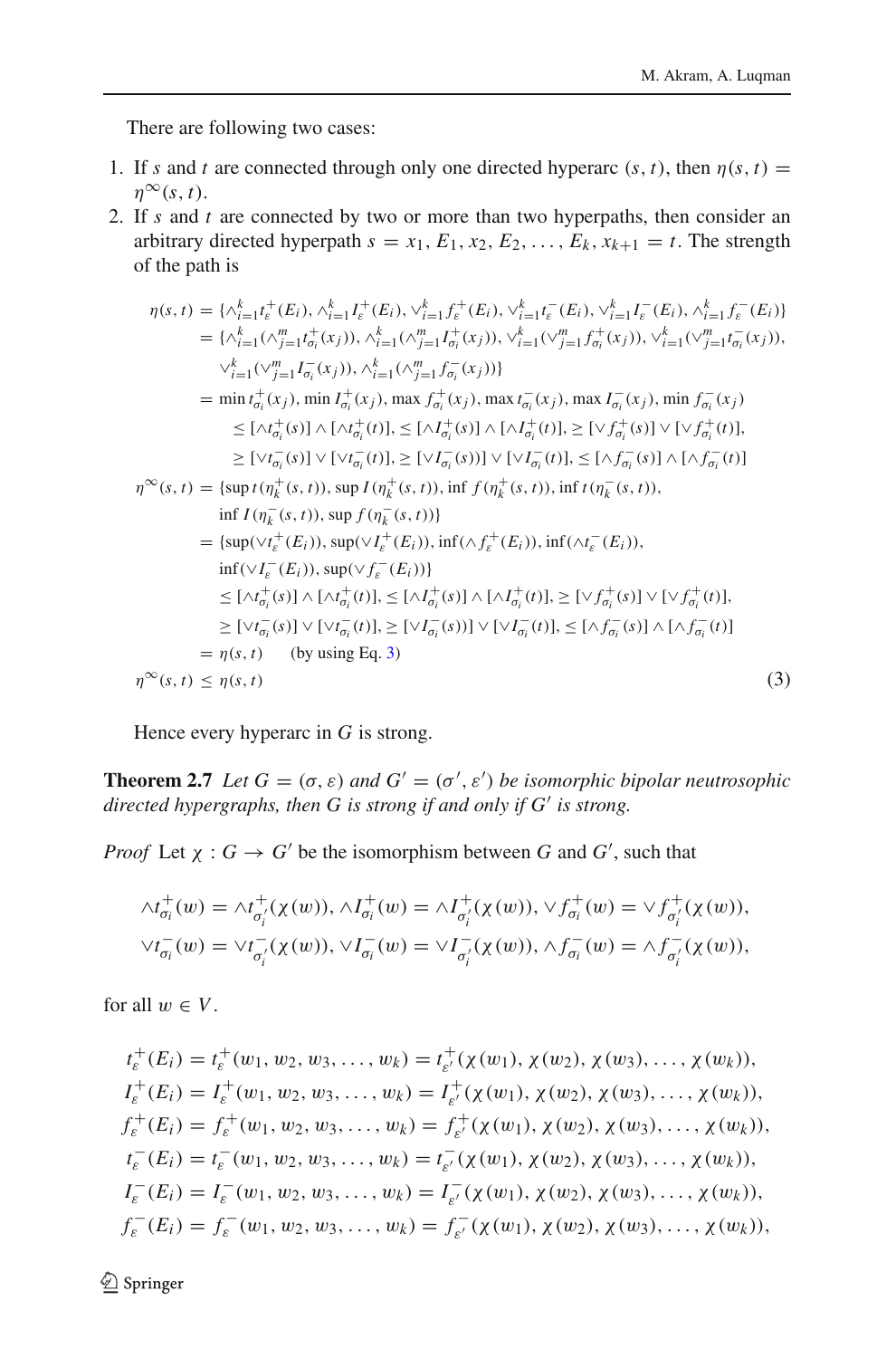for all  $\{w_1, w_2, w_3, \ldots, w_k\} = E_i \subset V$ . Let G be a strong bipolar neutrosophic directed hypergraph and

$$
t_{\varepsilon'}^+(E_i') = t_{\varepsilon'}^+( \chi(E_i)) = t_{\varepsilon}^+(E_i) = \wedge t_{\sigma_i}^+(w_i) = \wedge t_{\sigma_i'}^+(w_i')
$$
  
\n
$$
I_{\varepsilon'}^+(E_i') = I_{\varepsilon'}^+( \chi(E_i)) = I_{\varepsilon}^+(E_i) = \wedge I_{\sigma_i'}^+(w_i) = \wedge I_{\sigma_i'}^+(w_i')
$$
  
\n
$$
f_{\varepsilon'}^+(E_i') = f_{\varepsilon'}^+( \chi(E_i)) = f_{\varepsilon}^+(E_i) = \vee t_{\sigma_i}^-(w_i) = \vee t_{\sigma_i'}^+(w_i')
$$
  
\n
$$
t_{\varepsilon'}^-(E_i') = t_{\varepsilon'}^-( \chi(E_i)) = t_{\varepsilon}^-(E_i) = \vee I_{\sigma_i}^-(w_i) = \vee I_{\sigma_i'}^-(w_i')
$$
  
\n
$$
I_{\varepsilon'}^-(E_i') = I_{\varepsilon'}^-( \chi(E_i)) = I_{\varepsilon}^-(E_i) = \wedge I_{\sigma_i}^-(w_i) = \wedge I_{\sigma_i'}^-(w_i')
$$
  
\n
$$
f_{\varepsilon'}^-(E_i') = f_{\varepsilon'}^-( \chi(E_i)) = f_{\varepsilon}^-(E_i) = \wedge f_{\sigma_i}^-(w_i) = \wedge f_{\sigma_i'}^-(w_i')
$$

Hence  $G'$  is a strong bipolar neutrosophic directed hypergraph. The converse part is obvious.

**Theorem 2.8** *Let*  $\chi$  :  $G \rightarrow G'$  *be a co-weak isomorphism between G and G' and G' is strong. Then G is a strong bipolar neutrosophic directed hypergraph.*

*Proof* Let  $\chi : G \to G'$  be a co-weak isomorphism between *G* and *G'*, which satisfies

$$
\Lambda t_{\sigma_i}^+(x) \leq \Lambda t_{\sigma_i'}^+(x(x)), \Lambda t_{\sigma_i}^+(x) \leq \Lambda t_{\sigma_i'}^+(x(x)), \forall f_{\sigma_i}^+(x) \geq \forall f_{\sigma_i'}^+(x(x)),
$$
  

$$
\forall t_{\sigma_i}^-(x) \geq \forall t_{\sigma_i'}^-(x(x)), \forall I_{\sigma_i}^-(x) \geq \forall I_{\sigma_i'}^-(x(x)), \Lambda t_{\sigma_i}^-(x) \leq \Lambda t_{\sigma_i'}^-(x(x)),
$$

for all  $x \in V$ .

$$
t_{\varepsilon}^{+}(x_{1}, x_{2}, x_{3}, \ldots, x_{k}) = t_{\varepsilon'}^{+}(\chi(x_{1}), \chi(x_{2}), \chi(x_{3}), \ldots, \chi(x_{k})),
$$
  
\n
$$
I_{\varepsilon}^{+}(x_{1}, x_{2}, x_{3}, \ldots, x_{k}) = I_{\varepsilon'}^{+}(\chi(x_{1}), \chi(x_{2}), \chi(x_{3}), \ldots, \chi(x_{k})),
$$
  
\n
$$
f_{\varepsilon}^{+}(x_{1}, x_{2}, x_{3}, \ldots, x_{k}) = f_{\varepsilon'}^{+}(\chi(x_{1}), \chi(x_{2}), \chi(x_{3}), \ldots, \chi(x_{k})),
$$
  
\n
$$
t_{\varepsilon}^{-}(x_{1}, x_{2}, x_{3}, \ldots, x_{k}) = t_{\varepsilon'}^{-}(\chi(x_{1}), \chi(x_{2}), \chi(x_{3}), \ldots, \chi(x_{k})),
$$
  
\n
$$
I_{\varepsilon}^{-}(x_{1}, x_{2}, x_{3}, \ldots, x_{k}) = I_{\varepsilon'}^{-}(\chi(x_{1}), \chi(x_{2}), \chi(x_{3}), \ldots, \chi(x_{k})),
$$
  
\n
$$
f_{\varepsilon}^{-}(x_{1}, x_{2}, x_{3}, \ldots, x_{k}) = f_{\varepsilon'}^{-}(\chi(x_{1}), \chi(x_{2}), \chi(x_{3}), \ldots, \chi(x_{k})),
$$

for all  $\{x_1, x_2, x_3, \ldots, x_k\} = E_i \subset V$ . Since *G'* is strong, then

$$
t_{\varepsilon'}^{+}(\chi(x_{1}), \chi(x_{2}), \chi(x_{3}), \ldots, \chi(x_{k}))
$$
  
\n
$$
= \min\{t_{\sigma'_{i}}^{+}(\chi(x_{1}), t_{\sigma'_{i}}^{+}(\chi(x_{2}), t_{\sigma'_{i}}^{+}(\chi(x_{3}), \ldots, t_{\sigma'_{i}}^{+}(\chi(x_{k}))\})
$$
  
\n
$$
= t_{\varepsilon}^{+}(x_{1}, x_{2}, x_{3}, \ldots, x_{k})
$$
  
\n
$$
\leq \min\{t_{\sigma_{i}}^{+}(x_{1}), t_{\sigma_{i}}^{+}(x_{2}), t_{\sigma_{i}}^{+}(x_{3}), \ldots, t_{\sigma_{i}}^{+}(x_{k})\}
$$
  
\n
$$
\leq \min\{t_{\sigma'_{i}}^{+}(\chi(x_{1}), t_{\sigma'_{i}}^{+}(\chi(x_{2}), t_{\sigma'_{i}}^{+}(\chi(x_{3}), \ldots, t_{\sigma'_{i}}^{+}(\chi(x_{k})))\})
$$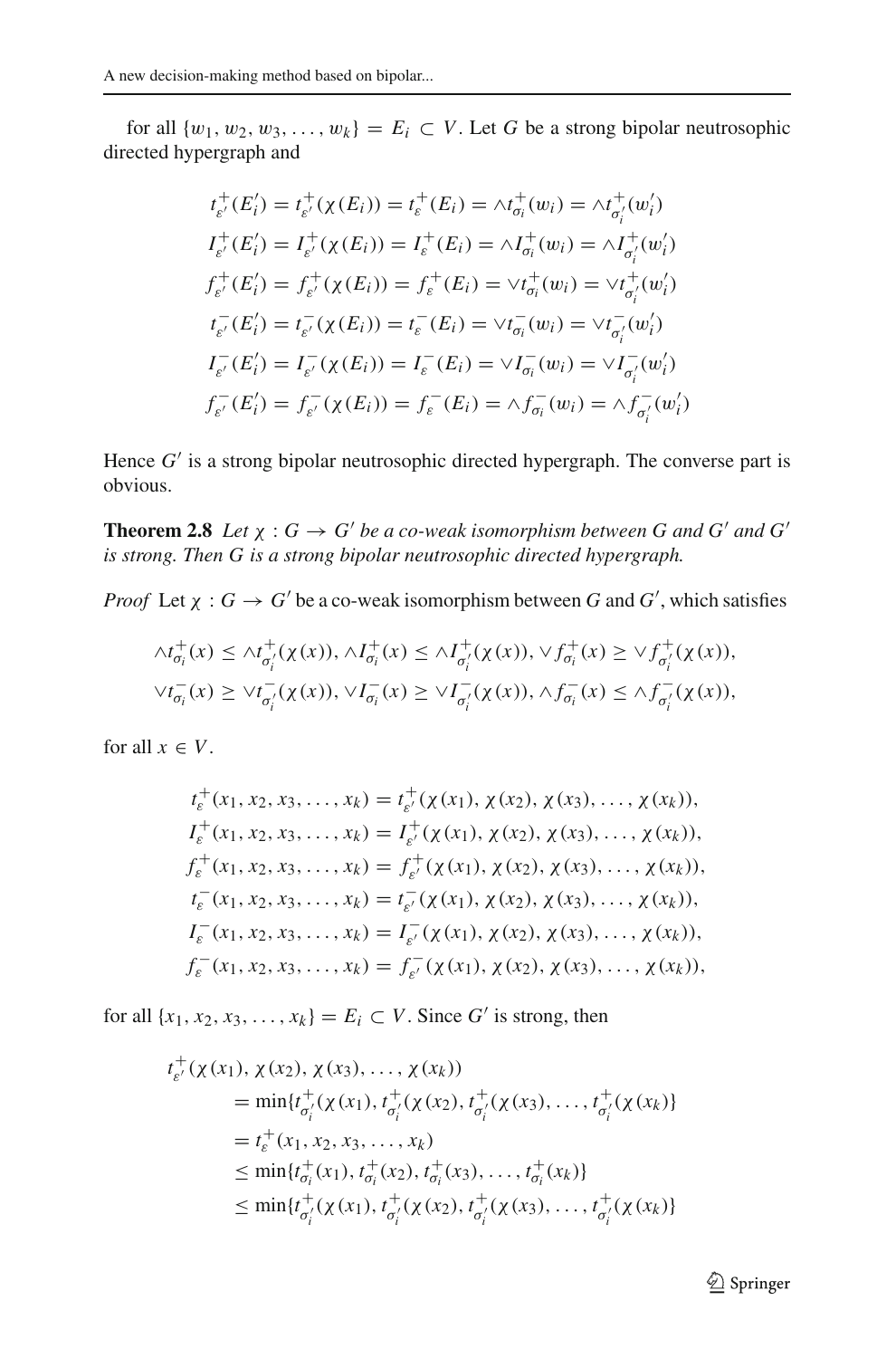$$
t_{\varepsilon}^{+}(x_{1}, x_{2}, x_{3},..., x_{k})
$$
\n
$$
= \min\{t_{\sigma_{i}}^{+}(x_{1}), t_{\sigma_{i}}^{+}(x_{2}), t_{\sigma_{i}}^{+}(x_{3}),..., t_{\sigma_{i}}^{+}(x_{k})\}
$$
\n
$$
I_{\varepsilon'}^{+}(\chi(x_{1}), \chi(x_{2}), \chi(x_{3}),..., \chi(x_{k}))
$$
\n
$$
= \min\{I_{\sigma_{i}}^{+}(\chi(x_{1}), I_{\sigma_{i}}^{+}(\chi(x_{2}), I_{\sigma_{i}}^{+}(\chi(x_{3}),..., I_{\sigma_{i}}^{+}(\chi(x_{k}))\})
$$
\n
$$
= I_{\varepsilon}^{+}(x_{1}, x_{2}, x_{3},..., x_{k})
$$
\n
$$
\leq \min\{I_{\sigma_{i}}^{+}(x_{1}), I_{\sigma_{i}}^{+}(x_{2}), I_{\sigma_{i}}^{+}(x_{3}),..., I_{\sigma_{i}}^{+}(x_{k})\}
$$
\n
$$
\leq \min\{I_{\sigma_{i}}^{+}(\chi(x_{1}), I_{\sigma_{i}}^{+}(\chi(x_{2}), I_{\sigma_{i}}^{+}(\chi(x_{3}),..., I_{\sigma_{i}}^{+}(\chi(x_{k}))\})
$$
\n
$$
I_{\varepsilon}^{+}(x_{1}, x_{2}, x_{3},..., x_{k})
$$
\n
$$
= \min\{I_{\sigma_{i}}^{+}(x_{1}), I_{\sigma_{i}}^{+}(x_{2}), I_{\sigma_{i}}^{+}(x_{3}),..., I_{\sigma_{i}}^{+}(x_{k})\}
$$

Similarly,

$$
f_{\varepsilon}^{+}(x_{1}, x_{2}, x_{3}, \ldots, x_{k}) = \max\{f_{\sigma_{i}}^{+}(x_{1}), f_{\sigma_{i}}^{+}(x_{2}), f_{\sigma_{i}}^{+}(x_{3}), \ldots, f_{\sigma_{i}}^{+}(x_{k})\}
$$
  
\n
$$
t_{\varepsilon}^{-}(x_{1}, x_{2}, x_{3}, \ldots, x_{k}) = \max\{t_{\sigma_{i}}^{-}(x_{1}), t_{\sigma_{i}}^{-}(x_{2}), t_{\sigma_{i}}^{-}(x_{3}), \ldots, t_{\sigma_{i}}^{-}(x_{k})\}
$$
  
\n
$$
I_{\varepsilon}^{-}(x_{1}, x_{2}, x_{3}, \ldots, x_{k}) = \max\{I_{\sigma_{i}}^{-}(x_{1}), I_{\sigma_{i}}^{-}(x_{2}), I_{\sigma_{i}}^{-}(x_{3}), \ldots, I_{\sigma_{i}}^{-}(x_{k})\}
$$
  
\n
$$
f_{\varepsilon}^{-}(x_{1}, x_{2}, x_{3}, \ldots, x_{k}) = \min\{f_{\sigma_{i}}^{-}(x_{1}), f_{\sigma_{i}}^{-}(x_{2}), f_{\sigma_{i}}^{-}(x_{3}), \ldots, f_{\sigma_{i}}^{-}(x_{k})\}
$$

Hence *G* is strong BNDHG.

## <span id="page-21-0"></span>**3 Applications of BNDHGs in decision-making**

Decision-making acts as a vital feature of current administration. Decisions are considered very important in this way that they determine both organizational and managerial actions. A decision can be defined as "a series of action which is consciously chosen from among a set of alternatives to achieve a desired result." It is appeared as a balanced commitment to action and a well organized judgment. Problems in almost every conceivable discipline, including decision-making can be solved using graphical models.

**1. Affiliation with an apprenticeship group** A social group is a unity of two or more humans, sharing similar activities and characteristics, who interact with one another. Social interactions can also occur on the Internet in online communities and these relationships preclude the face-to-face interactions. Different social groups are created on the basis of typical features, including education, apprenticeship, entertainment, tourism, ethics and religion. It is bit difficult for an anonymous user to choose a social group that fulfills his desires and objectives appropriately. We develop a bipolar neutrosophic directed hypergraphical model depicting that how a user can join the most beneficial apprenticeship group by following a step by step procedure. A BNDHG illustrating a group of users as members of different apprenticeship groups is shown in Fig. [6.](#page-22-0)

If a user wants to select the most appropriate educational group, that is, the most effective one to promote and encourage a specific behavior or outcome, the following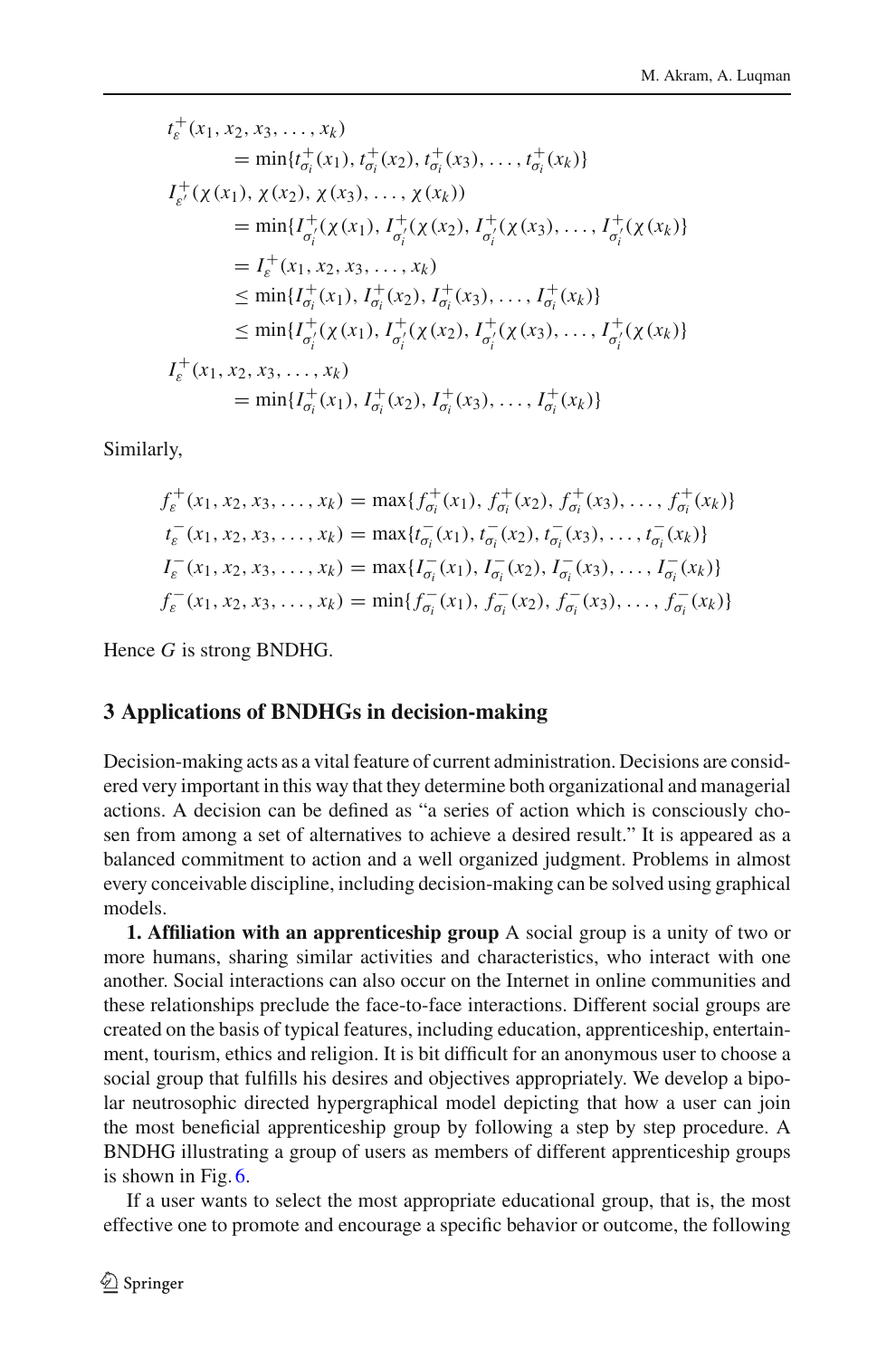

<span id="page-22-0"></span>**Fig. 6** Representation of members having affiliations with different groups using BNDHG

<span id="page-22-1"></span>

| <b>Table 1</b> Didactical behavior of<br>users towards apprenticeship<br>groups | Apprenticeship<br>groups | Didactical<br>behavior | Indeterminate<br>behavior | Irrelevant<br>to didactics |
|---------------------------------------------------------------------------------|--------------------------|------------------------|---------------------------|----------------------------|
|                                                                                 | <b>GROUP1</b>            | 0.6                    | 0.1                       | 0.2                        |
|                                                                                 | GROUP <sub>2</sub>       | 0.5                    | 0.1                       | 0.1                        |
|                                                                                 | GROUP3                   | 0.4                    | 0.2                       | 0.3                        |
|                                                                                 | GROUP4                   | 0.6                    | 0.2                       | 0.3                        |
|                                                                                 | GROUP5                   | 0.5                    | 0.1                       | 0.4                        |
|                                                                                 | GROUP6                   | 0.6                    | 0.2                       | 0.3                        |

<span id="page-22-2"></span>

| <b>Table 2</b> Prenicious behavior of<br>users towards apprenticeship<br>groups | Apprenticeship<br>groups | Prenicious<br>behavior | Indeterminate<br>behavior | Extraneous<br>behavior |
|---------------------------------------------------------------------------------|--------------------------|------------------------|---------------------------|------------------------|
|                                                                                 | <b>GROUP1</b>            | $-0.6$                 | $-0.1$                    | $-0.2$                 |
|                                                                                 | GROUP2                   | $-0.5$                 | $-0.1$                    | $-0.1$                 |
|                                                                                 | GROUP3                   | $-0.4$                 | $-0.2$                    | $-0.3$                 |
|                                                                                 | <b>GROUP4</b>            | $-0.6$                 | $-0.2$                    | $-0.3$                 |
|                                                                                 | GROUP5                   | $-0.5$                 | $-0.1$                    | $-0.4$                 |
|                                                                                 | GROUP <sub>6</sub>       | $-0.6$                 | $-0.2$                    | $-0.3$                 |

procedure can help him. Firstly, one should think about the collective contribution of members towards the group, which can be find out by means of membership degrees of BN directed hyperedges. The positive and negative contributions of users towards a specific apprenticeship group are given in Tables [1](#page-22-1) and [2,](#page-22-2) respectively.

It can be noted that GROUP1 has 60% didactical behavior, which is maximum among all other groups, 10% indeterminacy and 20% is irrelevant to its objectives. Moreover, it owns −60% of prenicious behavior, which is minimum as compared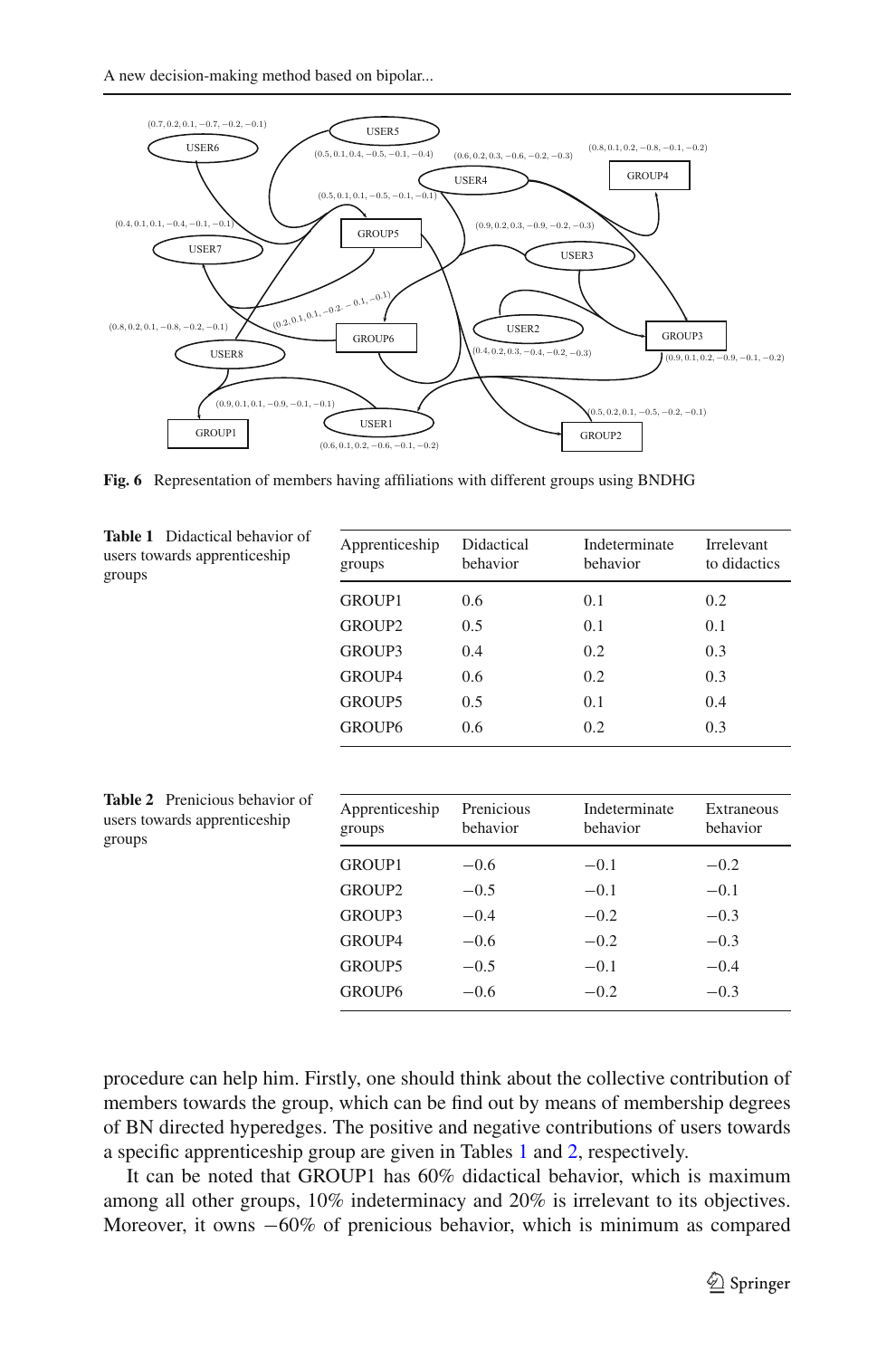<span id="page-23-0"></span>

| <b>Table 3</b> Educational effects of<br>groups on the users |                          |                                     |  |  |
|--------------------------------------------------------------|--------------------------|-------------------------------------|--|--|
|                                                              | Apprenticeship<br>groups | Educational<br>effects              |  |  |
|                                                              | GROUP1                   | $(0.9, 0.1, 0.1, -0.9, -0.1, -0.1)$ |  |  |
|                                                              | GROUP2                   | $(0.5, 0.2, 0.1, -0.5, -0.2, -0.1)$ |  |  |
|                                                              | GROUP3                   | $(0.9, 0.1, 0.2, -0.9, -0.1, -0.2)$ |  |  |
|                                                              | GROUP4                   | $(0.8, 0.1, 0.2, -0.8, -0.1, -0.2)$ |  |  |
|                                                              | GROUP5                   | $(0.5, 0.5, 0.1, -0.5, -0.5, -0.1)$ |  |  |
|                                                              | GROUP6                   | $(0.2, 0.1, 0.1, -0.2, -0.1, -0.1)$ |  |  |
|                                                              |                          |                                     |  |  |

| Apprenticeship<br>groups | In-degrees                          | Out-degrees                         |
|--------------------------|-------------------------------------|-------------------------------------|
| <b>GROUP1</b>            | $(0.6, 0.1, 0.2, -0.6, -0.1, -0.2)$ | (0, 0, 0, 0, 0, 0)                  |
| GROUP <sub>2</sub>       | $(0.2, 0.1, 0.1, -0.2, -0.1, -0.1)$ | $(0.5, 0.1, 0.2, -0.5, -0.1, -0.2)$ |
| GROUP3                   | $(1.2, 0.2, 0.6, -1.2, -0.2, -0.6)$ | $(0.5, 0.1, 0.2, -0.5, -0.1, -0.2)$ |
| <b>GROUP4</b>            | $(0.6, 0.1, 0.3, -0.6, -0.1, -0.3)$ | (0, 0, 0, 0, 0, 0)                  |
| <b>GROUP5</b>            | $(0.5, 0.1, 0.4, -0.5, -0.1, -0.4)$ | $(0.2, 0.1, 0.1, -0.2, -0.1, -0.1)$ |
| <b>GROUP6</b>            | $(0.2, 0.1, 0.3, -0.2, -0.1, -0.3)$ | $(0.4, 0.2, 0.2, -0.4, -0.2, -0.2)$ |
|                          |                                     |                                     |

<span id="page-23-1"></span>**Table 4** Educational effects of groups on the users

to all other groups and −20% of extraneous behavior. Thus, GROUP1 can be a most appropriate choice for an anonymous user. Secondly, one should do his research on the powerful impacts of all under consideration groups on their members. Degrees of membership of all group vertices depict their effects on their members as given in Table [3.](#page-23-0)

Note that, GROUP1 has maximum positive effects and minimum negative effects on its members. Thirdly, a person can detect the influence of a group by calculating its in-degree and out-degree as in-degrees interpret the percentage of users joining the group and out-degrees interpret thepercentage of users leaving that group. In-degrees and out-degrees of all Apprenticeship groups are given in Table [4.](#page-23-1)

Thus, an Apprenticeship group having maximum in-degrees and minimum outdegrees will be the most suitable choice. It can be noted that GROUP1 and GROUP4 both have minimum out-degrees. To handle such type of situations, we will then compare the in-degrees of these two groups. GROUP1 and GROUP4 both have same positive truth membership and positive indeterminacy but the falsity membership value is minimum in case of GROUP1 and the conditions are same in case of negative membership values. Hence GROUP1 will be more suitable than GROUP4. Note that, in all above cases that we have discussed, GROUP1 is the most appropriate choice with the given data. So if any user wants to join an Apprenticeship group, by following the above procedure, he should be affiliate with GROUP1, as this group has maximum positive effects on the didactical behavior of its members and is more closely to the educational objectives. The guide will help to think about selecting a group based on the purpose of someone communication and understanding of the users. It will also help to consider what information is best communicated through different groups.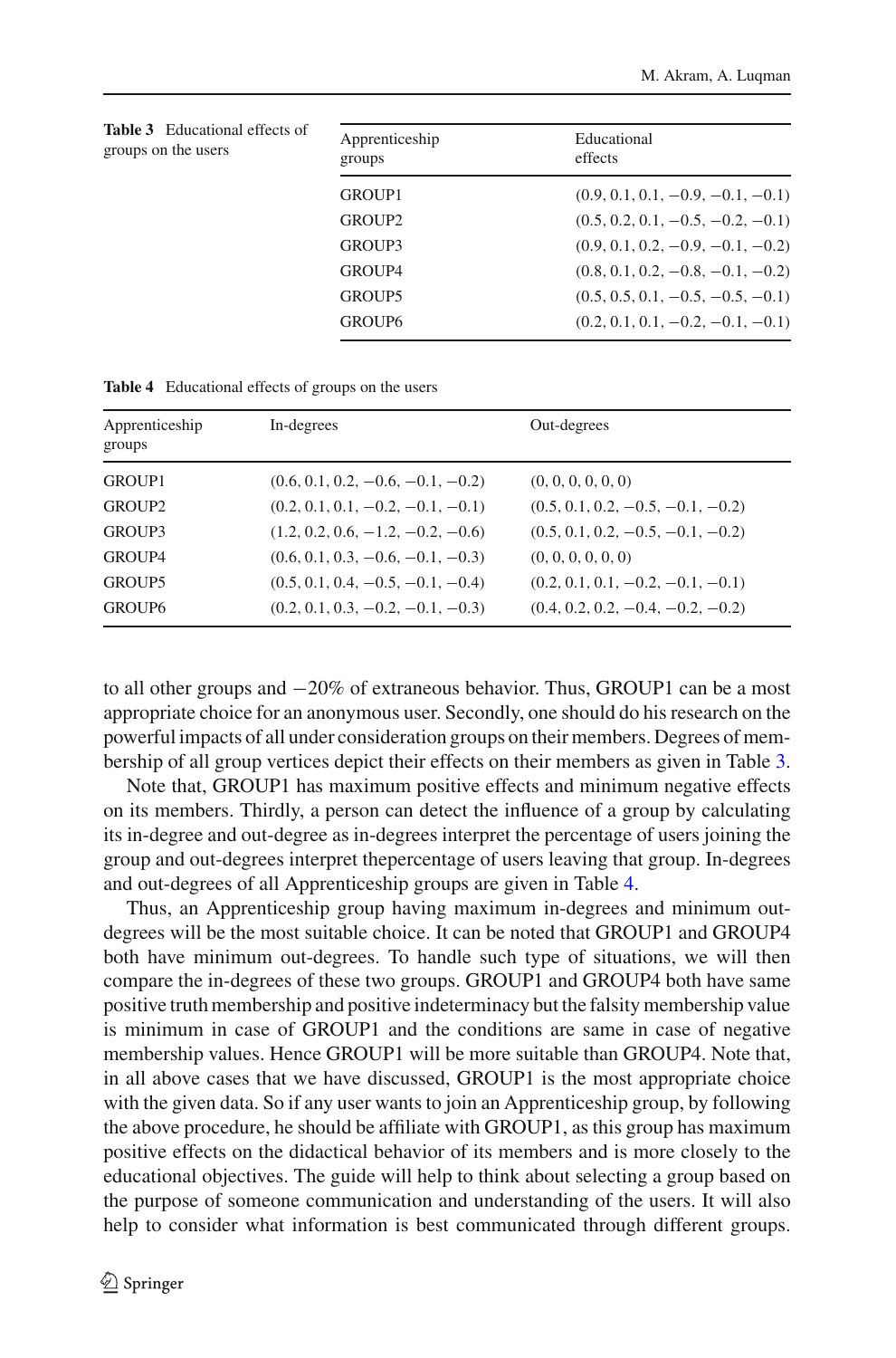The method of searching out the most beneficial group is described in the following algorithm.

#### **Algorithm**

- 1. Input the degree of membership of all vertices(users)  $x_1, x_2, \ldots, x_n$ .
- 2. Find the positive and negative contributions of users towards groups by calculating the degree of membership of all directed hyperedges as:

$$
t_{\rho}^{+}(E_{k}) \leq \min\{t_{\mu_{i}}^{+}(x_{1}), t_{\mu_{i}}^{+}(x_{2}), \ldots, t_{\mu_{i}}^{+}(x_{m})\},
$$
  
\n
$$
I_{\rho}^{+}(E_{k}) \leq \min\{I_{\mu_{i}}^{+}(x_{1}), I_{\mu_{i}}^{+}(x_{2}), \ldots, I_{\mu_{i}}^{+}(x_{m})\},
$$
  
\n
$$
f_{\rho}^{+}(E_{k}) \leq \max\{f_{\mu_{i}}^{+}(x_{1}), f_{\mu_{i}}^{+}(x_{2}), \ldots, f_{\mu_{i}}^{+}(x_{m})\},
$$
  
\n
$$
t_{\rho}^{-}(E_{k}) \geq \max\{t_{\mu_{i}}^{-}(x_{1}), t_{\mu_{i}}^{-}(x_{2}), \ldots, t_{\mu_{i}}^{-}(x_{m})\},
$$
  
\n
$$
I_{\rho}^{-}(E_{k}) \geq \max\{I_{\mu_{i}}^{-}(x_{1}), I_{\mu_{i}}^{-}(x_{2}), \ldots, I_{\mu_{i}}^{-}(x_{m})\},
$$
  
\n
$$
f_{\rho}^{-}(E_{k}) \geq \min\{f_{\mu_{i}}^{-}(x_{1}), f_{\mu_{i}}^{-}(x_{2}), \ldots, f_{\mu_{i}}^{-}(x_{m})\}.
$$

3. Obtain the most appropriate group as:

 $\max t_{\rho}^{+}(E_k)$ , max  $I_{\rho}^{+}(E_k)$ , min  $f_{\rho}^{+}(E_k)$ , min  $t_{\rho}^{-}(E_k)$ , min  $I_{\rho}^{-}(E_k)$ , max  $f_{\rho}^{-}(E_k)$ 

4. Find the group having strong educational impacts on the users as:

max  $t_{\mu_i}^+(x_k)$ , max  $I_{\mu_i}^+(x_k)$ , min  $f_{\mu_i}^+(x_k)$ , min  $t_{\mu_i}^-(x_k)$ , min  $I_{\mu_i}^-(x_k)$ , max  $f_{\mu_i}^-(x_k)$ ,

where all  $x_k$  are the vertices representing the different groups.

5. Find the positive influence of groups  $x_k$  on the users by calculating the in-degrees  $D^{-}(x_k)$  as:

$$
\left(\sum_{x_k \in H(E_k)} t_{\varepsilon}^+(E_k), \sum_{x_k \in H(E_k)} I_{\varepsilon}^+(E_k), \sum_{x_k \in H(E_k)} f_{\varepsilon}^+(E_k),\right)
$$
\n
$$
\sum_{x_k \in H(E_k)} t^- \varepsilon(E_k), \sum_{x_k \in H(E_k)} I^- \varepsilon(E_k), \sum_{x_k \in H(E_k)} f^- \varepsilon(E_k)\right)
$$

6. Find the negative influence of groups  $x_k$  on the users by calculating the out-degrees  $D^+(x_k)$  as:

$$
\left(\sum_{x_k \in T(E_k)} t_{\varepsilon}^+(E_k), \sum_{x_k \in T(E_k)} I_{\varepsilon}^+(E_k), \sum_{x_k \in T(E_k)} f_{\varepsilon}^+(E_k),\right)
$$
\n
$$
\sum_{x_k \in T(E_k)} t^- \varepsilon(E_k), \sum_{x_k \in T(E_k)} I^- \varepsilon(E_k), \sum_{x_k \in T(E_k)} f^- \varepsilon(E_k)\right)
$$

7. Obtain the most effective group as:  $(\max D^{-}(x_k), \min D^{+}(x_k))$ .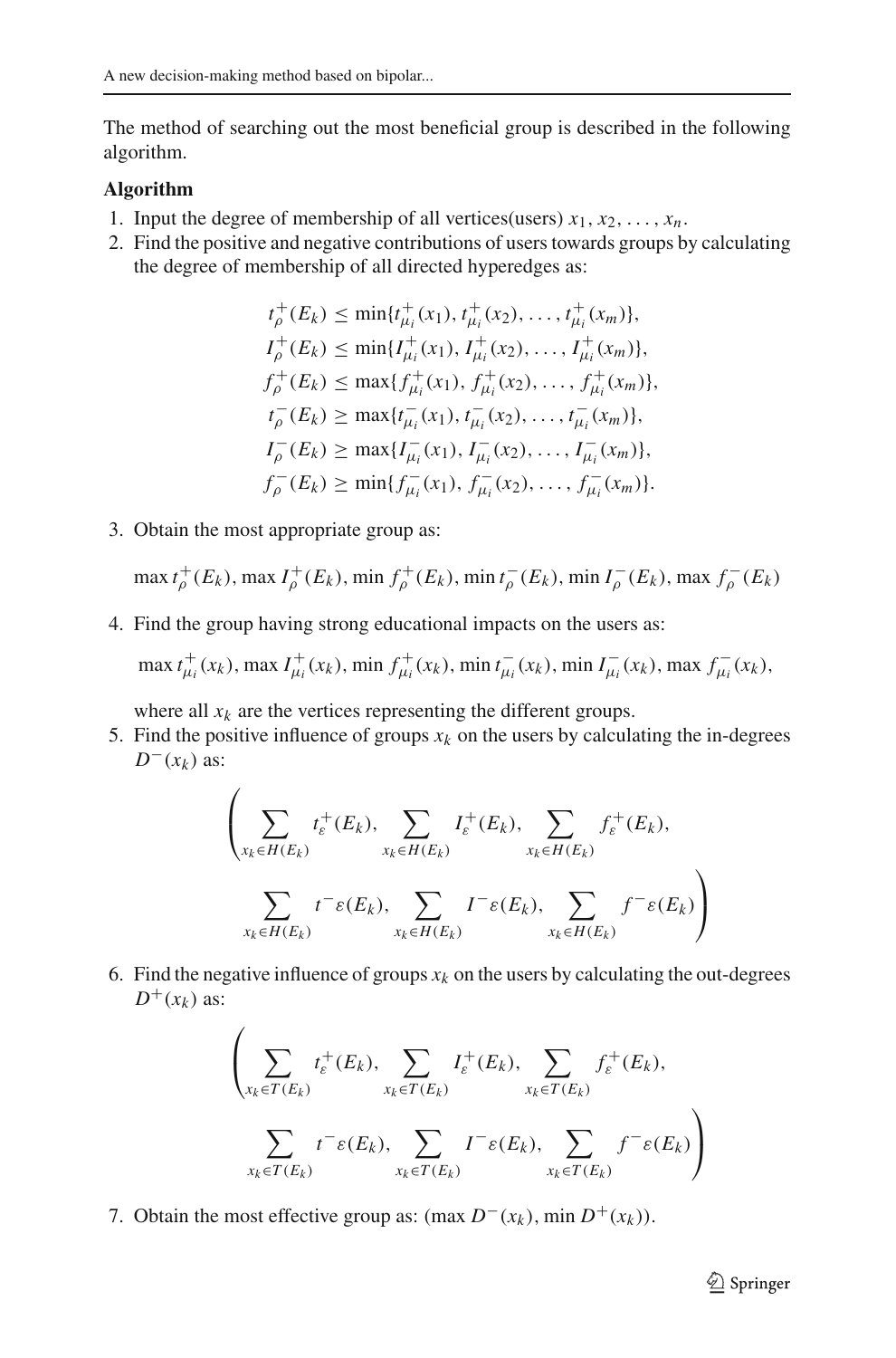

<span id="page-25-0"></span>**Fig. 7** Safe combinations of compatible chemicals

**2. Portrayal of compatible chemicals using isomorphic BNDHGs** The formal concept of "isomorphism" captures the informal notion that some objects have "the same structure" if one ignores individual distinctions of "atomic" components of objects. A hypergraph can exists in different forms having the same number of vertices, hyperedges, and also the same connectivity. Such hypergraphs are called isomorphic. Appropriate chemical storage plans are designed to control health and physical dynamite associated with laboratory chemical storage. There are many chemicals which are not compatible to each other and react when they are mixed. The recants can be dangerous in such cases, so care must be taken when attempting to mix or store the chemicals. Here, we describe that if a model representation of compatible groups is given, then by using the isomorphism property we can represent any type of chemicals. Consider the groups of incompatible chemicals, which cannot interact with each other, as the vertices of BNDHG *G*. Directed hyperedges between the groups represent the safe combinations and absence of hyperedges depicts that the combinations are unsafe. A BNDHG model illustrating the safe combinations is given in Fig. [7.](#page-25-0)

Membership degrees of each chemical group represent that how they react positively or negatively when are mixed. For example, membership degree of Inorganic Acids  $(0.9, 0.1, 0.1, -0.9, -0.1, -0.1)$  depict that these chemicals are 90% compatible, 10% have indeterminacy and 10% have chances to explode. Similarly, negative membership degrees describe the incompatibility of this group.

Now, if we have to represent the compatibilities of chemicals

{Phosphoric acid, Cyclohexane, Dicylcopentadiene, Gasolines, Carbolic oil, Acetone cyanohydrin, Acetonitrile, Diethyl ether, Phosphorus, Sulfur, Benzene} belonging to different groups as mentioned in above BNDHG, we will find out a BNDHG iso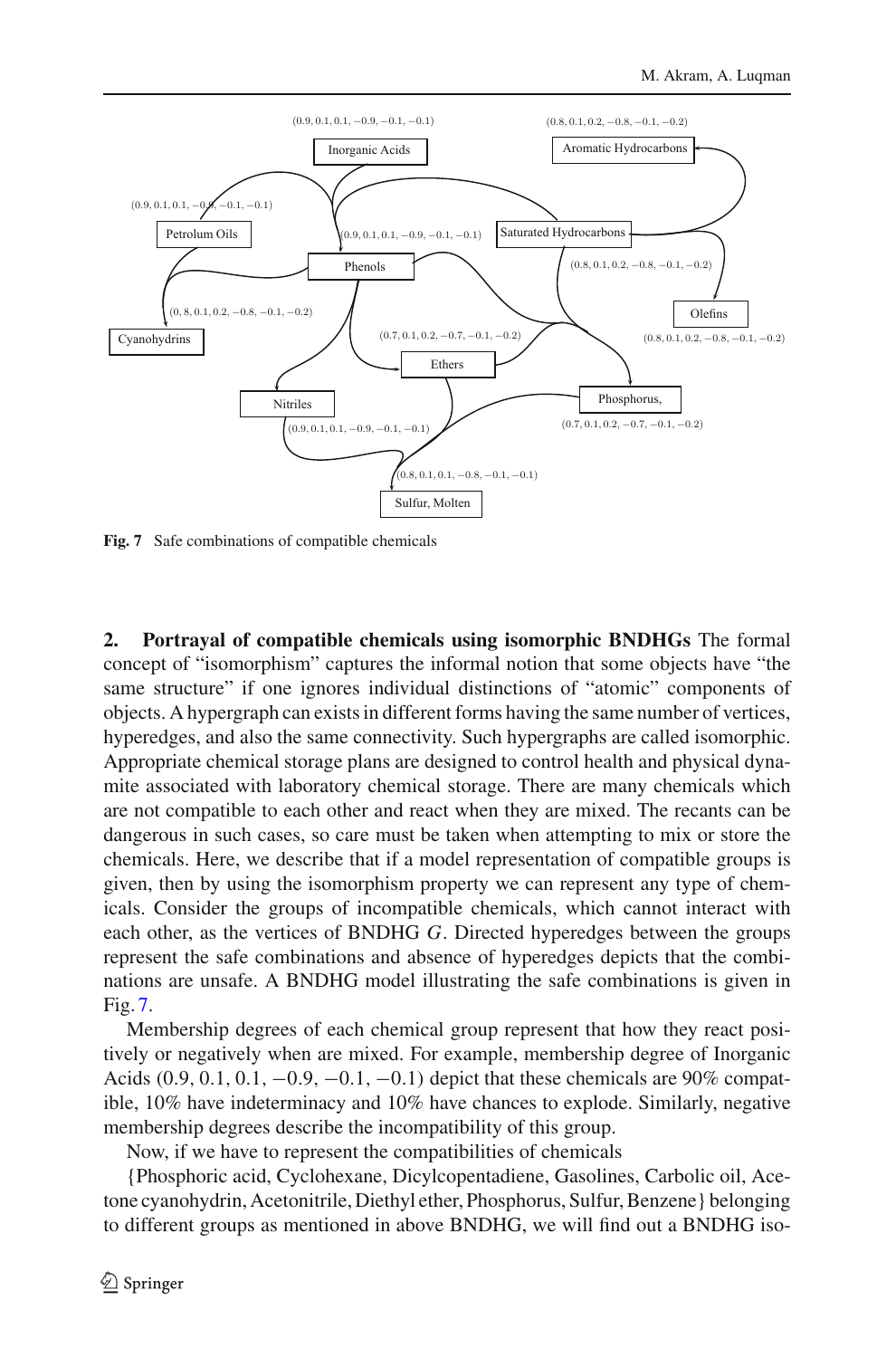A new decision-making method based on bipolar...



<span id="page-26-0"></span>**Fig. 8** Isomorphic BNDHG *G*

morphic to above. A BNDHG *G'* isomorphic to the above is given in Fig. [8.](#page-26-0) Define a bijective mapping  $h: G \to G'$ , such that

| h(Inorganic Acids)                            |              | $= V_1$ , h(Aromatic Hydrocarbons) $= V_2$ , |              |
|-----------------------------------------------|--------------|----------------------------------------------|--------------|
| h(Petroleum Oils)                             |              | $= V_3$ , h(Phenols)                         | $= V_4$ .    |
| h(Saturated Hydrocarbons) = $V_5$ , h(Ethers) |              |                                              | $= V_6$ .    |
| h(Cyanohydrins)                               |              | $= V_7$ , h(Niriles)                         | $= V_8$ .    |
| h(Sulfur, molten)                             |              | $= V_9$ , h(Phosphorus)                      | $= V_{10}$ , |
| h(Oleft)                                      | $= V_{11}$ . |                                              |              |

It can be noted that

| $t_G^+(Inorganic Acids) = t_{G'}^+(V_1),$     | $I_G^+(Inorganic Acids) = I_{G'}^+(V_1),$     |
|-----------------------------------------------|-----------------------------------------------|
| $f_G^+(Inorganic Acids) = f_{G'}^+(V_1),$     | $t_G^{-}(Inorganic Acids) = t_{G'}^{-}(V_1),$ |
| $I_G^{-}(Inorganic Acids) = I_{G'}^{-}(V_1),$ | $f_G^{-}(Inorganic Acids) = f_{G'}^{-}(V_1).$ |

Similarly, membership degrees of all groups are equal to their images.

Now determine the relative groups of all given elements and put that elements in corresponding images boxes. For instance, Phosphoric acid belongs to the group of Inorganic acids and the image of Inorganic Acids is *V*1. Hence Phosphoric acid will be kept in *V*<sup>1</sup> box. Similarly, Cyclohexane is an element of Saturated Hydrocarbons, Dicylcopentadiene belongs to Olefins, Gasolines belongs to Petroleum Oils, Carbolic oil is an element of Phenols, Acetone cyanohydrin belongs to Cyanohydrins, Acetonitrile is in Nitriles, Diethyl ether belongs to Ethers, Benzene belongs to Aromatic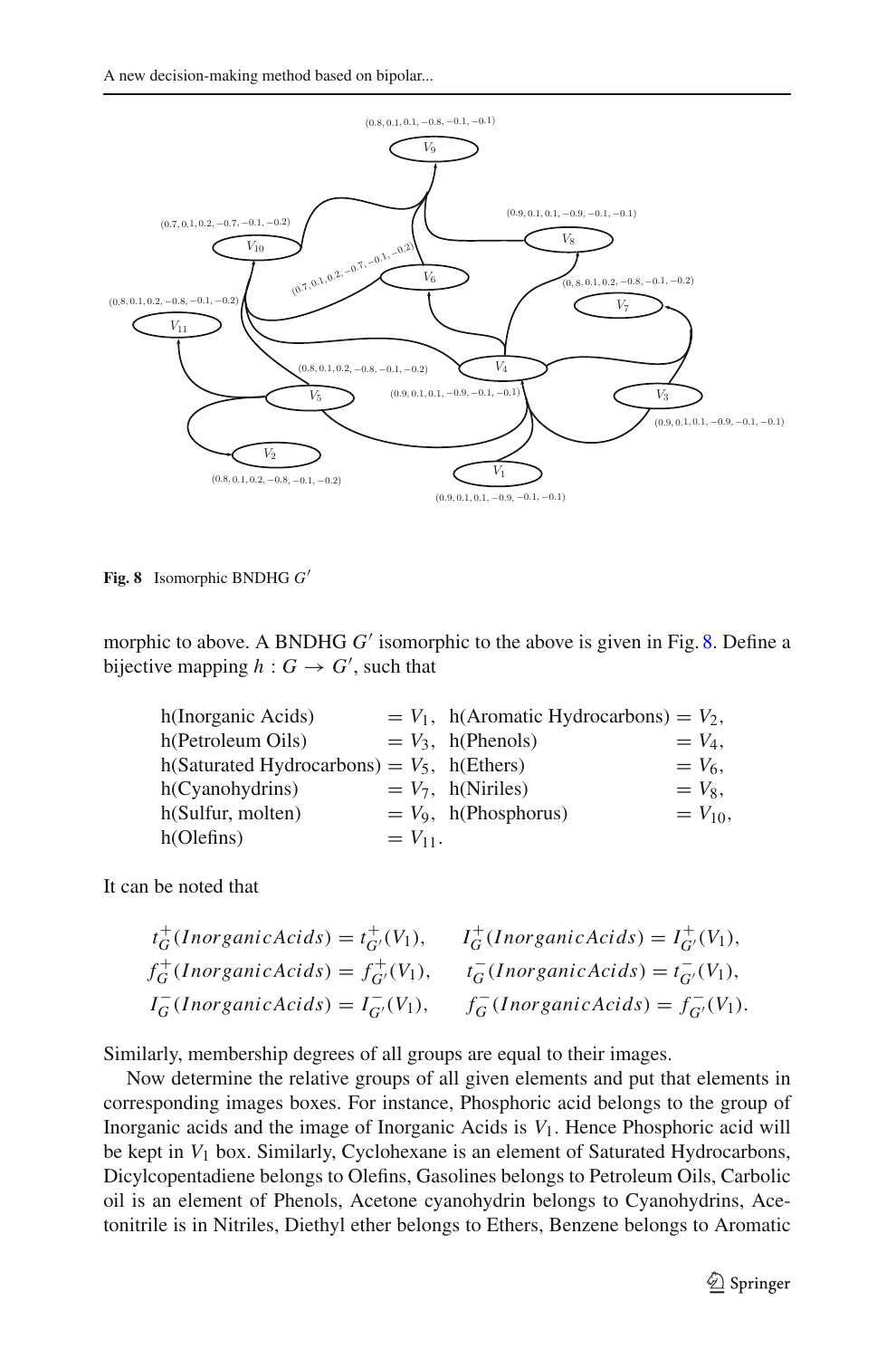Hydrocarbons and Phosphorus, Sulfur are mapped onto themselves. Thus these elements will be positioned at the places of  $V_5$ ,  $V_{11}$ ,  $V_3$ ,  $V_4$ ,  $V_7$ ,  $V_8$ ,  $V_6$ ,  $V_2$ ,  $V_{10}$  and  $V_9$ , respectively. Hence by using the isomorphism property of BNDHGs, we can check the compatibility of chemicals by considering their preimages.

## **4 Conclusions**

Theory of directed hypergraphs has fruitful applications in different fields, including databases, social networking, computer networking and decision making. Bipolar neutrosophic models serve as most powerful tools to discuss and model the problems in many areas, including decision-making, psychology and bipolarity in human behaviors. Bipolar neutrosophic directed hypergraph models are more flexible and applicable as they dissertate neutrosophic behavior positively as well as negatively. In this research paper, we have applied the concept of bipolar neutrosophic sets to the theory of directed hypergraphs. We have discussed the bipolar neutrosophic directed hypergraphs and their certain properties. We aim to widen our research (1) Bipolar fuzzy soft neutrosophic hypergraphs, (2) Interval valued neutrosophic hypergraphs, (3) Fuzzy rough neutrosophic hypergraphs and (4)Bipolar fuzzy rough directed hypergraphs.

**Acknowledgements** The authors are highly thankful to to Editor-in-Chief and the referees for their valuable comments and suggestions.

#### **Compliance with ethical standards**

**Conflict of interest** The authors declare that they have no conflict of interest.

## **References**

- <span id="page-27-1"></span>1. Akram, M.: Bipolar fuzzy graphs. Inf. Sci. **181**(24), 5548–5564 (2011)
- <span id="page-27-8"></span>2. Akram, M., Luqman, A.: Certain concepts of bipolar fuzzy directed hypergraphs. Mathematics **5**(1), 1–18 (2017)
- <span id="page-27-11"></span>3. Akram, M., Luqman, A.: Bipolar neutrosophic hypergraphs with applications. J. Intell. Fuzzy Syst. **33** (2017), in press
- <span id="page-27-9"></span>4. Akram, M., Luqman, A.: Certain networks models using single-valued neutrosophic directed hypergraphs. J. Intell. Fuzzy Syst. (2017). doi[:10.3233/JIFS-162347](http://dx.doi.org/10.3233/JIFS-162347)
- <span id="page-27-10"></span>5. Akram, M., Luqman, A.: Intuitionistic single-valued neutrosophic hypergraphs. OPSEARCH (2017). doi[:10.1007/s12597-017-0306-9](http://dx.doi.org/10.1007/s12597-017-0306-9)
- <span id="page-27-2"></span>6. Akram, M., Alshehri, N., Davvaz, B., Ashraf, A.: Bipolar fuzzy digraphs in decision support systems. J. Multi-Valued Logic Soft Comput. **27**, 531–551 (2016)
- <span id="page-27-6"></span>7. Akram, M., Dudek, W.A., Sarwar, S.: Properties of bipolar fuzzy hypergraphs. Ital. J. Pure Appl. Math. **31**, 141–160 (2013)
- <span id="page-27-4"></span>8. Akram, M., Sarwar, M.: Novel multiple criteria making methods based on bipolar neutrosophic sets and bipolar neutrosophic graphs. Ital. J. Pure Appl. Math. **38**, 1–22 (2017)
- <span id="page-27-7"></span>9. Akram, M., Sarwar, M.: Novel applications of *m*-polar fuzzy hypergraphs. J. Intell. Fuzzy Syst. **32**(3), 2747–2762 (2017)
- <span id="page-27-3"></span>10. Akram, M., Shahzadi, S.: Neutrosophic soft graphs with application. J. Intell. Fuzzy Syst. **32**(1), 841–858 (2017)
- <span id="page-27-0"></span>11. Atanassov, K.: Intuitionistic fuzzy sets. Fuzzy Sets Syst. **20**(1), 87–96 (1986)
- <span id="page-27-5"></span>12. Berge, C.: Graphs and Hypergraphs. North-Holland Publishing Company, Amsterdam (1973)